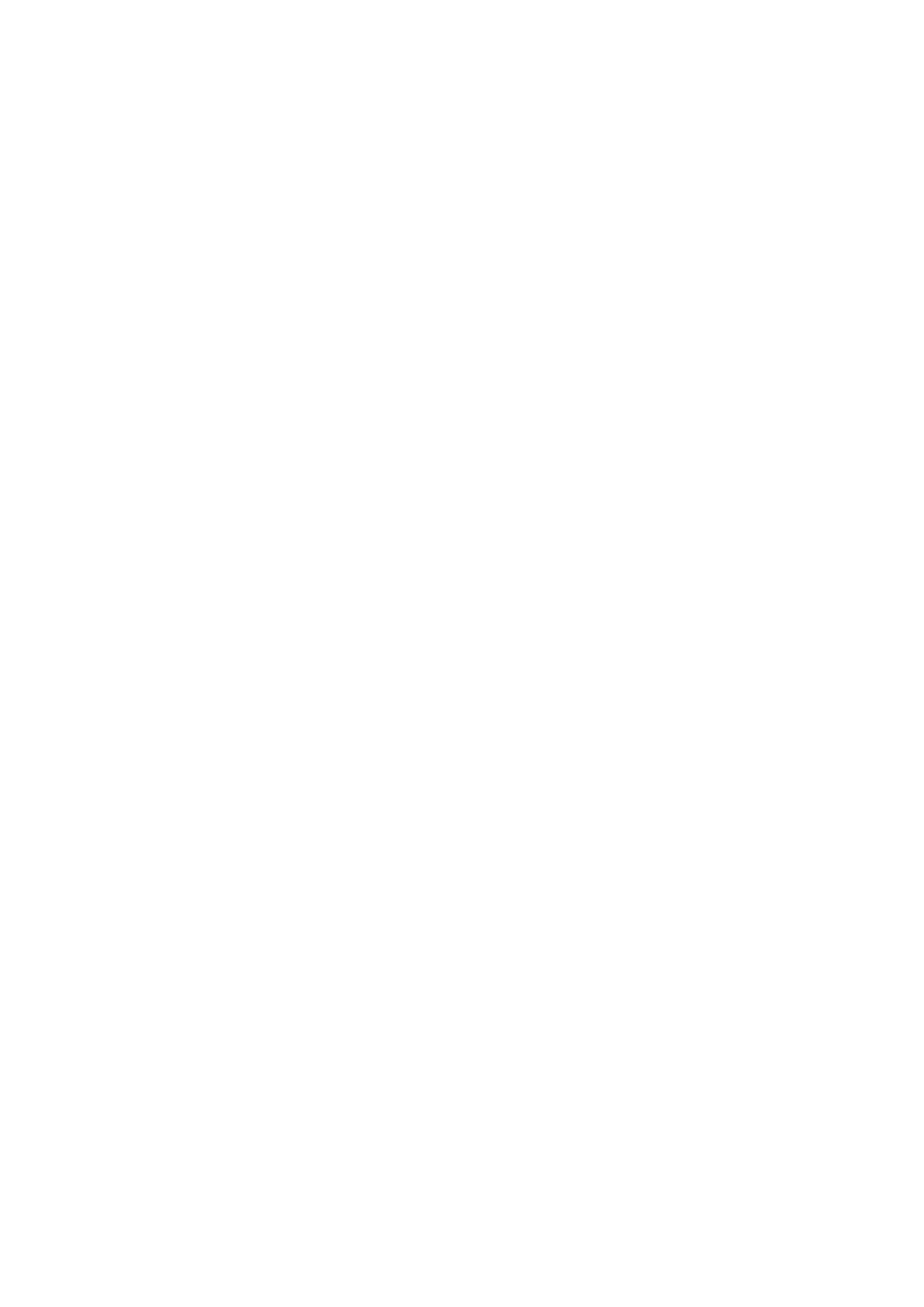

# **Contents**

| 1              | PRESENT STATUS OF BAGMATI RIVER BASIN STAKEHOLDERS, PARTICIPATION, AND                |  |
|----------------|---------------------------------------------------------------------------------------|--|
| 1.1            |                                                                                       |  |
| 1.2            |                                                                                       |  |
| $\mathbf{2}$   | KEY STAKEHOLDER, PARTICIPATION, AND INSTITUTIONAL CHALLENGES AND ISSUES IN            |  |
|                |                                                                                       |  |
| 2.1            |                                                                                       |  |
| 2.2            | Structure And Functions Of Key Bagmati Institutions Resulting In Overlapping          |  |
|                |                                                                                       |  |
| 2.2.1          |                                                                                       |  |
| 2.2.2          |                                                                                       |  |
| 2.2.3          |                                                                                       |  |
| 2.2.4          |                                                                                       |  |
| 2.2.5          |                                                                                       |  |
| 2.2.6<br>2.2.7 |                                                                                       |  |
| 2.2.8          |                                                                                       |  |
| 2.3            | Mechanisms And Processes To Promote Participation And Integrated Water Dialogue  16   |  |
| 2.4            |                                                                                       |  |
| 2.5            |                                                                                       |  |
| 2.6            |                                                                                       |  |
| 2.7            |                                                                                       |  |
| 2.8            |                                                                                       |  |
| 3              | POTENTIAL STAKEHOLDER, PARTICIPATION, AND INSTITUTIONAL STRATEGIES FOR                |  |
| 3.1            |                                                                                       |  |
| 3.1.1          |                                                                                       |  |
| 3.1.2          |                                                                                       |  |
| 3.1.3          |                                                                                       |  |
| 3.1.4          |                                                                                       |  |
| 3.2            |                                                                                       |  |
| 3.2.1<br>3.2.2 | Mechanisms to Promote Participation, Coordination, and Integrated Water Dialogue 20   |  |
| 3.2.2.1        |                                                                                       |  |
| 3.2.2.2        |                                                                                       |  |
| 3.2.2.3        | Mechanisms and Processes to Promote Participation, Coordination, and Integrated Water |  |
|                |                                                                                       |  |
| 3.2.2.4        |                                                                                       |  |
| 3.2.2.5        |                                                                                       |  |
| 3.2.2.6        |                                                                                       |  |
| 3.2.2.7        |                                                                                       |  |
| 3.2.3          |                                                                                       |  |
| 3.2.3.1        |                                                                                       |  |
| 3.2.3.2        |                                                                                       |  |
| 3.2.3.3        |                                                                                       |  |
| 3.2.4<br>3.2.5 |                                                                                       |  |
| 3.2.5.1        |                                                                                       |  |
| 3.2.5.2        |                                                                                       |  |
| 3.2.6          | Development and Deployment of a Bagmati DSS and Knowledge-Based Decisions  28         |  |
| 3.2.7          |                                                                                       |  |
|                |                                                                                       |  |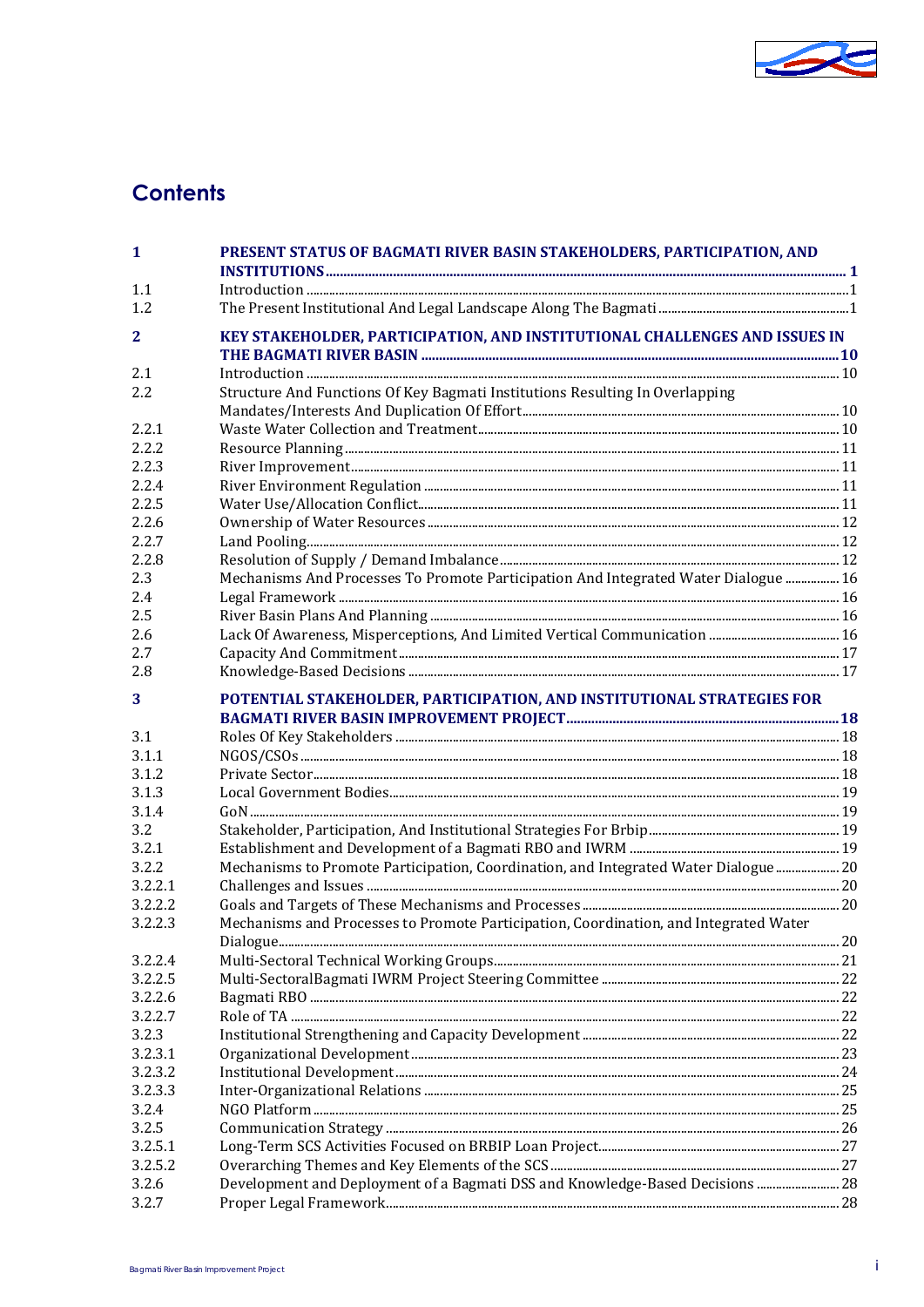| $\overline{\phantom{a}}$<br>$\sim$ |  |
|------------------------------------|--|
|                                    |  |

# **Annex**

| ANNEX D: Assessing Social And Institutional Issues/Obstacles Affecting Participation, Ownership, Acceptance, |  |
|--------------------------------------------------------------------------------------------------------------|--|
|                                                                                                              |  |

# **Tables**

| Table 1-2: Basic Administrative Structure of Government Agencie Related to Bagmati River Basin Inprovement  8 |  |
|---------------------------------------------------------------------------------------------------------------|--|
|                                                                                                               |  |
| Table 3-1: BRBIP Institutional Strengthening and Capacity Development Requirements in HPCIDPC and WECS24      |  |
| Table 4-1: Obstacles/Problems Affecting Participation and Ownership and Strategies and Project Activities to  |  |
|                                                                                                               |  |

**Archiving:** All standard project files (documents, etc) are archived in DHI project site. Any other project files (set-up files, forcing data, model output, etc) are archived on an external hard drive located in the DHI project archive under Project No <11803440>.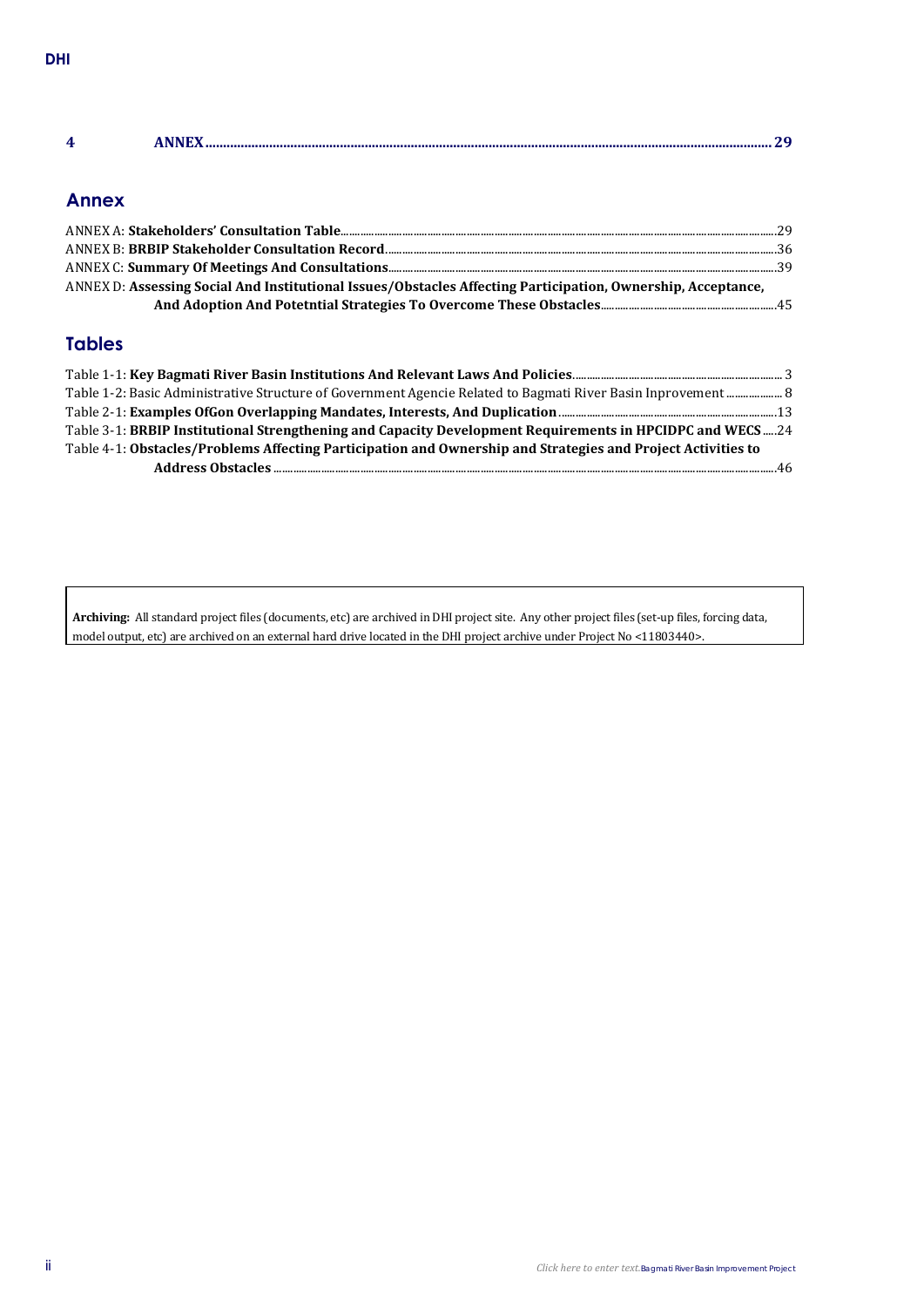

# **1 PRESENT STATUS OF BAGMATI RIVER BASIN STAKEHOLDERS, PARTICIPATION, AND INSTITUTIONS**

# **1.1 Introduction**

- 1. Conceptually, the BRBIP stakeholder, participation, and institutional analysis focused on: (i) analyzing the views on the Project from a range of interested parties in order to properly develop and review policies, programs, and projects, (ii) guiding stakeholder participation, and (iii) examining organizations, institutions, and inter-organizational relations. Key to these analyses were:
	- Understanding the stakeholders' interests, perceptions, resources, and mandates.
	- Systematically deciding which stakeholders to engage, how, and when.
	- Examining not only organizations per se, but also the political economy and governance environment, legal and regulatory frameworks, key systems and procedures related to public administration, and the need for cooperation and coordination between different segments of the institutional and organizational landscape (government, civil society, private sector).
- 2. Based on these analytical goals, the BRBIP PPTA Team conducted a thorough stakeholders' analysis and consultation, including extensive discussions on how participation will be used during Project implementation. The actual stakeholders contacted and included in Project preparation activities are shown in **Annexes A, B, and C**. Annex A in particular highlights the varying (and sometimes conflicting and overlapping) interests and mandates of key stakeholders throughout the Bagmati River Basin. This Annex also highlights that while there is often duplication of efforts/mandates, in other instances there are either unclear or no mandates for critical river environmental activities. For instance:
	- Both KUKL and HPCIDPC have waste water treatment mandates in the Basin.<br>Both HPCIDPC and Municipalities (under the Local Self Governance Act) have
	- Both HPCIDPC and Municipalities (under the Local Self Governance Act) have mandates to manage and monitor Bagmati river courses and riverbanks.
	- There is no agency fully empowered or effective in regulating the river environment.
- 3. (Chapter 2 below more fully analyzes these sometimes overlapping and conflicting interests.)

# **1.2 The Present Institutional And Legal Landscape Along The Bagmati**

4. **[Table 1-1](#page-6-0)**below describes the present responsibilities, functions, and related legal positions of key Bagmati River Basin organizations: (i) WECS, (ii) HPCIDPC, (iii) KVWSMB/KUKL, (iv) KVDA, (v) MoUD, (vi) Municipalities and VDCs, and (vii) NGOs/CSOs. In principle, each organization has a legal mandate, but there are complexities to many of these mandates. For instance, HPCIDPC is a "Committee", not a permanent government line agency, and their term of the Committee must be renewed periodically by the government. Despite this, HPCIDPC has a relatively substantial GON budget allocation every year, but at the same time, HPCIDPC wishes to be a permanent government agency, but does not yet have a "HPCIDPC Act" passed by the Nepalese Parliament (Parliament is presently disbanded) giving HPCIDPC permanent legal identity and enforcement powers. Likewise, MoUD is a very large government Ministry, but in truth, it only came into existence six months ago when many of the departments from MPPW were transferred to the newly created MoUD. MoUD, therefore, is a very new, albeit powerful, government Ministry, still defining itself. Table 1 therefore should be read with caution, as it shows the functions and legal positions of the Bagmati organizations, but there are complicating factors.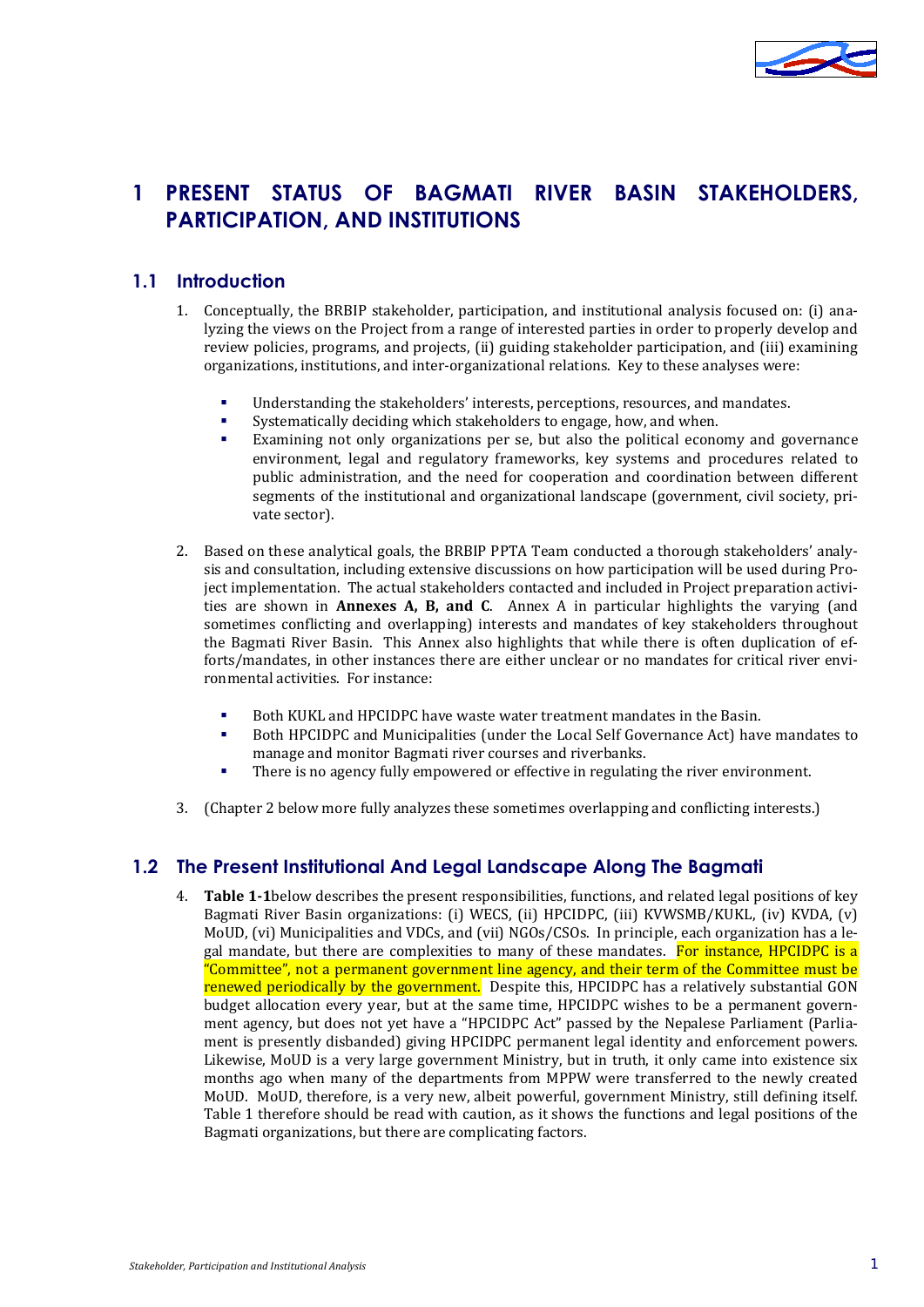5. **[Table 1-2](#page-11-0)** is an organizational chart of the relevant government Ministries, Departments, and local governments. The table also shows the differences between the institutional and administrative policy and implementation levels, and local bodies. Table 2 is current as of October 2012. Six months ago this organizational chart would have looked much different, with no MoUD, many agencies and departments under MPPW, etc. Table 2 therefore not only shows the present organizational structure of key GON agencies involved in the Bagmati, but it also shows the administrative complexity that exists among government agencies in the Bagmati River Basin, and the fluid nature of inter-organizational relations in the Basin.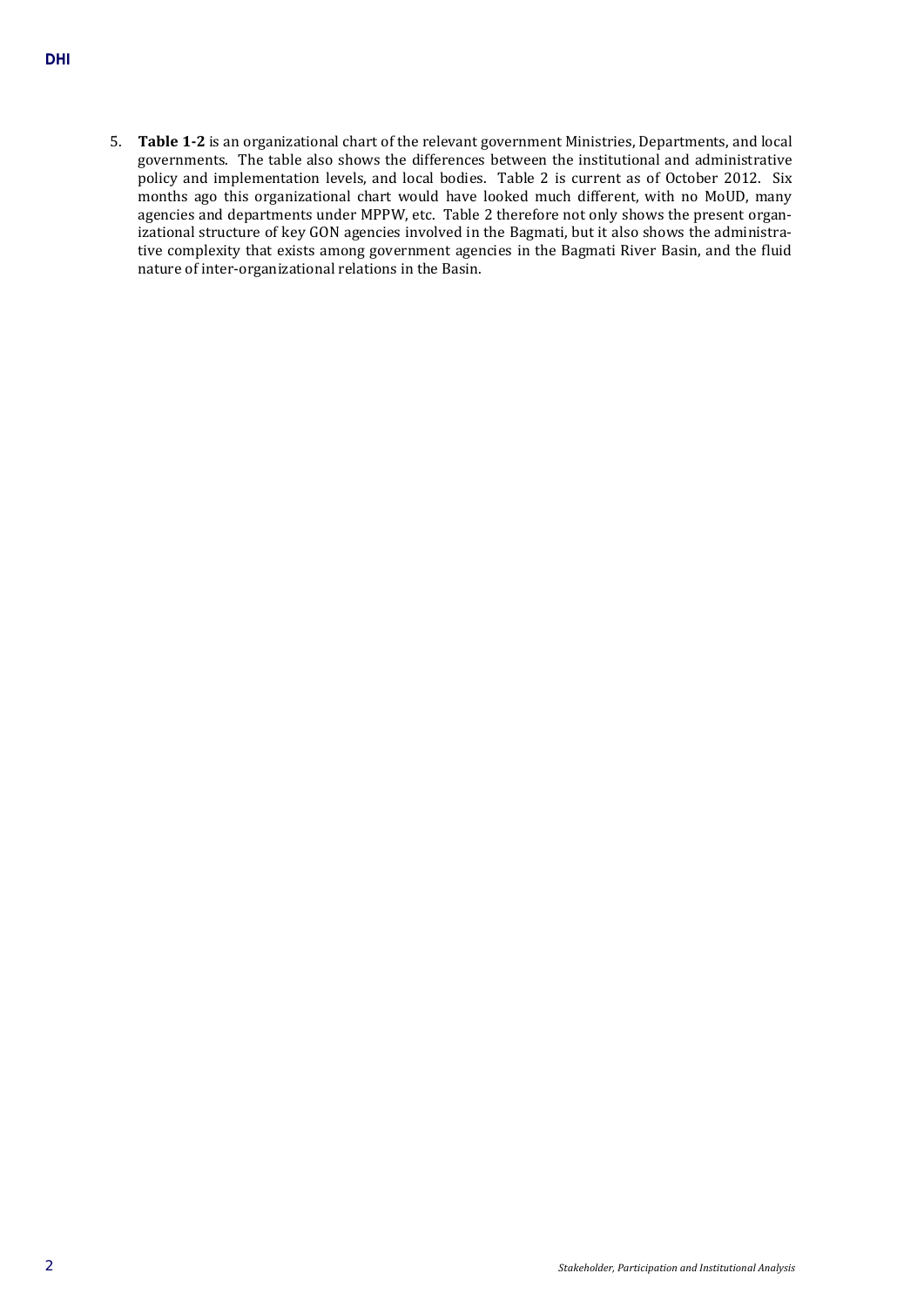

# Table 1-1: **Key Bagmati River Basin Institutions And Relevant Laws And Policies**

<span id="page-6-0"></span>

| <b>INSTITUTION</b>                     | FUNCTIONS, RESPONSIBILITIES, AND MANDATE                                                                                        | RELEVANT LAWS, POLICIES, AND LEGAL POSITIONS                                                                               |
|----------------------------------------|---------------------------------------------------------------------------------------------------------------------------------|----------------------------------------------------------------------------------------------------------------------------|
| <b>Water and Energy Commission Se-</b> | WECS is anapex government agency mandated to coordinate                                                                         | <b>Water Resources Act (WRA) <math>(1993)</math></b> - WRA is an um-                                                       |
| cretariat (WECS)                       | national level planning of the entire water resources and en-                                                                   | brella act that specifies significant provisions on water                                                                  |
|                                        | ergy sector. Itwas established in 1981 with the primary re-                                                                     | rights. The Act vests ownership of all water resources to                                                                  |
|                                        | sponsibility to assist Nepal Government, the Ministry of Water                                                                  | the Government of Nepal. The provision rejects any pri-                                                                    |
|                                        | Resources and other related agencies in the formulation of                                                                      | vate or community ownership of water resources existing                                                                    |
|                                        | policies and planning of projects in the water and energy re-                                                                   | in Nepal. Due to state ownership, an entity wanting to                                                                     |
|                                        | sources sector. The objectives and mandates of WECS have                                                                        | utilize water resources should obtain licenses from the                                                                    |
|                                        | been revised and modified a number of times since their es-                                                                     | government. While awarding license, following priorities                                                                   |
|                                        | tablishment and currently are: to: (i) formulate and assist in                                                                  | are generally followed: (i) drinking water and domestic                                                                    |
|                                        | developing policies and strategies in the water resources and                                                                   | usage; (ii) irrigation; (iii) agriculture use such as animal                                                               |
|                                        | energy sector; (ii) provide suggestions, recommendations and                                                                    | husbandry; (iv) hydroelectricity; (v) cottage industry, in-                                                                |
|                                        | guidance in the development of irrigation, hydropower and                                                                       | dustrial enterprises, and mining; (vi) transportation; and,                                                                |
|                                        | drinking water projects; (iii) prepare policies and plans re-                                                                   | (vii) recreational uses. The Act also sets some exemptions                                                                 |
|                                        | lated to industrial use of water, flood management, in-land                                                                     | from licensing requirement especially for: (i) domestic or                                                                 |
|                                        | navigation, fisheries and other sectors related with water re-                                                                  | individual use of water; (ii) for private land irrigation; (iii)                                                           |
|                                        | sources, along with the protection of the environment relating<br>to the above sectors; and, (iv) act as a documentation centre | for running a water mill; (iv) for using the river for local<br>transportation; and, (v) for water resources uses confined |
|                                        | for all regional water resources and energy related issues.                                                                     | to a plot of privately owned land. Although license is not                                                                 |
|                                        | The National Water Strategy (2002) and the National Water                                                                       | required for above uses, the users are not free to use wa-                                                                 |
|                                        | Plan (2005) have adopted the principles of Integrated Water                                                                     | ter as they wish. They must make beneficial use of water                                                                   |
|                                        | Resources Management (IWRM) and river basin management                                                                          | without causing damage to others. With regards to the                                                                      |
|                                        | through the establishment of River Basin Organizations                                                                          | prevention of pollution of the water bodies the Act states                                                                 |
|                                        | (RBOs). WECS has proposed to initiate RBOs in the three ma-                                                                     | "no one shall pollute water resources by placing litter,                                                                   |
|                                        | jor river basins, Koshi, Gandak and Karnali.                                                                                    | industrial wastes, poisons, chemicals or other toxicants to                                                                |
|                                        |                                                                                                                                 | the effect that it exceeds the pollution tolerance limit".                                                                 |
|                                        |                                                                                                                                 | Similarly on imposing penalties the Act states "any person                                                                 |
|                                        |                                                                                                                                 | or corporation found liable to causing pollution of water                                                                  |
|                                        |                                                                                                                                 | bodies shall be fined up to NRs. 50,000 and must pay                                                                       |
|                                        |                                                                                                                                 | compensation to the individuals and communities sus-                                                                       |
|                                        |                                                                                                                                 | taining the loss as a result of the pollution".                                                                            |
|                                        |                                                                                                                                 |                                                                                                                            |
|                                        |                                                                                                                                 | Water Resources Strategy (WRS) (2002) - GON ap-                                                                            |
|                                        |                                                                                                                                 | proved the (WRS) in 2002. It was conceptualized with the                                                                   |
|                                        |                                                                                                                                 | main goal to improve the living conditions of Nepali peo-                                                                  |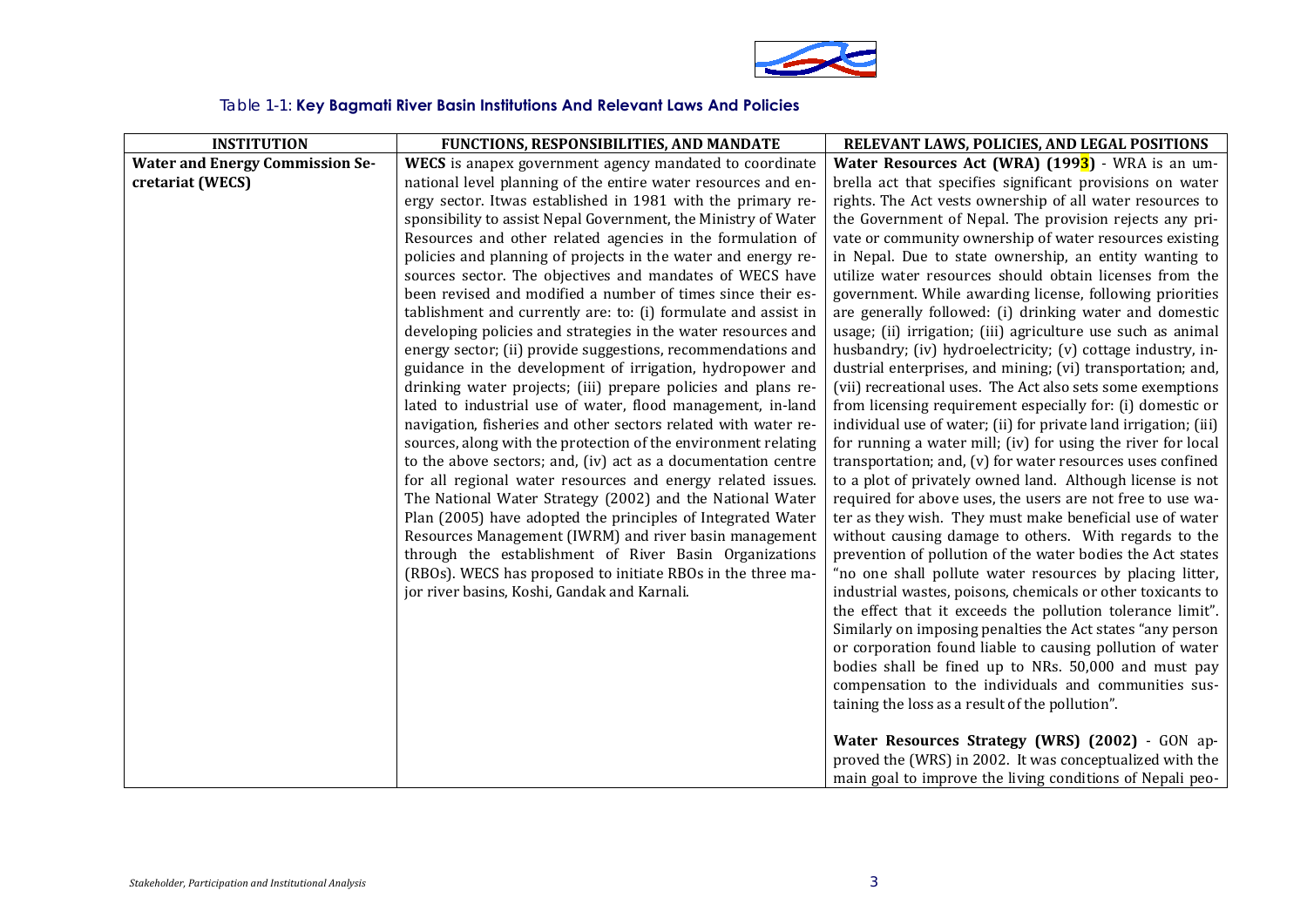| <b>INSTITUTION</b>                      | FUNCTIONS, RESPONSIBILITIES, AND MANDATE                       | RELEVANT LAWS, POLICIES, AND LEGAL POSITIONS                                                                      |
|-----------------------------------------|----------------------------------------------------------------|-------------------------------------------------------------------------------------------------------------------|
|                                         |                                                                | ple in a sustainable manner by comprehensive develop-                                                             |
|                                         |                                                                | ment and management of water resources. To achieve                                                                |
|                                         |                                                                | the goal, the strategy reconciles a range of problems and                                                         |
|                                         |                                                                | constraints for sustainable water resources development                                                           |
|                                         |                                                                | including institutional, legal, financial and human re-                                                           |
|                                         |                                                                | sources constraints. Based on a participatory log-frame                                                           |
|                                         |                                                                | approach, the strategy identifies ten short, medium and                                                           |
|                                         |                                                                | long term purposes to achieve its overall goal. One of the                                                        |
|                                         |                                                                | significances of the WRS is that it has adopted the core                                                          |
|                                         |                                                                | principal of IWRM, especially: (i) the development and<br>management of water resources in a holistic and system- |
|                                         |                                                                | atic manner; (ii) sustainable utilization of water resources                                                      |
|                                         |                                                                | while protecting the environment; and, (iii) adopting a                                                           |
|                                         |                                                                | river basin scale of management.                                                                                  |
|                                         |                                                                |                                                                                                                   |
|                                         |                                                                | National Water Plan (NWP) (2005) - WECS formulated                                                                |
|                                         |                                                                | the NWP with the objective to implement the activities                                                            |
|                                         |                                                                | identified by the WRS and was approved by GON in 2005.                                                            |
|                                         |                                                                | The NWP recognizes the broad objectives of the WRS and                                                            |
|                                         |                                                                | proposes short, medium and long-term action plans for                                                             |
|                                         |                                                                | the water resources sector. The NWP clearly incorporates                                                          |
|                                         |                                                                | the principles of IWRM and River Basin Management                                                                 |
|                                         |                                                                | (RBM). As per the IWRM principles, NWP identifies three                                                           |
|                                         |                                                                | elements necessary to promote IWRM practices in Nepal:<br>(i) enabling environment; (ii) institutional framework; |
|                                         |                                                                | and (iii) management instruments to be in place to im-                                                            |
|                                         |                                                                | plement IWRM principals.                                                                                          |
| <b>High Powered Committee for Inte-</b> | HPCIDBC's predecessor, the Bagmati Civilization for Inte-      | The Bagmati Civilization Development Council Act                                                                  |
| grated Development of Bagmati           | grated Development Committee (BCIDC), was established in       | (BCDCA, 2010) has been proposed to the Ministerial                                                                |
| <b>Civilization (HPCIDBC)</b>           | 1995 by the government under the Bagmati Area Sewerage         | Council in 2010. The Act aims to develop infrastructure                                                           |
|                                         | Construction and Rehabilitation Project (BASCRP) with the      | needed to conserve and develop natural, cultural, heritage                                                        |
|                                         | mandate of cleaning of Bagmati River around Pashupatinath      | and religious properties, civilization, and environment by                                                        |
|                                         | temple, one of the World Heritage sites. The main objective of | cleaning and keeping Bagmati River and its tributaries                                                            |
|                                         | HPCIDBC is to keep Bagmati River and its tributaries clean by  | free of pollution. It establishes the Bagmati Council com-                                                        |
|                                         | preventing the direct discharge of solid and liquid wastes to  | prising the members from all the stakeholder agencies.                                                            |
|                                         | the river and to conserve the river system within the Kath-    | The proposed duties and authorities of the Council is to                                                          |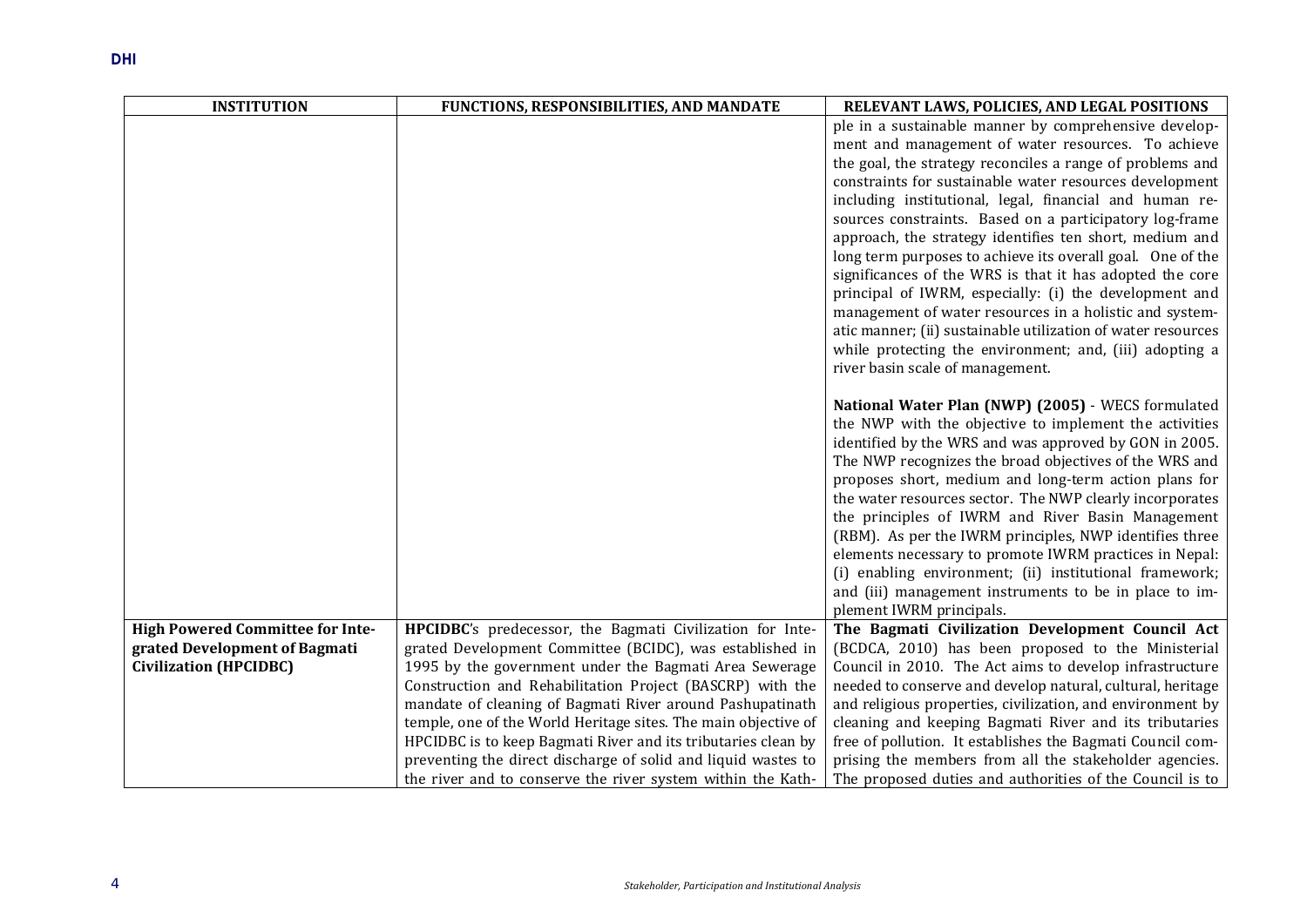

| <b>INSTITUTION</b>                                                                                                   | <b>FUNCTIONS, RESPONSIBILITIES, AND MANDATE</b>                                                                                                                                                                                                                                                                                                                                                                                                                                                                                                                                                                                                                                                                                                                                                                                                                                                                                                                                                                                                                                                                                                                                                                                                                                                                                                    | RELEVANT LAWS, POLICIES, AND LEGAL POSITIONS                                                                                                                                                                                                                                                                                                                                                                                                                                                                                                                                                                                                                                                                                                                                                                            |
|----------------------------------------------------------------------------------------------------------------------|----------------------------------------------------------------------------------------------------------------------------------------------------------------------------------------------------------------------------------------------------------------------------------------------------------------------------------------------------------------------------------------------------------------------------------------------------------------------------------------------------------------------------------------------------------------------------------------------------------------------------------------------------------------------------------------------------------------------------------------------------------------------------------------------------------------------------------------------------------------------------------------------------------------------------------------------------------------------------------------------------------------------------------------------------------------------------------------------------------------------------------------------------------------------------------------------------------------------------------------------------------------------------------------------------------------------------------------------------|-------------------------------------------------------------------------------------------------------------------------------------------------------------------------------------------------------------------------------------------------------------------------------------------------------------------------------------------------------------------------------------------------------------------------------------------------------------------------------------------------------------------------------------------------------------------------------------------------------------------------------------------------------------------------------------------------------------------------------------------------------------------------------------------------------------------------|
|                                                                                                                      | mandu Valley. Its current jurisdiction is within the Kath-<br>mandu Valley and its mandate is: (i) policy formulation and<br>planning for restoration of the river system in Kathmandu<br>Valley, (ii) construction of infrastructure (sewer system, ser-<br>vice road, green belt, etc.) to protect and restore the Bagmati<br>River System and its environment, (iii) defining the river<br>alignment and width of flow regime, and (iv) monitor and<br>regulate the activities along the river sides. HPCIDBC has<br>constructed wastewater interceptors along both sides of the<br>Bagmati River upstream of Guheshwori WWTP to divert<br>waste water and treat it at Guheshwori WWTP developed and<br>operated by HPCIDBC. To date, HPCIDBC has already con-<br>structed interceptors from Gokarna to Guheshwori and is now<br>extending the interceptors downstream of Pashnupatinath<br>from Tilganga to Minbhavan. HPCIDBC is also undertaking<br>greenbelt works which involves construction and undertaking<br>of river training, retention wall, greenbelt and corridor roads.<br>A draft Bill for HPCIDBC was submitted to Parliament for ap-<br>proval, but Parliament has been dissolved. HPCIDBC is also<br>mandated to implement the Bagmati Action Plan (BAP) (2009<br>-2014) prepared by the National Trust for Nature Conserva- | prepare plan and policy to keep Bagmati River and its<br>tributaries pollution free, approve plan, budget and pro-<br>gram of the Council, and execute works as authorized.<br>The jurisdiction of the Council will be up to 50m beyond<br>the flow regime of Bagmati River and its tributaries<br>within the Kathmandu Valley. The HPCIDBC was created<br>to implement this Act. The Act has not been approved as<br>Parliament has been dissolved.                                                                                                                                                                                                                                                                                                                                                                    |
| Kathmandu Valley Water Supply<br><b>Management Board (KVWSMB)</b><br>andKathmanduUpatyakaKhanepani<br>Limited (KUKL) | tion (NTNC).<br>KVWSMB is a public entity established under the Act of<br>Water Supply Management Board 2064 (2007). It isan<br>autonomous government entity established for efficient and<br>effective operation of water and wastewater services in<br>Kathmandu Valley. It is responsible for preparing short and<br>long-term plans, formulation of service policies, mobilizing<br>financial resources, managing implementation of capital<br>investment plans and providing wastewater service to<br>customers through a service provider. KVWSMB owns the<br>assets for the water supply and waste water treatment in the<br>Kathmandu Valley. KVWSMB has issued operating license<br>and signed asset lease agreements withservice providers like<br>Kathmandu Upatyaka Khanepani Limited (KUKL). The license<br>for KUKL is for 30 years for operation and management of                                                                                                                                                                                                                                                                                                                                                                                                                                                                  | Water Supply Management Board Act 2063 (2006)<br>provides the legal basis for the Government to form the<br>KVWSMB in order to operate or cause to be operated in<br>well managed regular and effective manner the Water<br>Supply and Sanitation Service of the municipality areas<br>within the Kathmandu Valley. The assets and liabilities of<br>the then Nepal Water Supply Corporation was transferred<br>to KVWSMB under this Act. Melamchi Project and service<br>system within the Kathmandu Valley will also be trans-<br>ferred to the Board within one year of completion of the<br>Melamchi Project. The Act also authorizes the Board to<br>regulate and control or prohibit the abstraction and use of<br>groundwater and to issue a licence for abstraction or use<br>of such water in the service area |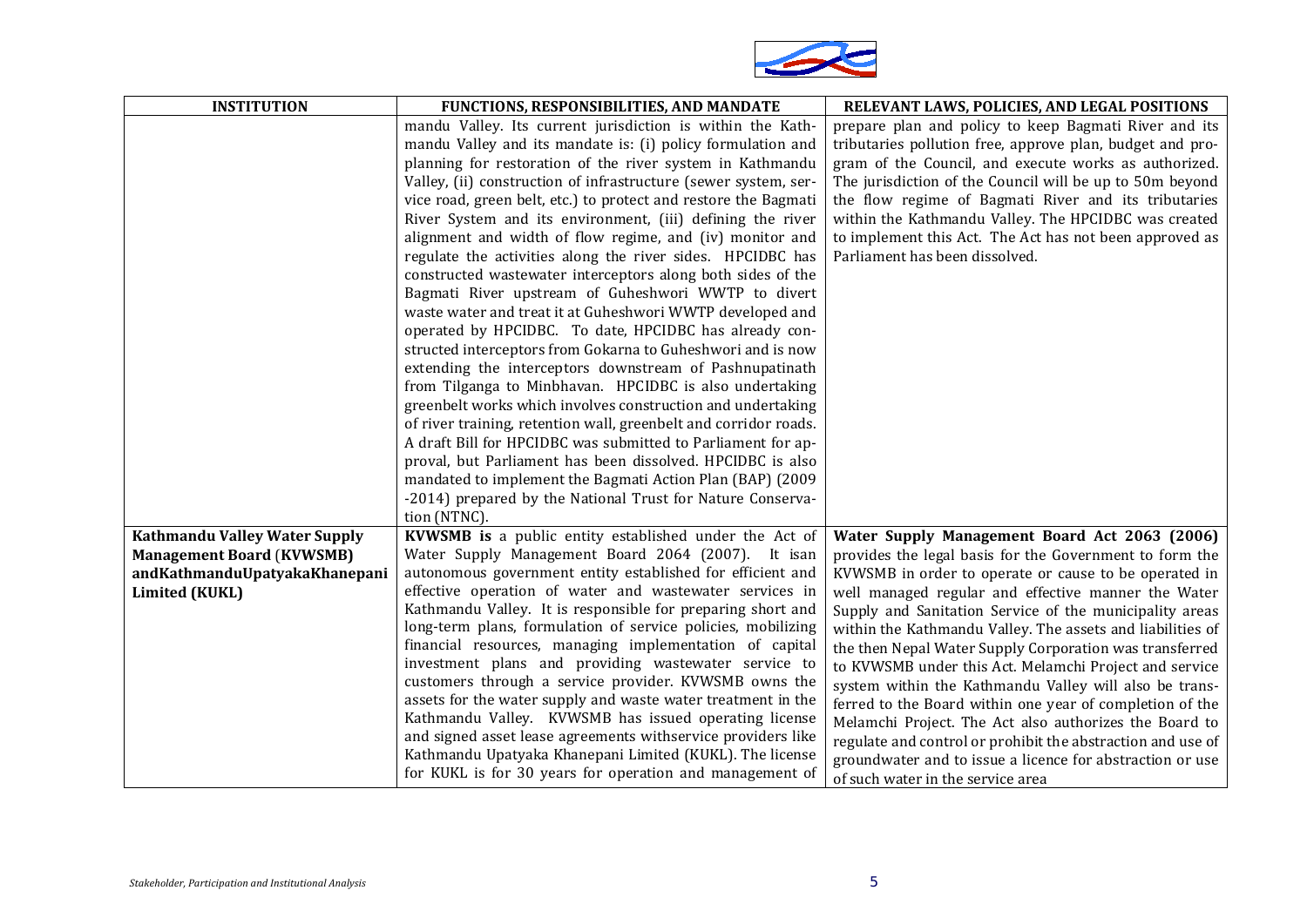| <b>INSTITUTION</b>                                      | FUNCTIONS, RESPONSIBILITIES, AND MANDATE                                                                                                                                                                                                                                                                                                                                                                                                                                                                                                                                                                                                                                                                                                                                                                                                                                                                                                                                                                                                                                                            | RELEVANT LAWS, POLICIES, AND LEGAL POSITIONS                                                                                                                                                                                                                                                                                                                                                                                                                                                                |
|---------------------------------------------------------|-----------------------------------------------------------------------------------------------------------------------------------------------------------------------------------------------------------------------------------------------------------------------------------------------------------------------------------------------------------------------------------------------------------------------------------------------------------------------------------------------------------------------------------------------------------------------------------------------------------------------------------------------------------------------------------------------------------------------------------------------------------------------------------------------------------------------------------------------------------------------------------------------------------------------------------------------------------------------------------------------------------------------------------------------------------------------------------------------------|-------------------------------------------------------------------------------------------------------------------------------------------------------------------------------------------------------------------------------------------------------------------------------------------------------------------------------------------------------------------------------------------------------------------------------------------------------------------------------------------------------------|
|                                                         | services in Kathmandu Valley. KVWSMB is the asset owner of<br>all assets associated with water supply and sewerage system<br>in Kathmandu Valley. KVWSMB is also mandated to manage<br>groundwater resources and to regulate its extraction.                                                                                                                                                                                                                                                                                                                                                                                                                                                                                                                                                                                                                                                                                                                                                                                                                                                        | KVWSMB is operating the water supply and sanitation<br>system under a 30-year concession license under this act.                                                                                                                                                                                                                                                                                                                                                                                            |
|                                                         | KUKL is a public limited company established under the<br>Company Act (2006) using the public private partnership<br>modelwith the national government, local municipalities and<br>the private sector shareholding. KUKL currently operates and<br>manages the water supply and sewerage services in Kath-<br>mandu Valley (mainly metropolitan areas) under a 30-year<br>concession license from KVWSMB.It is responsible for opera-<br>tion and management of water supply and sanitation services<br>in the service area within the valley. KUKL currently provide<br>water services to all the five municipalities and VDC sur-<br>rounding the municipalities. These VDC include most of the<br>VDC (Sundarijal, Nayapati, Gokarneswore, Jorpati) located in<br>the catchment area of upper stretch of Bagmati River Basin.<br>The service area for waste water is currently limited to five<br>(sub) municipalities - Kathmandu, Bhaktapur, Lalitpur,<br>Madhyapur-Thimi and Kirtipur. At present, KUKL serves<br>around 78% of the population with drinking water in Kath-<br>mandu valley. |                                                                                                                                                                                                                                                                                                                                                                                                                                                                                                             |
| Kathmandu Valley Development<br><b>Authority (KVDA)</b> | KVDA is an autonomous body established for the purpose of<br>formulating and implementing physical development plans in<br>Kathmandu Valley in a planned way and thereby make<br>essential services and facilities available to the public. The<br>Authority was formulated on April 2012 as per the mandate<br>of Kathmandu Valley Development Authority Act 1988 by<br>replacing the existing Kathmandu Valley Town Development<br>Committee (KVTDC). As per the KVDA Act 1988, KVDA is<br>provided with an authority to divide the plan area into<br>different land use and lay down conditions for physical<br>development of the plan area. They also have mandate to<br>formulate and implement necessary projects for proper<br>development and maintenance of any religious, cultural and                                                                                                                                                                                                                                                                                                   | Kathmandu Valley Town Development Act (1988) -<br>This Act establishes KVDA and defines its mandate as: (i)<br>formulation and implementation of land use plans and<br>programs; (ii) development of by-laws for physical devel-<br>opment; (iii) development and maintenance of cultural<br>heritage; and, (iv) protection and conservation of the en-<br>vironment and natural resources. The Act provides the<br>legal basis for implementing town development plans for<br>existing and emerging towns. |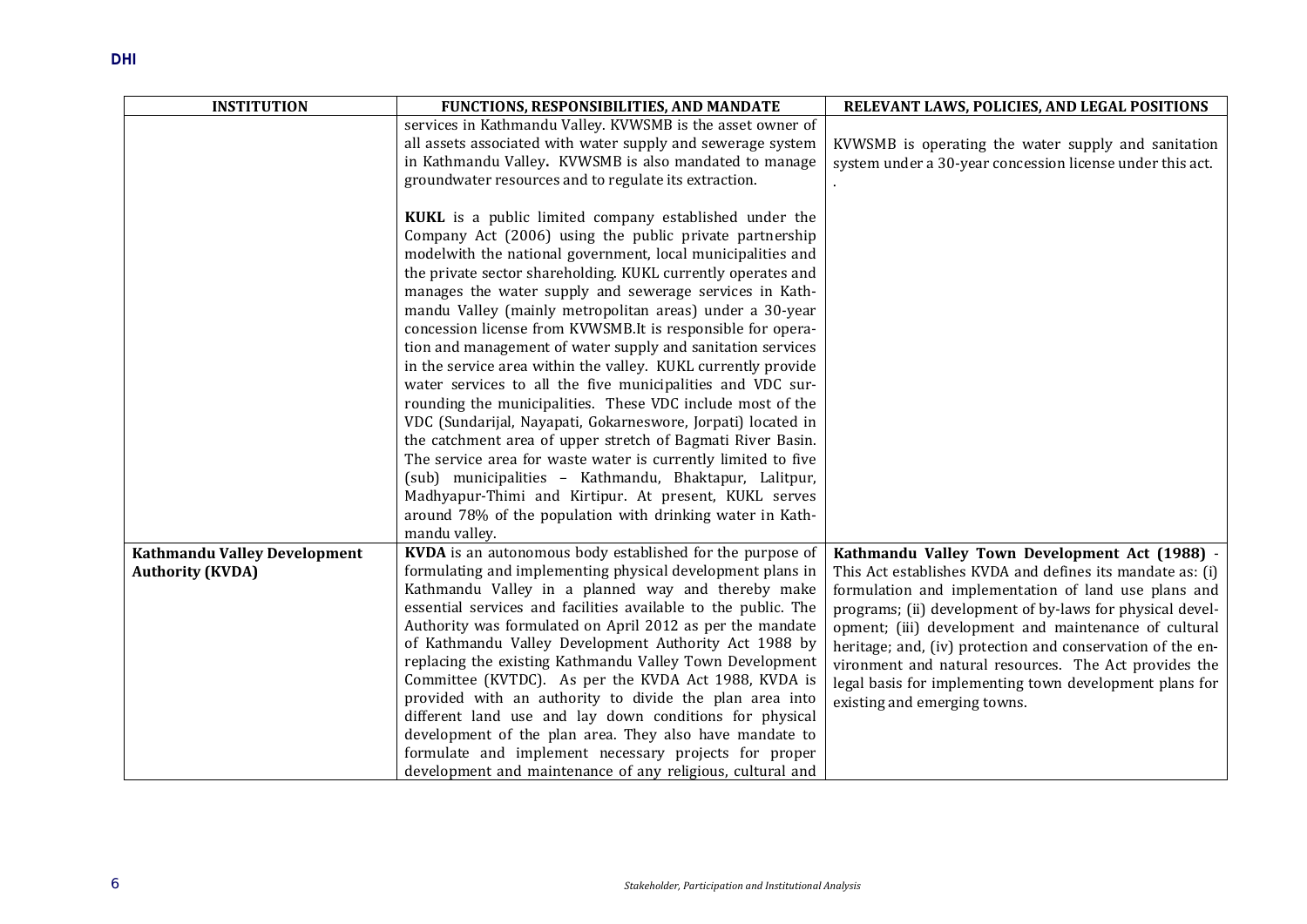

| <b>INSTITUTION</b>                                               | FUNCTIONS, RESPONSIBILITIES, AND MANDATE                                                                                                                                                                                                                                                                                                                                                                                                                                                                                                                                                                                                                                                                                                                                                                                    | RELEVANT LAWS, POLICIES, AND LEGAL POSITIONS                                                                                                                                                                                                                                                                                                                                                                                                                                                                |
|------------------------------------------------------------------|-----------------------------------------------------------------------------------------------------------------------------------------------------------------------------------------------------------------------------------------------------------------------------------------------------------------------------------------------------------------------------------------------------------------------------------------------------------------------------------------------------------------------------------------------------------------------------------------------------------------------------------------------------------------------------------------------------------------------------------------------------------------------------------------------------------------------------|-------------------------------------------------------------------------------------------------------------------------------------------------------------------------------------------------------------------------------------------------------------------------------------------------------------------------------------------------------------------------------------------------------------------------------------------------------------------------------------------------------------|
|                                                                  | historical heritage. Another key task of KVDA is to prescribe<br>conditions in respect to construction and other activities to be<br>undertaken in forests, rivers, and streams, ghats and aquatic<br>areas for conservation of nature and environment in the plan<br>Previously, Kathmandu Valley Town Development<br>area.<br>Committee (KVTDC) was involved in managing present and<br>future urban growth in Kathmandu Valley by formulating by-<br>laws, land development activities, open space development,<br>public land preservation, and developing integrated                                                                                                                                                                                                                                                   |                                                                                                                                                                                                                                                                                                                                                                                                                                                                                                             |
| <b>Department of Urban Development</b>                           | development plans and programmes for VDC.<br>Department of Urban Development and Building Codes                                                                                                                                                                                                                                                                                                                                                                                                                                                                                                                                                                                                                                                                                                                             | DUDBC's working policy is related to (i) Conservation of                                                                                                                                                                                                                                                                                                                                                                                                                                                    |
| and Building Construction (DUDBC)                                | (DUDBC) is primarily responsible for controlling haphazard<br>urbanization through physical planning, constructing gov-<br>ernment buildings and developing building codes for safe and<br>secured building construction. DUBC is the national level<br>planning and implementation body to ensure safe buildings<br>and to promote urban development. DUDBC has also been<br>involved in promoting rain water harvesting technology in<br>urban and rural areas. DUDBC has produced a final draft of<br>the RWH Guidelines which are to be used to guide municipal<br>authorities and those engaged in the building construction. To<br>further raise the capacity in Nepal, the Ministry of Physical<br>Planning and Works has consulted stakeholders and has<br>drafted a concept for a Policy on Rain Water Harvesting. | historical and cultural heritage and urban development<br>(ii) Development of Kathmandu Valley as tourist and cul-<br>tural center (iii) Mobilization of local bodies and private<br>sector in urban infrastructure development (iv) Man-<br>agement of urban development and (v) Rural-Urban part-<br>nership program.                                                                                                                                                                                     |
| <b>Municipalities and VDCs within</b><br><b>Kathmandu Valley</b> | Municipalities and VDCs within Kathmandu Valley are the<br>main institutions involved with rehabilitation, maintenance<br>and extension of new neighborhood wastewater collection<br>and disposal to the rivers. The construction of the wastewa-<br>ter networks are mostly based on public pressure and their<br>planning and implementation is fragmented without proper<br>design and construction supervision. The works are usually of<br>poor standard. The municipalities and VDC are also responsi-<br>ble for solid waste management within their respective<br>boundaries. All solid waste should be collected, sorted, and<br>either recycled or properly disposed within the Kathmandu                                                                                                                         | The Local Self-Governance Act (LSGA) grants a high<br>level of autonomy to the local bodies for developing and<br>implementing plans and programs at the local level. The<br>local bodies which include Village Development Commit-<br>tees (VDCs), District Development Committees (DDCs)<br>and Municipalities are empowered to manage the natural<br>resources within the areas of their administrative juris-<br>diction and generate revenues by contracting out extrac-<br>tion of natural resources. |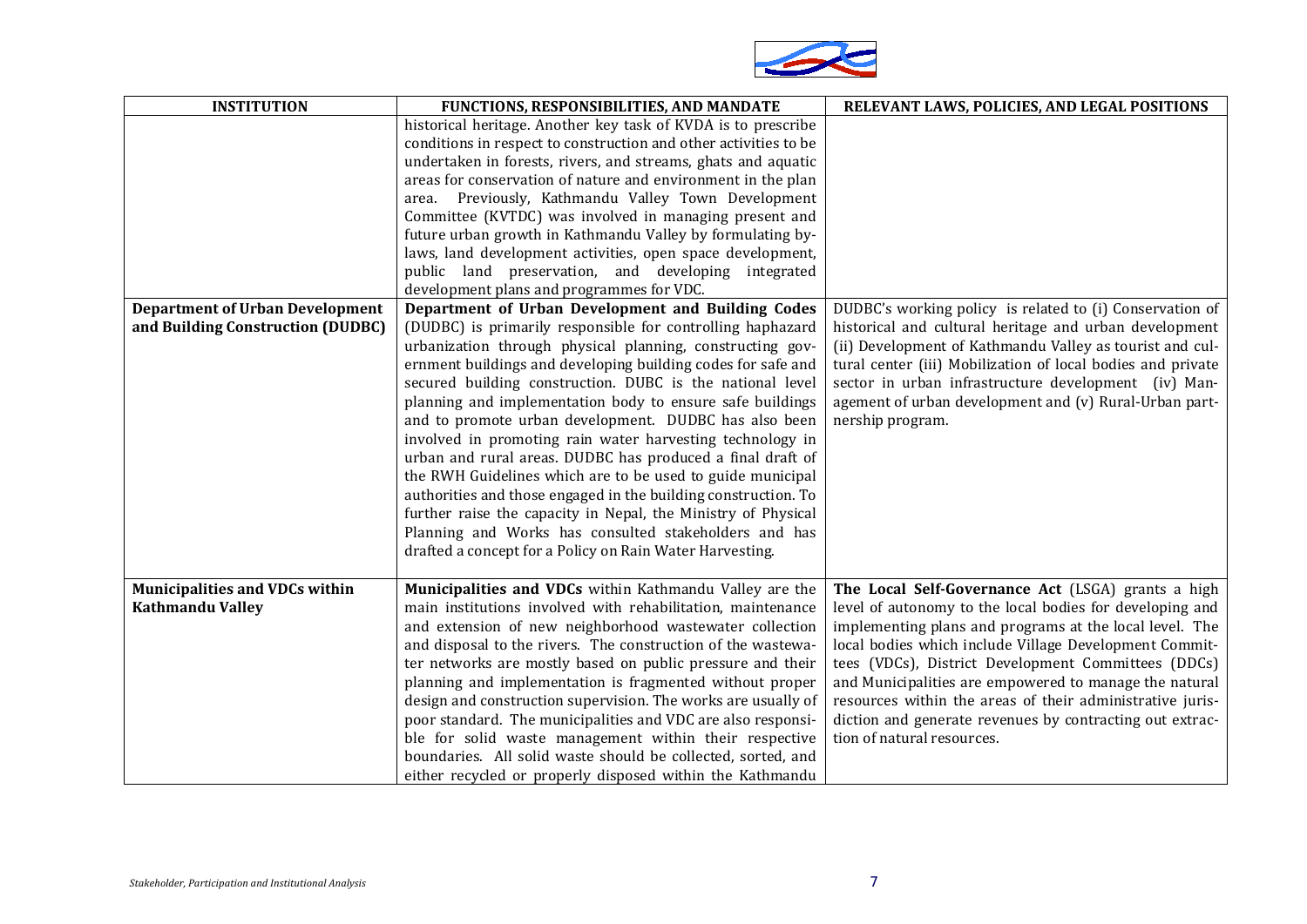| <b>INSTITUTION</b>                    | <b>FUNCTIONS, RESPONSIBILITIES, AND MANDATE</b>                 | <b>RELEVANT LAWS, POLICIES, AND LEGAL POSITIONS</b> |
|---------------------------------------|-----------------------------------------------------------------|-----------------------------------------------------|
|                                       | land-fill site.                                                 |                                                     |
| <b>Non-Governmental Organizations</b> | Community-based organizations and non-governmental              |                                                     |
| and Community-Based Organiza-         | organizationslike the NGO Forum for Water Supply and Sani-      |                                                     |
| tions (NGOs/CBOs)                     | tation are active in environmental advocacy activities. Federa- |                                                     |
|                                       | tion of Community Forests in Nepal (FECOFON) is active in       |                                                     |
|                                       | managing many successful community forests.                     |                                                     |

<span id="page-11-0"></span>Table 1-2: Basic Administrative Structure of Government Agencie Related to Bagmati River Basin Inprovement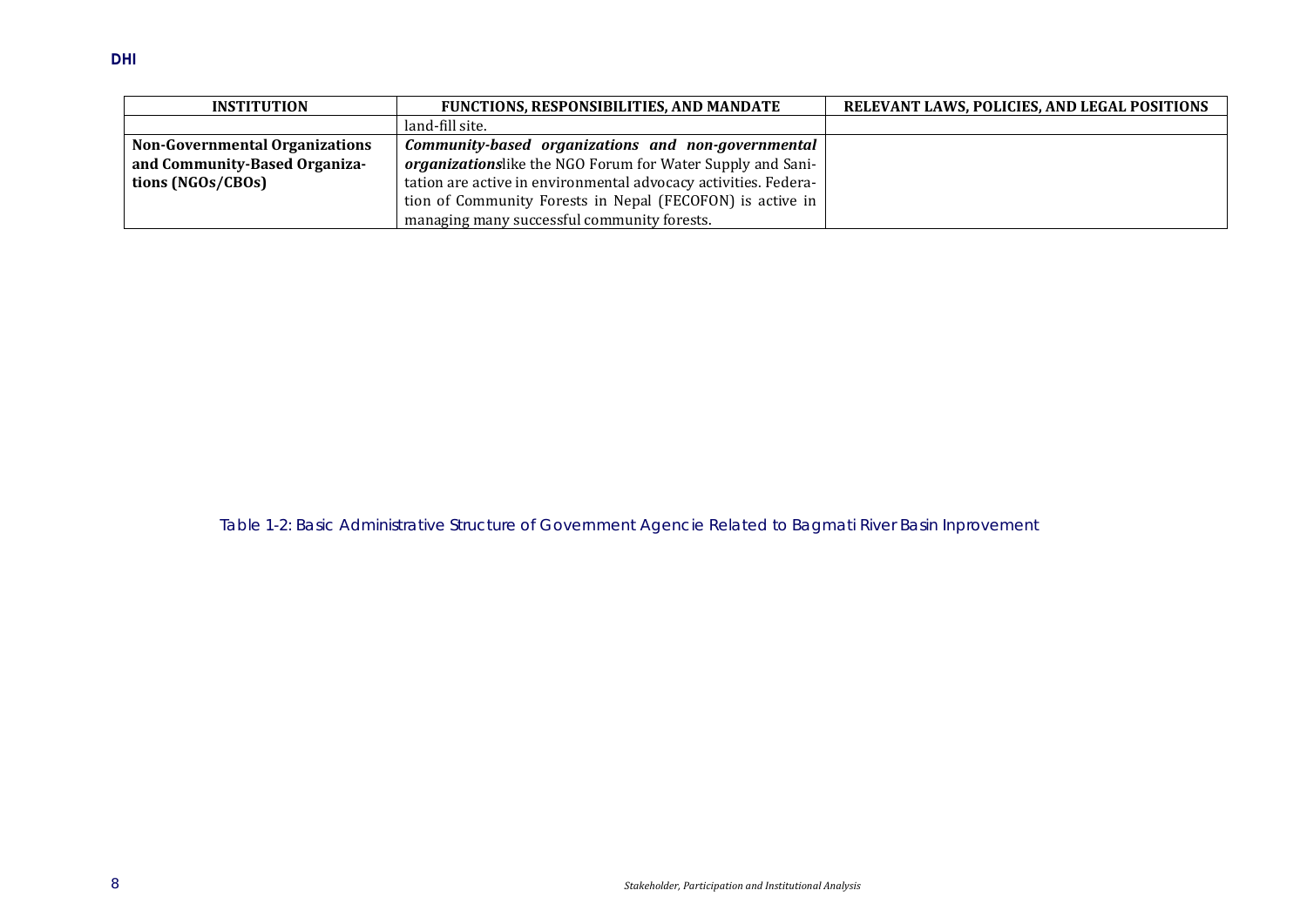



- DDCs District Development Committees<br>
DHM Department of Hydrology and Merry
- DHM Department of Hydrology and Merteorology<br>DOED Department of Electricity Development
- DOED Department of Electricity Development<br>DoF Department of Forest
- DoF Department of Forest<br>DOI Department of Irrigation
- Department of Irrigation
- DSCWM Department of Soil Conservation and Watershed Management
- DNPWC Department of National Parks and Wildlife Conservation
- DUDBC Department of Urban Development and Building Construction
- DWIDP Department of Water Induced Disaster Preparedness
- **DWRC** District Water Resources Committee<br>DWSS Department of Water Supply and Sew
- Department of Water Supply and Sewarage
- HPCIDBC High Powered Committee for Integrated Development of Bagmati Civilization<br>KUKL Kathmandu Upatyaka Khanepani Limited
- Kathmandu Upatyaka Khanepani Limited
- KVWSMB Kathmandu Valley Water Supplt Management Board<br>KVDA Kathmandu Valley Development Authority
- Kathmandu Valley Development Authority
- 
- MOEnrg Ministry of Energy<br>MOF Ministry of Finance MOF Ministry of Finance<br>MOESC Ministry of Forrest a
- MOFSC Ministry of Forrest and Soil Conservation<br>MOI Ministry of Irrigation
- MOI Ministry of Irrigation<br>MOLD Ministry of Local Dev
- 
- MOLD Ministry of Local Development<br>MOSTE Ministry of Science. Technology MOSTE Ministry of Science, Technology and Environment<br>MoUD Ministry of Urban Development
- MoUD Ministry of Urban Development<br>MPPW Ministry of Physical Planning an
- MPPW Ministry of Physical Planning and Works<br>NEA Nepal Electricity Authority
- NEA Nepal Electricity Authority<br>NPC National Planning Commis
- NPC National Planning Commission<br>NTNC National Trust of Nature Conser
- NTNC<br>NTNC National Trust of Nature Conservation (semi-government, NGO established under a special ACT)<br>WECS Water Energy Commission Secretariat
- Water Energy Commission Secretariat
- WSTFC Water Supply Tarrif Fixation Commission (economic regulation function)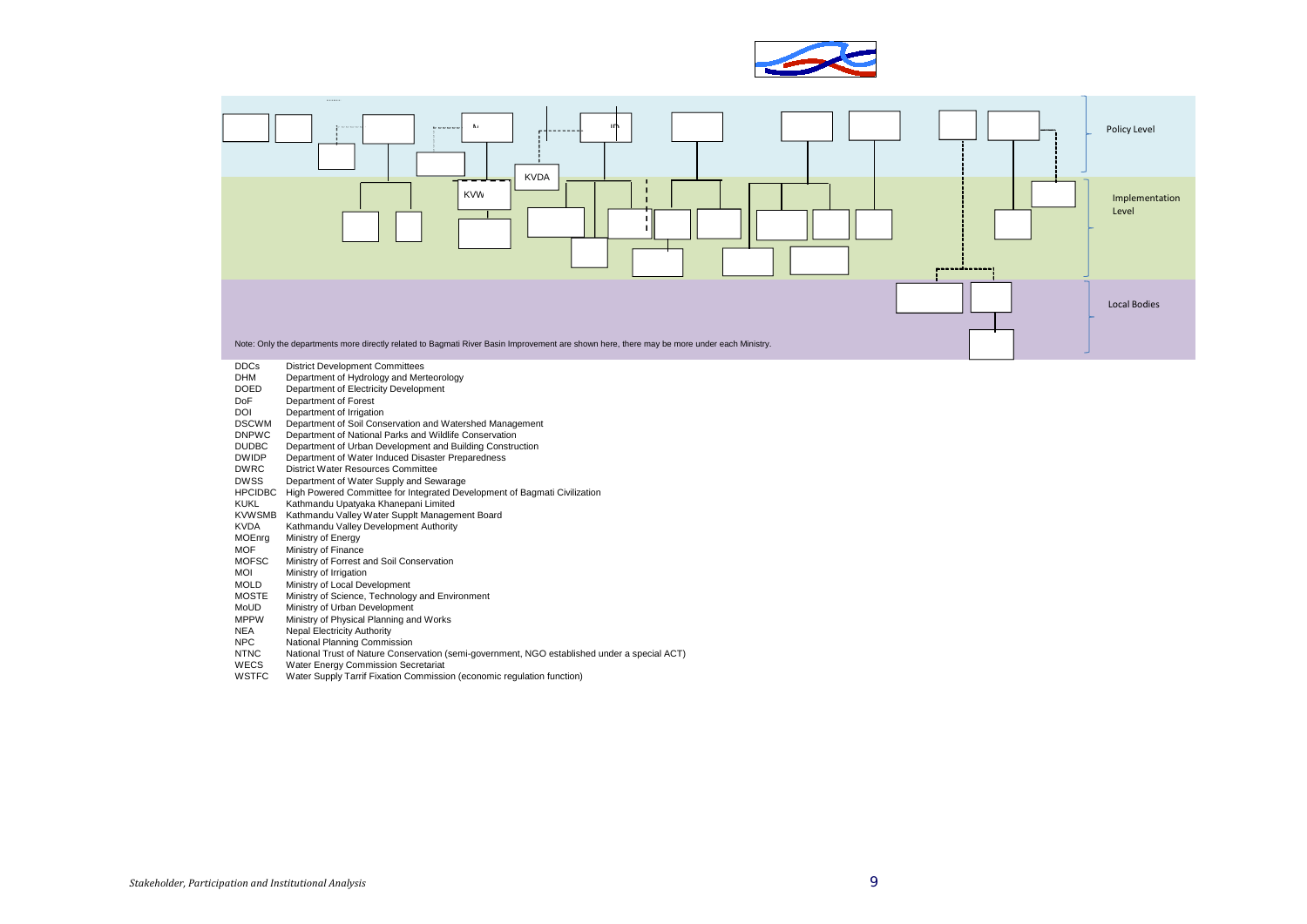# **2 KEY STAKEHOLDER, PARTICIPATION, AND INSTITUTIONAL CHALLENGES AND ISSUES IN THE BAGMATI RIVER BASIN**

# **2.1 Introduction**

6. There a number of key stakeholder and institutional challenges and issues facing the BRBIP Project, including: (i) inappropriate structures and functions of key institutions resulting in overlapping mandates/interests among actors in the river basin, including duplication of effort, (ii), lack of mechanisms and processes to promote participation and integrated water dialogue in the river basin, (iii) a proper legal framework, (iv) incomplete river basins plans and planning, (v) misperceptions, lack of awareness, and limited vertical communication, (vi) capacity and commitment, and (vii) need for knowledge-based decisions<sup>1</sup>.

# **2.2 Structure And Functions Of Key Bagmati Institutions Resulting In Overlapping Mandates/Interests And Duplication Of Effort**

- 7. The Bagmati River Basin does not lie under the administration of one agency. There are multiple agencies and stakeholders that have a keen interest in the Bagmati, but there is not one institution that looks after or manages all sectors in an integrated way. Sectoral agencies and CSOs are presently planning and implementing water and development projects along the river basin, but these are sectoral efforts, mostly independent and largely uncoordinated.
- 8. Adding to these institutional structural/functional challenges are overlapping mandates and responsibilities of Bagmati agencies and stakeholders. There is therefore, often fragmented responsibilities and duplication of activities. Below are listed some key overlapping mandates and conflicting interests of some important institutions in the Bagmati River Basin.

# **2.2.1 Waste Water Collection and Treatment**

9. HPCIDBC was formed by an executive government order in 2008 by renaming its predecessor from "Bagmati Area Sewerage Project" to HPCIDPC. HPCIDC's scope was also expanded to include the Bagmati River System as a whole in the Kathmandu Valley. The Bagmati Area Sewarage Project was until 1995 known as the Pashupati Area Environment Improvement Project which was formed in 1994. The domestic waste water collection upstream of Guheswori, PasupatiNath Temple and its treatment at the Guheswori Waste Water Treatment Plant has been undertaken by HPCIDBC and its predecessors since 1994. Waste water collection and treatment in other parts (in its service areas) of Kathmandu Valley are the responsibility of Kathmandu UpatyakaKhanepani Limited (KUKL). Other decentralized waste water treatment systems (DEWATS) in other parts of the Kathmandu valley are operated and managed by different agencies including user committees and NGOs. The KUKL service area now covers five municipalities in the Kathmandu Valley but KUKL plans to expand to cover 48 adjoining VDCs as well. KUKL through the Kathmandu Valley Urban Environmental Improvement Project (KVUEIP) under preparation with ADB funding plans to rehabilitate and expand the sewerage network and to modernize, increase the capacity, and construct WWTPs in its service area including the Guheswori WWTP. While HPCIDBC can be credited for at least operating, albeit in limited capacity, the Guheswori WWTP and the sewerage network feeding it, most of the WWTPs now under KUKL are in a state of disrepair and are not in working condition. While HPCIDBC has shown its willingness to hand over the operation of the Guheswori WWTP to KUKL in the future, it puts a condition that KUKL should first show its capacity to operate the other WWTPs. At present both HPCIDBC and KUKL have plans and constructed

j 1Stakeholders in the Bagmati River Basin include not only GON agencies, but also NGOs/CSOs, development partners, and the private sector. The primary emphasis of this present analysis is on GON agencies and Ministries, but there are roles for other key stakeholders in the project, described in Chapter 3.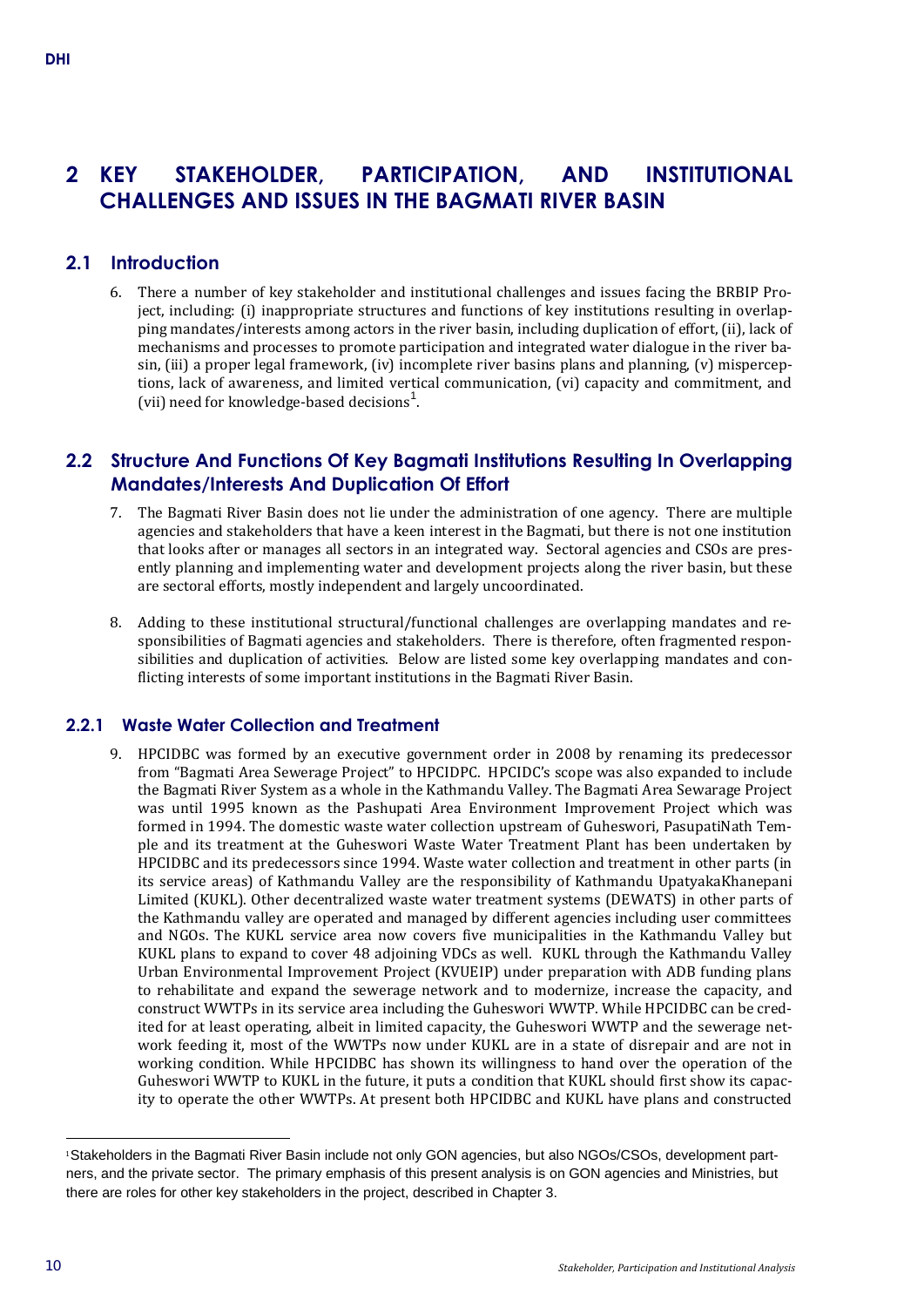

collectors and sewerage networks within its service areas separately. In addition, the municipalities provide support to local community user groups to extend sewerage networks in newly developed urban areas. Most of these sewers end up in the rivers. This duplication and overlap of mandates and interests will further complicate the waste water management in the Kathmandu Valley.

### **2.2.2 Resource Planning**

10. All principal government line agencies are involved in assessing and optimising the resource with which they are dealing (e.g. groundwater, forest resources). But where there is overlap (and there inevitably is in the case of water) there is no agency which takes a holistic and systematic view of the whole resource and the linkages between surface and groundwater use and recharge, ultimately to ascertain where there will be surpluses and deficits and how these can be managed. An RBO would be an appropriate organisation to carry out such a role

#### **2.2.3 River Improvement**

11. HPCIDBC has a mandate to plan and implement river improvement activities in the Bagmati River System within the Kathmandu Valley as per the executive formation order of the government. An Act drafted to provide the legal authority to HPCIDPC as per its mandate has not been approved by the Parliament due to the political transitional phase of the country. Due to this legal issue, HPCIDBC has therefore not been effectively enforcing and monitoring both solid and liquid waste discharge in the river. As per the Local Self Governance Act (LSGA) of 1999, the local bodies, Village Development Committees (VDCs)/District Development Committees (DDCs) and Municipalities, are mandated to manage and manage/control the rivers including controlling sand mining and river bank management. Other government institutions such as the Department of Roads (DOR) have used the river courses and banks to construct roads on their own initiative without coordination with either HPCIDBC or the local bodies. In other instances, even municipalities are dumping their solid wastes and industries are discharging untreated effluents in the river without any control or monitoring from any other institution. In summary, river courses and banks are under the jurisdiction and interests of multiple institutions leading to the degradation of the river environment.

#### **2.2.4 River Environment Regulation**

12. There is no agency fully empowered or effective in regulating the river environment. The Ministry of Science, Technolgy and Environment (MoSTE) is the authority approving Environmental Impact Assessment (EIAs) of all development activities including industries and housing complexes. The management and treatment of wastes from this industries and housing complexes are one of key issues for the EIA and MoEnv is mandated to monitor and enforce that the environmental standards and mitigation measures of the EAI like effluent discharges in the rivers are complied by all. In addition, HPCIDBC has an interest to regulate the river environment but lacks the legal authority to effectively enforce it. Similarly, the VDCs/DDCs and the municipalities despite having such authority that it can exercise by the LSGA have been ineffective in river environment regulation.

#### **2.2.5 Water Use/Allocation Conflict**

13. The major use of water (both surface- and ground-water) in Kathmandu Valley and in Bagmati River Basin as a whole is for domestic water supply, irrigation, hydropower (non-consumptive) and other in-stream water use (cultural and environmental flows). Water is extracted by government agencies, water utilities like KUKL, private sector including tanker water supply and industries, farmers, hotels and commercial entities. There is often a conflict between these uses especially between water supply and irrigation or environment flow requirement. Although the local bodies and District Water Resources Committee (DWRCs) have been authorized by LSGA and Water Resources Act (WRA) to regulate and allocate water to different water uses, these bodies are unable to do so either due to lack of interest and capacity or due to the influence of and pressure from other agencies. Kathmandu Valley Water Supply Management Board (KVWSMB) has the mandate and legal authority to regulate and license groundwater extraction and tanker operations but have been ineffective in doing so. The government institutions or government owned utilities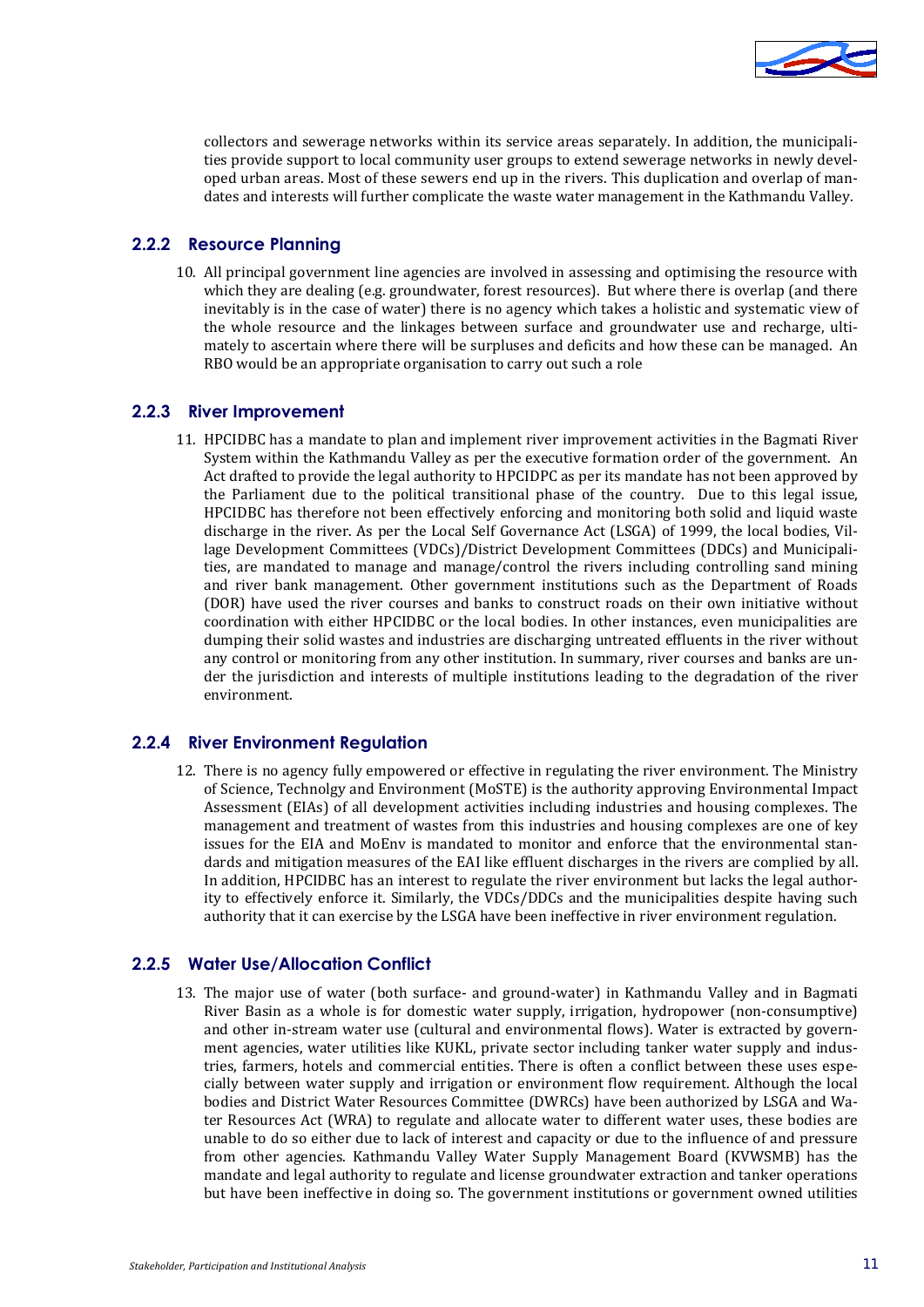like KUKL themselves have been using the water available without consideration of its impact to other uses.

#### **2.2.6 Ownership of Water Resources**

14. The Water Resources Act (WRA) of 1992 states that the ownership of water is vested in the State. As per the WRA, any collective or commercial use apart from individual use of water resources will require a license from the District Water Resources Committee (DWRC) formed under the chairmanship of the Chief District Office. According to LSGA (1999), the local bodies (VDCs and DDCs) are empowered to plan and implement water supply, irrigation and flood control projects within their jurisdiction. Sectoral government institutions like Department of Irrigation, Department of Electricity Development, Department of Water Supply and Sewerage etc do not in practice always take the approval of DWRC or local bodies while planning and implementing their projects. There are hence overlaps in the mandates, perceptions and interests of these institutions.

#### **2.2.7 Land Pooling**

- 15. Kathmandu Valley Development Authority (KVDA) is the government agency responsible to coordinate urban development activities within Kathmandu Valley. KVDA's mandate includes among others land pooling which KVDA seldom carries out as it often delegates authority to public or private agencies for land pooling activities. The High Powered Committee for Integrated Development of Bagmati Civilization (HPCIDBC) has plans to undertake land pooling in the area of Sundarijal-Gokarna stretch of the Bagmati River. HPCIDBC's interest is to implement land pooling activities in the area to support and benefit river environment improvement in the Bagmati River. While HPCIDBC intends to receive delegated authority from KVDA to carry out land pooling, consultations with KVDA showed that KVDA has separate plans for land pooling to manage new urban development in this area systematically. There is hence a conflict of interest between the two government agencies that need to be resolved.
- 16. The fragmented nature of the Bagmati stakeholders and lack of integrated institutions makes planning, coordinating, implementing, and enforcing Bagmati water projects all the more difficult. There is a clear need for integrated and stable institutions in the river basin, and intersectoral collaboration.
- 17. An indication of the institutional complexity of the Bagmati River Basin is shown in **[Table](#page-16-0)  [2-1](#page-16-0)**below, which outlines some of the key mandates, interests, and duplicated activities presently on-going in the Basin. The table presents the main functions in each sector and the mandates/interests of different institutions dealing with it. It clearly shows that more than one government agency is dealing with each of the function. There is hence a need for harmonization and separation of these functions for effective actions.

#### **2.2.8 Resolution of Supply / Demand Imbalance**

18. Although Kathmandu Valley Water Supply Management Board (KVWSMB) has the mandate and legal authority to regulate and license groundwater extraction, and must necessarily assess the groundwater resource against surface water resources, its focus is on practical measures to bridge the gap between sustainable supply and rising demand. There at present is no agency which takes a wider view of supply-demand balance and scope for sustainable reductions in water demand. An RBO with a wider view of resources and demands at a regulatory level would be better placed to propose realistic measures to resolve supply / demand imbalance in the longer term.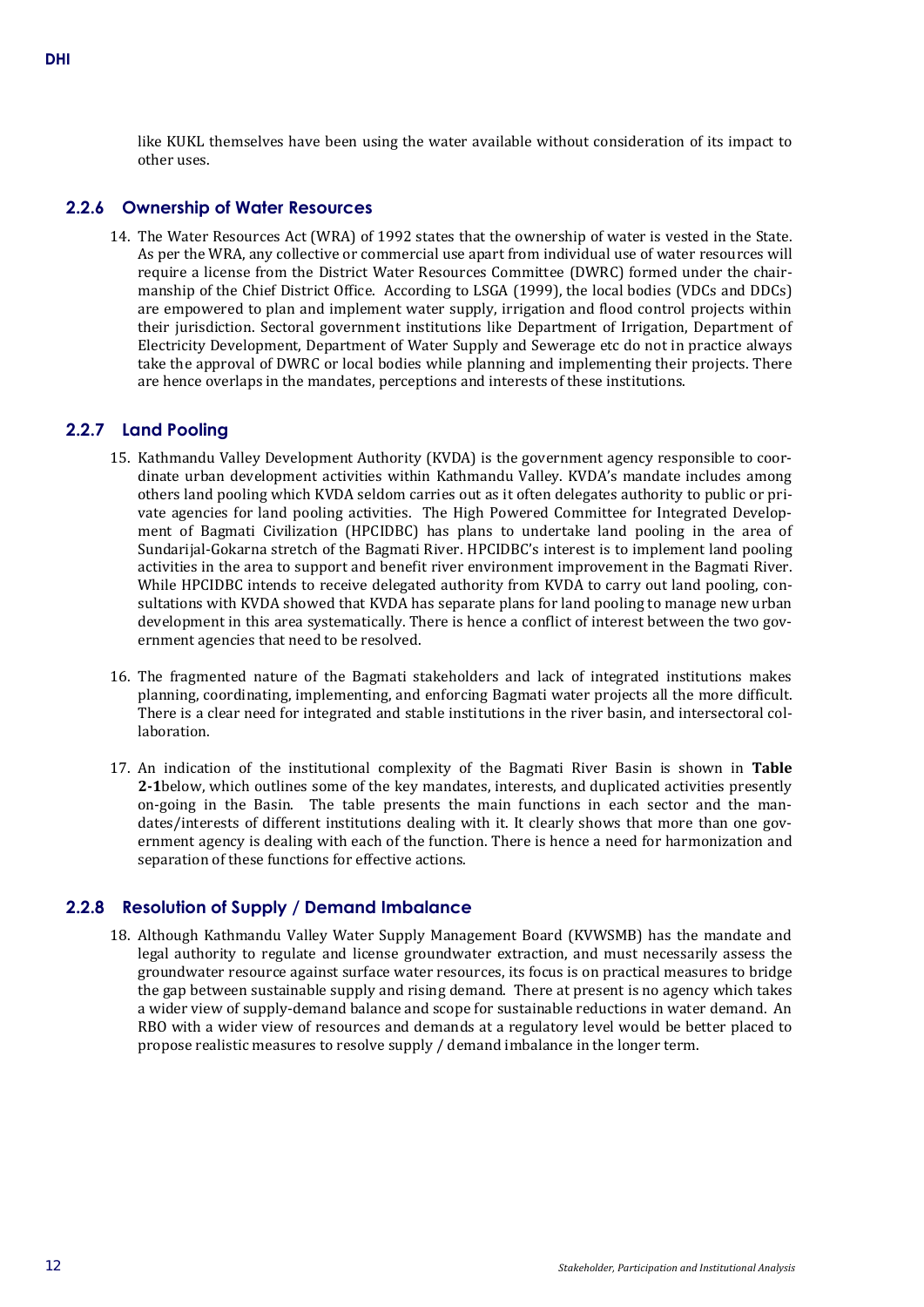

# Table 2-1: **Examples OfGon Overlapping Mandates, Interests, And Duplication**

<span id="page-16-0"></span>

| <b>Institution</b>   | <b>Water Resources</b><br><b>Planning</b>                 | <b>River Environment</b>                                          | <b>Water Supply and</b><br><b>Sanitation</b>              | <b>Waste Water</b>                                                                     | <b>Urban Develop-</b><br>ment                                               | <b>Watershed Man-</b><br>agement   |
|----------------------|-----------------------------------------------------------|-------------------------------------------------------------------|-----------------------------------------------------------|----------------------------------------------------------------------------------------|-----------------------------------------------------------------------------|------------------------------------|
| <b>WECS</b>          |                                                           |                                                                   |                                                           |                                                                                        |                                                                             |                                    |
|                      | Policy, regulation,<br>apex body                          |                                                                   |                                                           |                                                                                        |                                                                             |                                    |
| MoUD                 |                                                           |                                                                   |                                                           |                                                                                        |                                                                             |                                    |
|                      |                                                           | Policy formulation                                                | Policy formulation                                        | Policy formulation                                                                     | Policy formulation                                                          |                                    |
| <b>HPCIDBC</b>       |                                                           | Policy formulation<br>Regulation, enforce-<br>ment (?) and devel- | Waste water treat-<br>ment, sanitation                    | Collection and<br><b>Treatment at Gu-</b><br>heswori WWTP                              | Land pooling (inter-<br>est)                                                | Wetland manage-<br>ment (interest) |
|                      |                                                           | opment                                                            |                                                           |                                                                                        |                                                                             |                                    |
| <b>KVDA</b>          |                                                           |                                                                   |                                                           |                                                                                        | Planning, develop-<br>ment and regulation                                   |                                    |
| <b>MOI/DOI</b>       |                                                           |                                                                   |                                                           |                                                                                        |                                                                             |                                    |
|                      | Irrigation                                                |                                                                   |                                                           |                                                                                        |                                                                             |                                    |
| MOI/DWIDP            | Water Induced<br><b>Disaster</b>                          |                                                                   |                                                           |                                                                                        |                                                                             | <b>Sediment Control</b>            |
| MOFSC/DSCWM          |                                                           |                                                                   |                                                           |                                                                                        |                                                                             | Primary mandate                    |
| <b>KVWSMB/KUKL</b>   |                                                           |                                                                   |                                                           |                                                                                        |                                                                             |                                    |
|                      | DMI Water Supply,<br>Surface-, Ground-<br>water licensing |                                                                   | DMI water supply<br>and sanitation                        | Collection and<br>treatment in KUKL<br>service area                                    |                                                                             |                                    |
| <b>VDCs/DDCs</b>     |                                                           |                                                                   |                                                           |                                                                                        |                                                                             |                                    |
|                      | Small scale                                               | Resource Use (sand<br>mining)                                     | Small scale                                               |                                                                                        |                                                                             | Support at VDC<br>level            |
| Wards/Municipalities |                                                           |                                                                   |                                                           |                                                                                        |                                                                             |                                    |
|                      | Small scale                                               | Resource Use (sand<br>mining)                                     | Mostly health and<br>sanitation with its<br>jursidication | <b>Collection</b> (sewer<br>development in<br>partnership with<br>local beneficiaries) | <b>Building permits</b><br>and enforcing bye-<br>laws, land use<br>planning |                                    |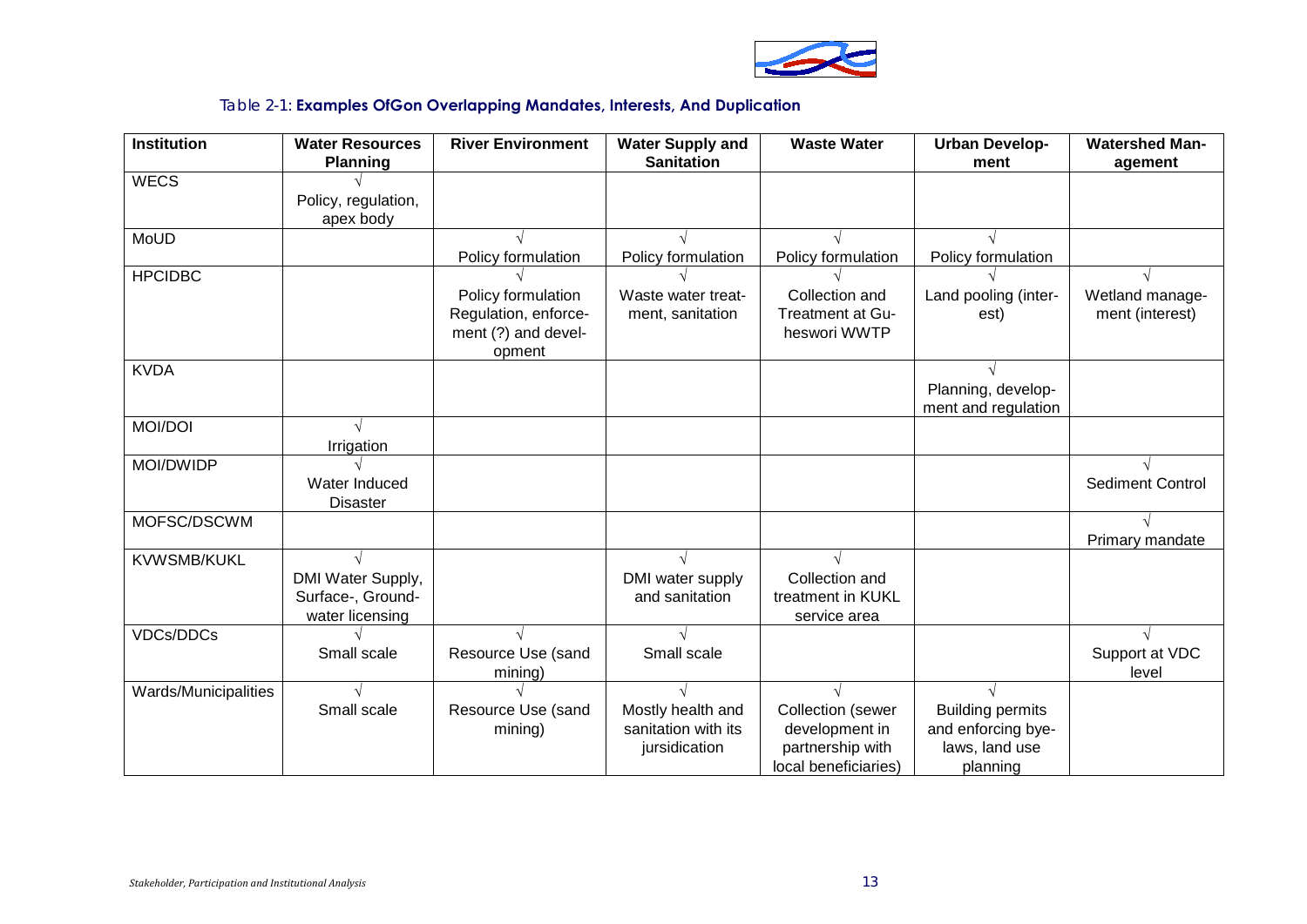| <b>Institution</b> | <b>Water Resources</b> | <b>River Environment</b> | <b>Water Supply and</b> | <b>Waste Water</b> | <b>Urban Develop-</b> | <b>Watershed Man-</b> |
|--------------------|------------------------|--------------------------|-------------------------|--------------------|-----------------------|-----------------------|
|                    | <b>Planning</b>        |                          | <b>Sanitation</b>       |                    | ment                  | agement               |
| <b>DOR</b>         |                        |                          |                         |                    |                       |                       |
|                    |                        | Roads along river        |                         |                    | Roads develop-        |                       |
|                    |                        | stretches                |                         |                    | ment and mainte-      |                       |
|                    |                        |                          |                         |                    | nance                 |                       |
| MoEnv              |                        |                          |                         |                    |                       |                       |
|                    |                        |                          | EIA approval            |                    |                       |                       |
| <b>MOLD</b>        |                        |                          |                         |                    |                       |                       |
|                    |                        |                          |                         | Policy, coordina-  |                       |                       |
|                    |                        |                          |                         | tion               |                       |                       |

# Mandates/Interests/Duplication (cont'd)

| <b>Institution</b> | <b>River Training</b> | Groundwater        | <b>Environmental</b> | <b>Solid Waste</b>  |
|--------------------|-----------------------|--------------------|----------------------|---------------------|
| <b>WECS</b>        |                       |                    |                      |                     |
|                    | Policy                | Policy             |                      |                     |
| MoUD               |                       |                    |                      |                     |
|                    |                       |                    | Policy- urban envi-  |                     |
|                    |                       |                    | ronment              |                     |
| <b>HPCIDBC</b>     |                       |                    |                      |                     |
|                    | With river corridors  |                    |                      | Controlling dumping |
|                    | in Upper Bagmati      |                    |                      | in rivers           |
| <b>KVDA</b>        |                       |                    |                      |                     |
|                    |                       |                    |                      | Planning            |
| <b>MOI/DOI</b>     |                       |                    |                      |                     |
|                    |                       | Groundwater use    |                      |                     |
| MOI/DWIDP          |                       |                    |                      |                     |
|                    | Primary mandate       |                    |                      |                     |
| MOFSC/DSCWM        |                       |                    |                      |                     |
|                    |                       |                    | Wetlands, For-       |                     |
|                    |                       |                    | ests/National Parks  |                     |
|                    |                       |                    | and Bio-diversity    |                     |
| <b>KVWSMB/KUKL</b> |                       |                    |                      |                     |
|                    |                       | Licensing in Kath- |                      |                     |
|                    |                       | mandu Valley       |                      |                     |

**DHI**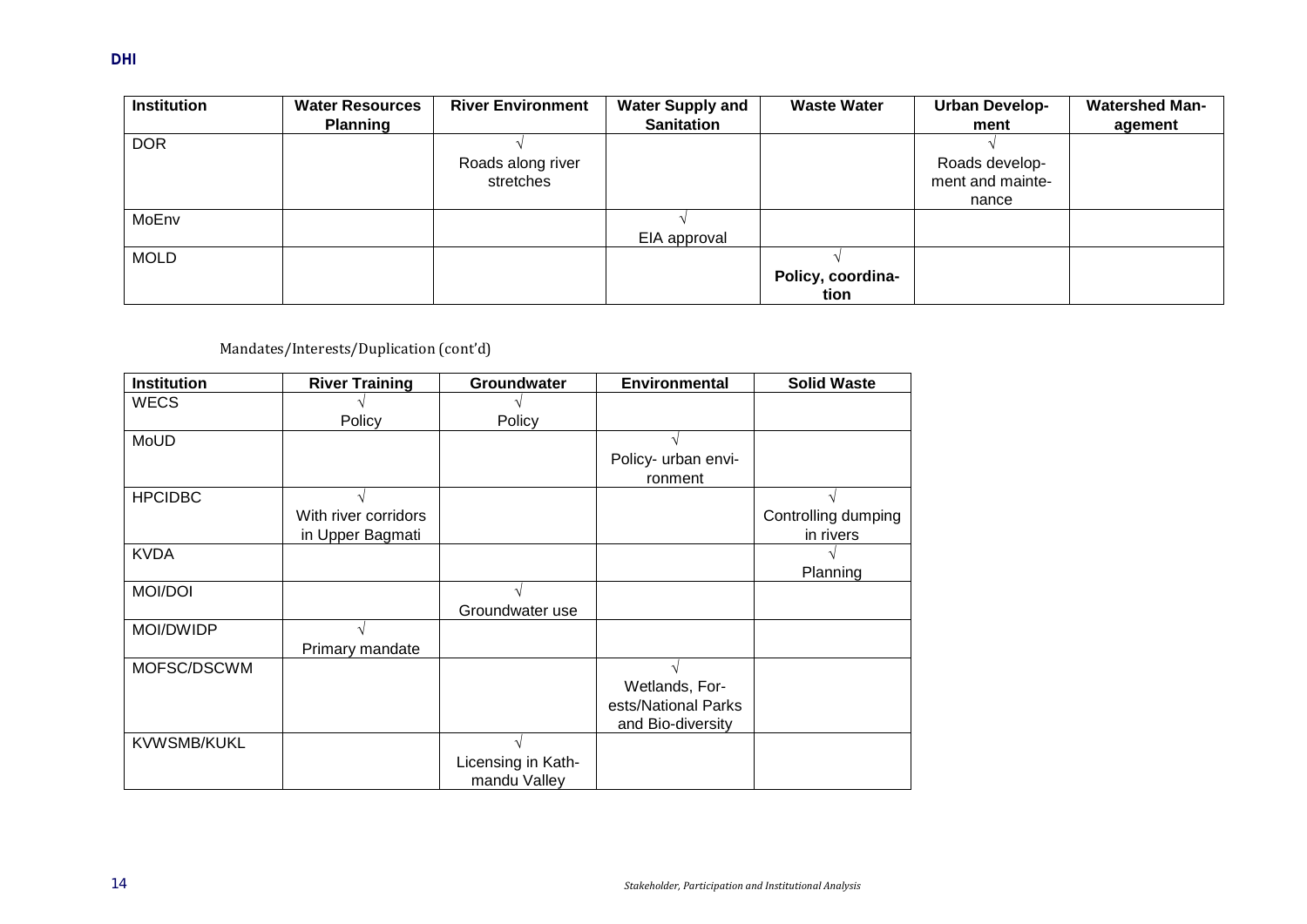

| <b>Institution</b>   | <b>River Training</b> | Groundwater | <b>Environmental</b> | <b>Solid Waste</b>   |
|----------------------|-----------------------|-------------|----------------------|----------------------|
|                      |                       |             |                      |                      |
| <b>VDCs/DDCs</b>     |                       |             |                      |                      |
|                      | Support to commu-     |             |                      | Management           |
|                      | nities on demand      |             |                      |                      |
| Wards/Municipalities |                       |             |                      |                      |
|                      | Support to commu-     |             |                      | Management           |
|                      | nities on demand      |             |                      |                      |
| <b>DOR</b>           |                       |             |                      |                      |
|                      | Protection of         |             |                      |                      |
|                      | bridges               |             |                      |                      |
| MoEnv                |                       |             |                      |                      |
|                      |                       |             | EIA approval         |                      |
| <b>MOLD</b>          |                       |             |                      |                      |
|                      |                       |             |                      | Policy, coordination |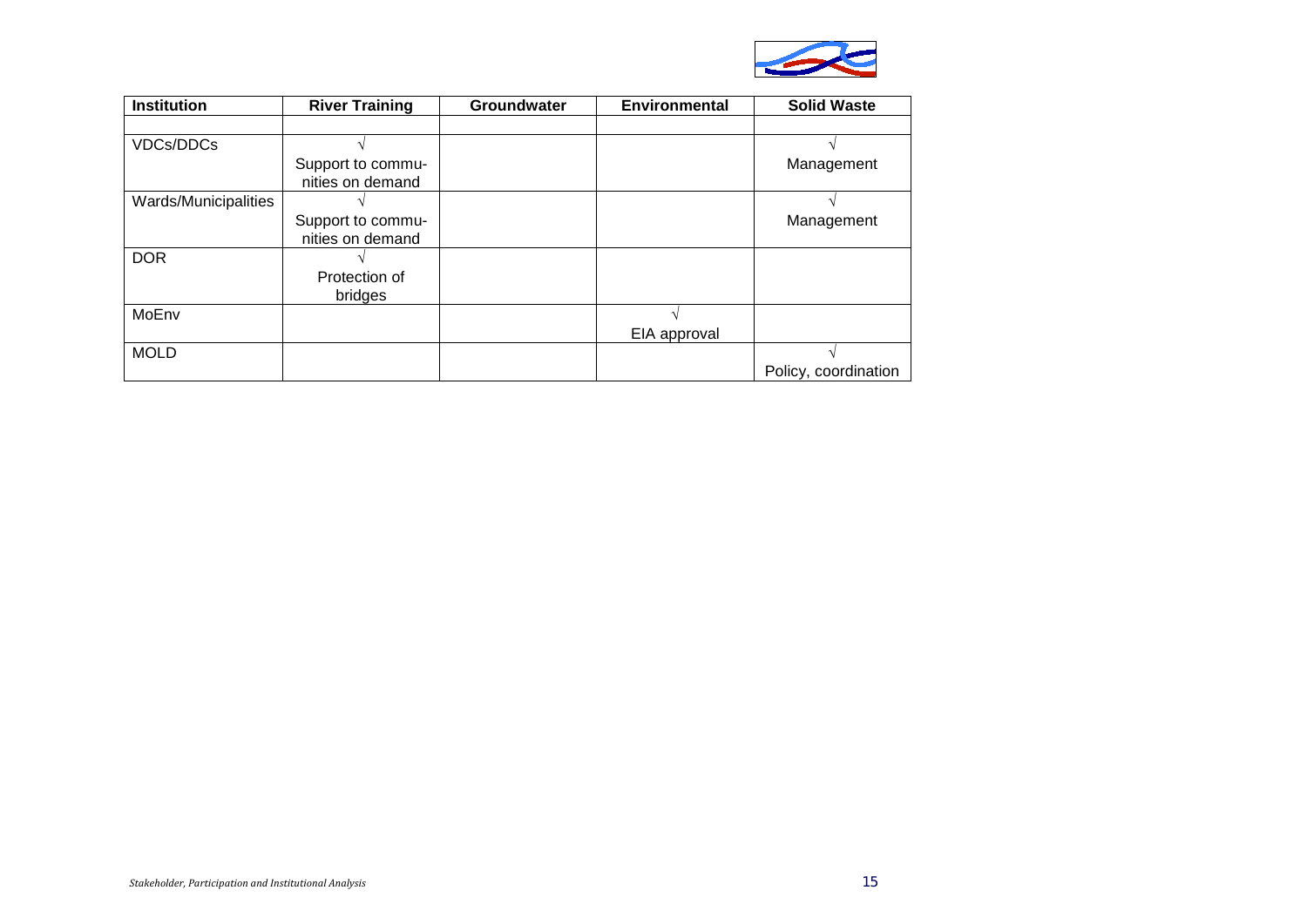# **2.3 Mechanisms And Processes To Promote Participation And Integrated Water Dialogue**

- 19. Well-defined river basin institutional structures and functions are a necessary, but not sufficient condition for improved water resources management along the Bagmati River. Specific processes and mechanisms need to be in place for the institutions to carry out their mandates. Presently, there are limited mechanisms to allow development of multi-sectoral strategies and water dialogue. Few mechanisms exist that would provide for and promote water dialogue involving both GON and Civil Society. There is a need to develop such mechanisms to encourage improved cooperation and coordination between government sectors, CSOs, development partners, and the private sector. Multi-sector mechanisms (with particular emphasis on CSOs) are needed for integrated management of the Bagmati River Basin.
- 20. Particularly worrisome is the lack of participatory mechanisms for vulnerable groups along the Upper Bagmati, including farmers and farmers' groups. It is important that mechanisms are in place that allow these vulnerable groups a "seat at the table", to ensure that their voices are heard and their concerns are given a fair hearing. Farmers in particular are very concerned about changes in the Bagmati River that could potentially affect their irrigation water supply.
- 21. Particularly at the field level, there are local social and institutional issues and obstacles affecting participation, ownership, acceptance, and adoption of BRBIP's key elements. Many of these issues and challenges are outlined in **Annex D** below, including some potential field-level strategies to overcome these obstacles.

# **2.4 Legal Framework**

22. Although there are many good ideas, plans, policies, and strategies focused on improved management of the river basin, most lack clear regulations, authority to enforce rules, and legal "teeth". Regulations and/or enforcement for control of Bagmati water resources and environment conservation are either weak, or non-existent. This lack of a clear legal framework and mandate hinders implementation of viable plans for improved water management. There is a need for a regulatory and legal framework that would support needed institutional changes. There are certainly key stakeholders in the river basin who urgently wish to implement and enforce needed activities, but they simply lack the legal mandate to do so, and are therefore reduced to the power of persuasion. A new and updated legal framework for improved water management in the river basin would do much to give these stakeholders the power to act more decisively in the basin.

# **2.5 River Basin Plans And Planning**

23. There are a number of well thought-out river basin plans in Nepal, including the Bagmati (i.e. the Bagmati Action Plan) and Kosi Rivers. Indeed, the recently approved Bagmati Action Plan (BAP) is generally respected by all, and was perhaps the first attempt at developing and implementing a multi-stakeholder planning process for a large river basin. The BAP, however, is not a complete and integrated document as it primarily focuses on water quality and environmental concerns, and does not truly address all key sectors. The emphasis is more on a sectoral plan, rather than an integrated plan. Also, BAP and HPCIDPC (the agency formed to implement BAP) focus only on the Bagmati in the Kathmandu Valley, while the river itself flows all the way to India. The Plan, however, is a needed first step and is the basic river basin planning framework that GON requested. The BAP, however, needs enforcement as it is presently only a plan with no legal backing and no clear path for implementation. River basin plans are often developed in Nepal, but then not implemented due to lack of multi-stakeholder/multi-sectoral focus and a proper legal framework.

# **2.6 Lack Of Awareness, Misperceptions, And Limited Vertical Communication**

24. There is concern and sometimes confusion regarding proposed BRBIP improvements in the Bagmati River Basin. Stakeholders have heard about a dam and a reservoir, but there are some mis-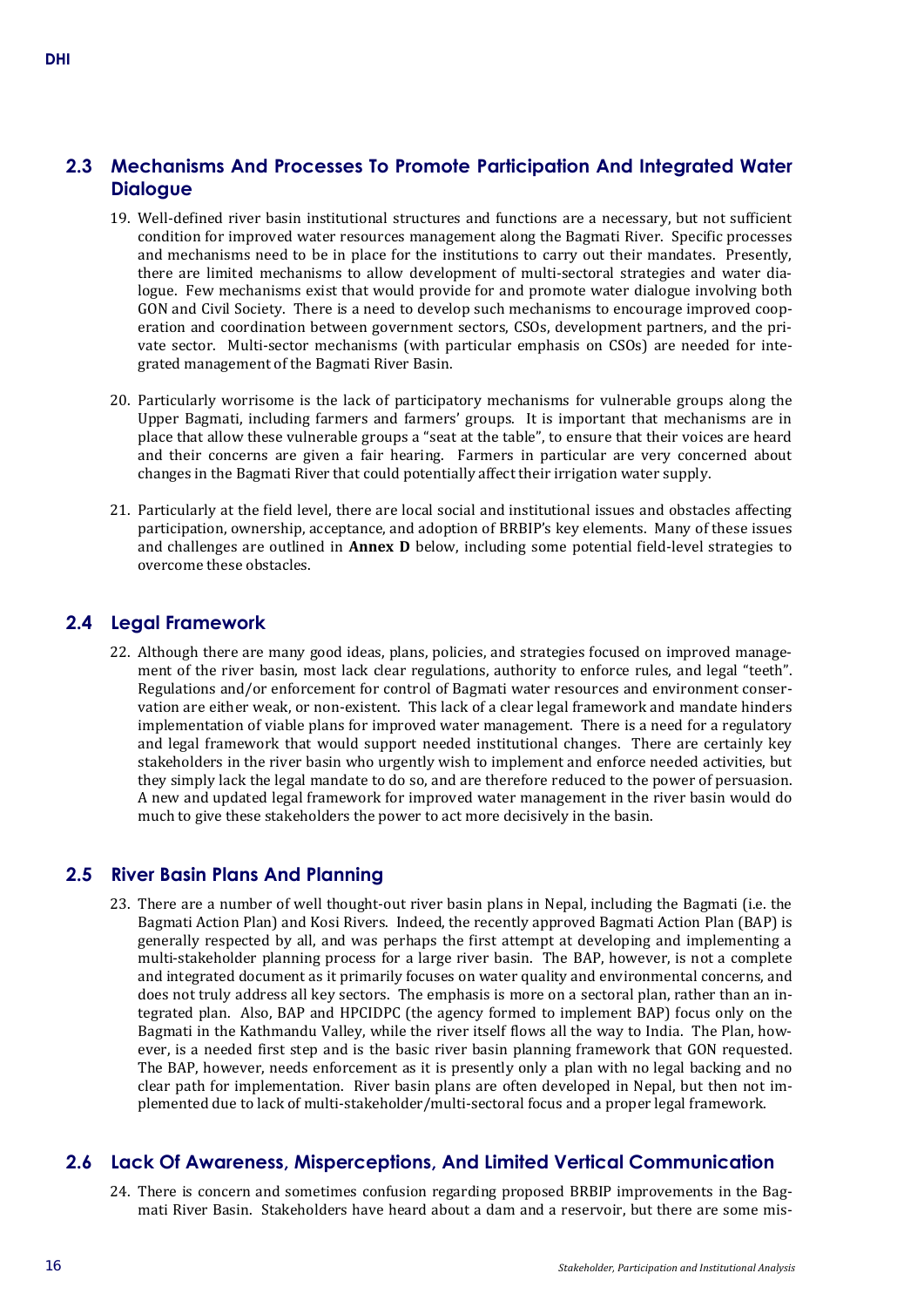

perceptions about these proposed interventions. For example, farmers along the Upper Bagmati have heard about the proposed dam, and are concerned that the dam will mean less irrigation water for their crops. Other stakeholders want to be assured that if the dam and reservoir are constructed, proper environmental safeguards will be in place. There are also challenges with vertical communication between the field and national levels regarding a number of water resources issues.

25. At its worst, some of these misperceptions and concerns could cause local groups and other stakeholders to withdraw support for the project, and block progress towards integrated water resources management in the Bagmati Basin. These are all legitimate concerns and need to be addressed with a communication strategy, outreach program, and project mechanisms for participation.

# **2.7 Capacity And Commitment**

- 26. Many stakeholders have limited capacity and resources to develop and implement adequate responses to the river basin's institutional and physical challenges. In addition to the limited capacities, there is also often a lack of ownership of river basin activities, as they are usually sectoral and stakeholders from other sectors often do not see a need to get involved.
- 27. To be sure, there are some sectoral capacities which are fairly well developed, e.g. river engineering, civil construction, design, etc. Not so well developed are the more inter-sectoral capacities, particularly along the Bagmati River Basin, including the need for capacity building vertically, improving communication and coordination from the field to national level. Institutional capacities and knowledge for river basin coordination and cooperation are not yet fully developed, and will also need strengthening. For example, River Basin Organizations (RBOs) are a relatively new concept to Nepal, particularly for a river like the Bagmati which flows through a highly urban and industrialized area. At least two areas of RBO development are weak in Nepal:
	- **Processes and Procedures** The processes and procedures needed to design, develop, and begin implementation of an RBO are not well known in Nepal. These will have to be addressed.
	- **Institutional and Implementation Arrangements** Once the RBO is actually formed, more expertise will be required in actual river basin management, and in operating the RBO on a day-to-day basis.
- 28. Although perhaps the key institutional capacity weakness in Nepal is coordinated and cooperative river basin management, there are also specific sectoral disciplines that will also have to be strengthened in some key government ministries and departments, including watershed management, river basin planning, reservoir operations, and community outreach.

# **2.8 Knowledge-Based Decisions**

29. Just as there is a need for integrated river basin institutions and planning, there is also a need for integrated knowledge-based decisions. There is presently a lack of integrated data and information along the Bagmati River Basin, including limited decision tools for monitoring and analyzing water quantity and quality. Proper data are needed for improved river basin management and the development of decision support tools that would empower river basin institutions to make informed decisions.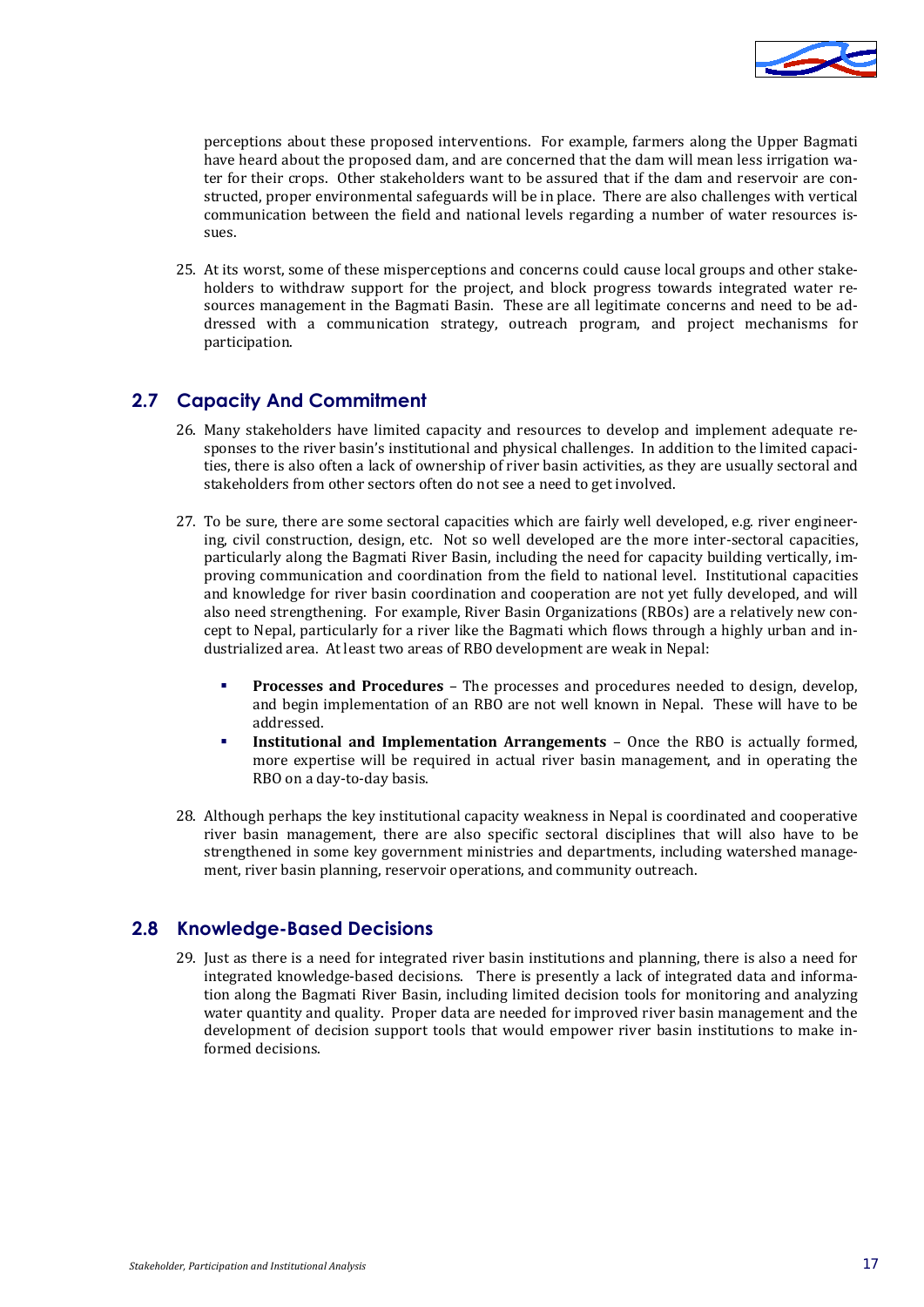# **3 POTENTIAL STAKEHOLDER, PARTICIPATION, AND INSTITUTIONAL STRATEGIES FOR BAGMATI RIVER BASIN IMPROVEMENT PROJECT**

# **3.1 Roles Of Key Stakeholders**

30. Any stakeholder, participation, and/or institutional strategy for inclusion in BRBIP should first consider the roles that key stakeholders (NGOs/CSOs, Local Organizations, Private Sector, GON) will play in BRBIP.

# **3.1.1 NGOS/CSOs**

- 31. NGOs, local community groups (e.g. youth groups, women's groups and interest groups) and local bodies (e.g. VDCs and municipalities) will serve as a vital link between (i) the project and (ii) the affected communities. It is not possible for project personnel to interact personally with all the affected communities and stakeholders, and therefore NGOs and local village groups will act as direct communicators to affected people, assisting the project team in their activities. NGOs are particularly effective in community organization/mobilization activities and will be used in that role. The specific roles for NGOs will be:
	- Mobilize communities to participate in project activities such as community solid waste management, river stretch adoption etc;
	- Implement specific activities of the Communication Strategy such as door to door awareness, disseminate key messages and slogans, organize sporting, music events and annual river festivals
	- Develop awareness of all communities to stop solid waste dumping, illegal encroachments and conservation of the greenery
	- Take a role of a 'watch dog' to ensure that project activities are undertaken as planned following the environmental and social safeguards and the project outputs, outcomes and impacts are achieved
- 32. NGOs will also be encouraged to approach local people to help and support the activities the community is performing. This support could be in terms of providing either financial or human resources. At least one VDC on the Upper Bagmati stated that NGOs have not contacted or supported local efforts on the Bagmati.

# **3.1.2 Private Sector**

- 33. The private sector will gain much from BRBIP activities through tourism development and improved business opportunities due to the improvement in the river and general environment in the Upper Bagmati Basin. The private sector will also have an important role in supporting and participating in BRBIP. Specific roles for private sector will include
	- Adopt river stretches and manage green belts as part of their Corporate Social Responsibility (CSR)
	- Support the communication strategy by sponsoring events like the River Festival, hoarding boards, mass media campaign such as radio jingles, documentaries and public service announcement (PSAs)
	- Finance river clean up and other project activities in partnership with GON, NGOs and local communities
- 34. On the other hand, private companies like carpet factories, brick factories and water tankers use significant quantity of water especially extracted from the groundwater aquifers along the river and away from the river. They are also polluting the river through their wastes and, in the case of the carpet factories, the pollutants can be heavy metals with serious health and water quality im-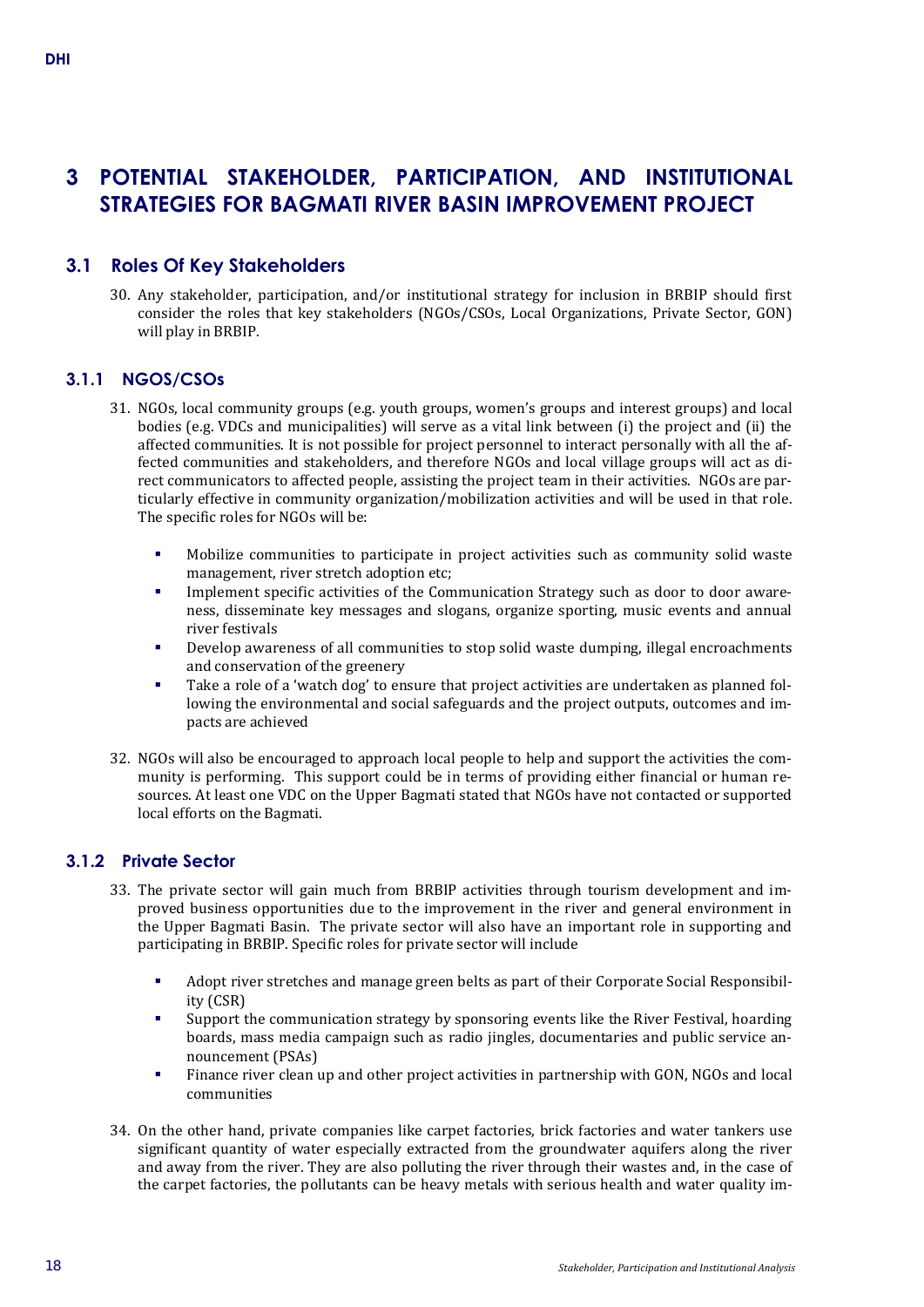

plications. There is a need to consult the private companies to make them aware of the water availability and the need to use it efficiently for the benefit of all including the environment.

#### **3.1.3 Local Government Bodies**

- 35. The local bodies (VDCs and municipalities) will play a key role of being a focal point for community participation and engagement to ensure the project is owned, supported and actively promoted by the local communities. Specific roles for local bodies include:
	- Facilitate concessions for river stretch adoption and river bank protection to local communities and local clubs wishing to do so
	- As the custodian of the river course and river banks granted by the Local Self Governance Act (1999), monitor and manage the resource use and the river environment under its jurisdiction
- 36. Ward offices representing the areas closest to the Bagmati River should be a key focal point for delivering BRBIP messages and making people aware about river conservation, as people living in those wards have the most impact on river works and are most affected by the river environment.

# **3.1.4 GoN**

37. The key GON agencies like the MoUD, WECS, HPCIDBC, KVWSMB, KUKL, KVDA are the important bodies that are responsible to formulate policy, regulate, implement and monitor the activities related to the river basin and the river environment. There are some overlaps and duplications in these bodies as show in Table 3 and these need to be sorted out. There is also a need for them to work together and also with the NGOs, communities and local bodies that have closer links to the communities.

# **3.2 Stakeholder, Participation, And Institutional Strategies For Brbip**

38. Below are presented seven key stakeholder, participation, and institutional strategies for inclusion in BRBIP: (i) a Bagmati River Basin Organization (RBO) that introduces and implements the objectives of integrated water resources management (IWRM) to river restoration, (ii) improved mechanisms for participation and water dialogue, (iii) institutional strengthening and capacity development, (iv) the development of an NGO Platform, (v) a stakeholder communication strategy, (vi) the introduction of knowledge-based decisions, and (vii) a proper legal framework.

#### **3.2.1 Establishment and Development of a Bagmati RBO and IWRM**

- 39. The overlapping mandates, interests and duplication among the different government agencies and other stakeholders calls for an institutional framework for coordination, integration and regulation of all activities within the Bagmati River Basin. An Integrated Water Resources Management (IWRM) approach that "promotes coordinated development and management of water, land and related resources to maximize the resultant economic and social welfare in an equitable manner without compromising the sustainability of vital ecosystems". A key challenge for the RBO will be to mainstream the participation of local communities in river basin management.
- 40. The key governmental agencies like WECS, MoUD, HPCIDBC, Dept of National Parks and Wildlife Conservation (DNPWC)/ShivapuriNagarjun National Park have a key role of executing and implementing the Project. As it is a multi-sectoral project requiring a river basin management/IWRM approach. River Basin Organization (RBO) to coordinate, integrate and monitor the river basin development and management is thus needed for Bagmati River Basin.
- 41. Component 1 Towards Integrated and Participatory River Basin Management Proposal for Bagmati RBO concludes that current water management problems in the Bagmati river basin make it highly suitable for the introduction of IWRM, and one possible solution to promote this would be formation of an RBO.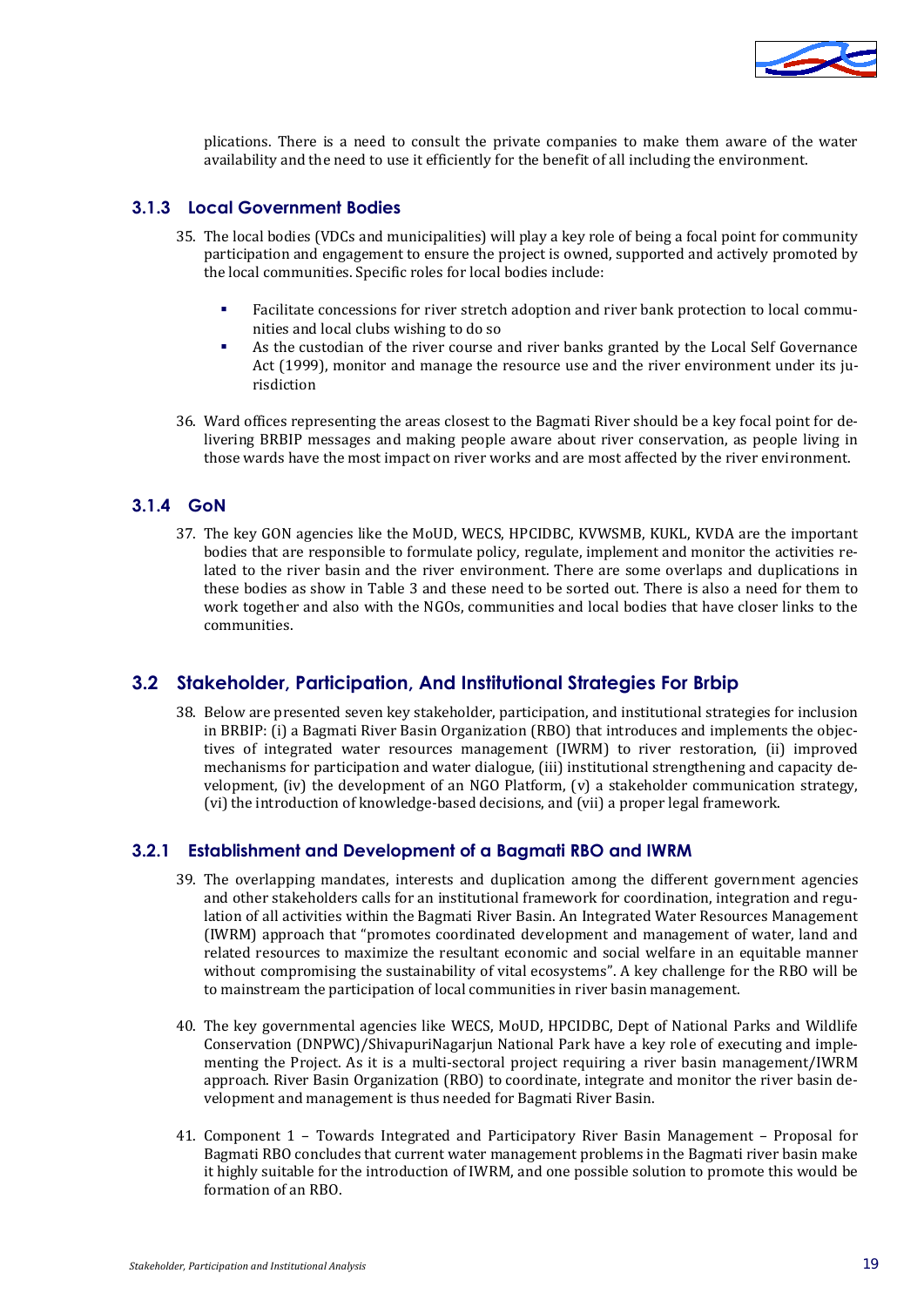- 42. Although most existing government agencies function well enough within normal funding constraints, there is need for greater coordination and focus on key issues, and elimination of overlaps which appear to occur in certain areas. However, an analysis of water management functions indicated that there are gaps in key areas (e.g. basin-wide water balance, water allocation, groundwater management) which need to be resolved.
- 43. The PPTA considers that formation of an RBO to address key planning functions together with rationalisation of other water management functions could make a significant positive impact on the water management in the basin, and start to resolve key issues. A draft roadmap of IWRM activities with corresponding timetable and milestones is presented in the Project Component 1 Report.

# **3.2.2 Mechanisms to Promote Participation, Coordination, and Integrated Water Dialogue**

#### **3.2.2.1 Challenges and Issues**

- 44. As described in Chapter 2 above, there are no mechanisms in the Bagmati River Basin for developing integrated and multi-sectoral water resources management strategies in the Upper Bagmati. The basin is also plagued by: (i) limited room for water dialogue involving civil society, (ii) limited networking mechanisms for sharing data and information, and (iii) limited community awareness and education.
- 45. The lack of a multi-sectoral strategic approach highlights the need for both a process and an institutional mechanism for key stakeholders to actively support coordinated Bagmati water resources development and river environment management.

#### **3.2.2.2 Goals and Targets of These Mechanisms and Processes**

46. The goal or target of these institutional mechanisms and processes is integrated water resources management in the Bagmati River Basin. The objective is to better manage water resources in an integrated way, not necessarily to build a Bagmati River Basin Organization (RBO). There are multiple institutional structures (including an RBO) that might accomplish this, but the goal itself is not necessarily an RBO per se, but sustainable water resources management in the basin. An RBO could possibly be a good technical and institutional tool for facilitating and structuring integrated water resources management, but the organizational apparatus (e.g. an RBO) is a tool or a means to an end, not the end itself.

#### **3.2.2.3 Mechanisms and Processes to Promote Participation, Coordination, and Integrated Water Dialogue**

- 47. There is a clear need to build better water governance in the Bagmati Basin. Some key principles for building better water governance include:
	- Stakeholders involvement and agreement (including CSOs and NGOs) on multistakeholders' coordination mechanisms.
	- Knowledge, data, information- sharing and cooperation on projects; basin awareness.
	- Inter-sector collaboration.
	- Integrated knowledge of the basin profile.
	- Steering water resources development and river environment strategy and implementation.
	- Updating and/or setting up of a regulatory framework.
- 48. To follow these principles and achieve the stated goal of integrated water resources management (IWRM) in the Bagmati Basin, the Project will support the development of a multi-stakeholders' mechanism that mainstreams IWRM. This will involve designing and implementing a stepwise framework for water resources coordination:
	- At least two multi-sectoral Technical Working Groups formed and supported: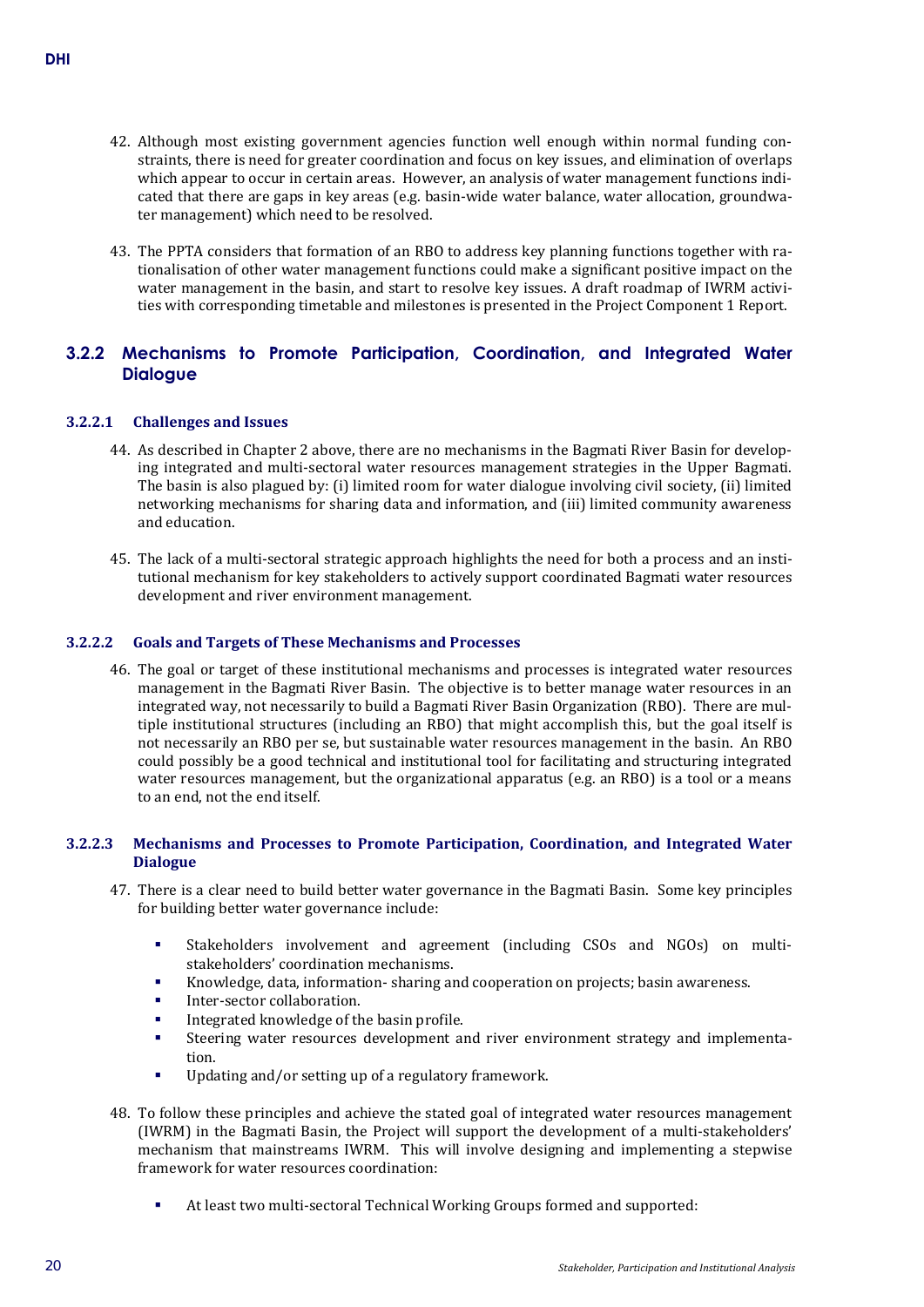

- Working Group on Bagmati Water Resources Management
- Working Group on Bagmati River Environmental Management
- A Bagmati IWRM Project Steering Committee.
- River Basin Organization

#### **3.2.2.4 Multi-Sectoral Technical Working Groups**

- 49. A key element of these processes and mechanisms is the formation of at least two technical working groups on the Bagmati Basin: (i) Bagmati Water Resources Management Working Group, and (ii) Bagmati River Environmental Management Working Group. These are technical working groups, focusing on technical aspects of water resources management and river environmental management. These working groups would provide multi-sector platforms and mechanisms for stakeholder coordination, collaboration, and participation, at least initially focusing only on technical matters.
- 50. The working groups could start out informally, with little or no official government authority, and gradually evolve into a key part of the official Bagmati RBO as the official RBO is being developed. To this extent, the two working groups are a transitional mechanism to keep integrated water dialogue going while legal, budgetary, and administrative arrangements are made for the RBO. Ultimately, these working groups would be integrated into the long-term organizational chart of the Bagmati RBO.
- 51. The roles of the working groups would be:
	- Consultative aiming at following up and giving recommendations for the preparation of the Bagmati RBO.
	- Discuss status of water related projects in the Bagmati River Basin and develop methods for intersectoral screening and evaluation (water dialogue).
	- Provide forum for exchange of views on challenges and issues facing Bagmati stakeholders.
	- Share knowledge and information and advice on public awareness campaigns.
	- Help develop ideas and actions related to a Bagmati Community Empowerment Program Information, Awareness, Education.
	- Develop awareness framework and guidelines for better involvement of a wider range of stakeholders.
	- Remain current and help develop a Bagmati Basin Info System and knowledge base as way to consolidate and network various sectors.
- 52. It is also important the two working groups become a part of the BRBIP/KVUEIP Joint Communication Strategy. Although much of the work of the communication strategy will be done by NGOs and CSOs, the two technical working groups can help guide and give direction to the joint communication strategy.
- 53. Potential stakeholders as members of the working groups would include:
	- HPCIDBC<br>• WECS
	-
	- WECS<br>• KVWS KVWSMB/KUKL<br>• MOL/DOL
	- **MOI/DOI**<br>Municina
	- Municipalities
	- $VDCs$  and DDCs<br> $SOCs$  (including
	- CSOs (including representatives from local vulnerable groups, including farmers' groups in Upper Bagmati)
	- NGOs
- 54. It is particularly important to note that local groups such as VDCs, DDCs, and local leaders could potentially block BRBIP Project activities (construction, etc.) and mobilize opposition to the project. It is critically important therefore that these local leaders and representatives of the VDCs/DDCs are fully engaged in the Project processes/activities and the Working Groups, to in-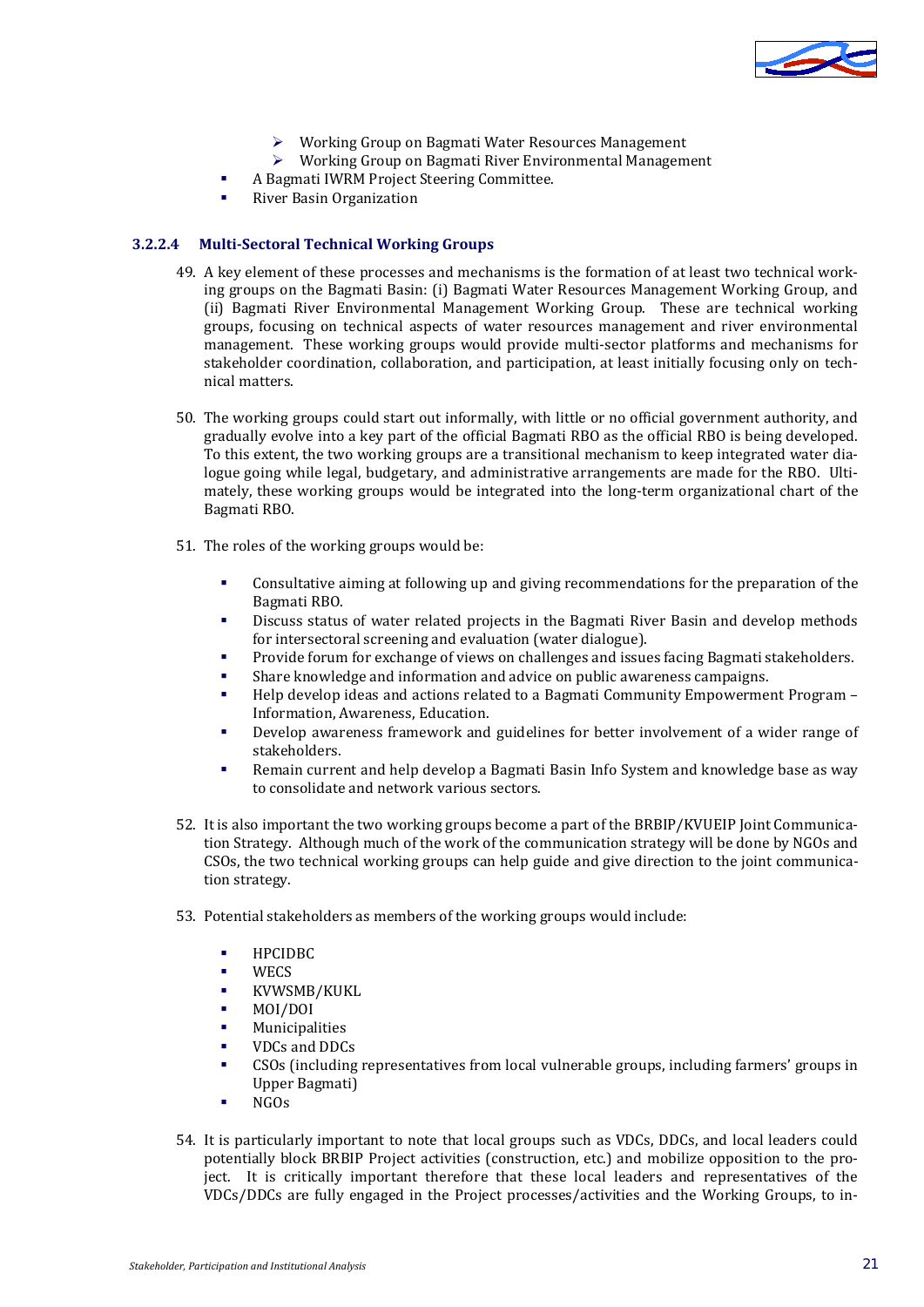corporate them as participants into the project, rather than just as observers. There could be a tendency to exclude these local groups from the Working Groups, but it should be stressed that the objectives of the Working Groups will only be fulfilled if VDCs/DDCs, CSOs, and other local leaders fully participate in the Working Groups.

#### **3.2.2.5 Multi-SectoralBagmati IWRM Project Steering Committee**

55. If the working groups show initial progress and promise, an informal Bagmati IWRM Project Steering Committee could also be formed. This IWRM Steering Committee would primarily be technical, and would directly address larger IWRM issues on the river basin. Again, early on in the project, this IWRM Steering Committee (separate but coordinated with the larger Project Steering Committee), would operate more informally, without the need for formal government authorization.

#### **3.2.2.6 Bagmati RBO**

56. The whole process of developing mechanisms and processes to promote coordination, participation, and water dialogue would be a step-wise process. The first step is the establishment and development of the technical working groups, which would be a transitional step while the formal Bagmati RBO is being established and legally authorized. The second step would be to merge the working groups into the formal Bagmati RBO.

#### **3.2.2.7 Role of TA**

- 57. The whole process of developing mechanisms and processes to promote coordination, participation, and water dialogue would be supported by TA contractor who would:
	- Provide general guidance, capacity building and ownership development.
	- Develop appropriate methodologies and implement together with counterparts activities focused on:<br>Mair
		- Mainstreaming IWRM into strategic Bagmati River Basin planning exercises and project implementation.
		- Coordinating/networking basin knowledge and regular updating of basin profile.
		- $\triangleright$  Developing mechanisms for encouraging Civil Society and other non-governmental stakeholders to become involved and committed.

# **3.2.3 Institutional Strengthening and Capacity Development**

- 58. Institutional strengthening and capacity development will be key BRBIP Project activities. However, just as BRBIP as a whole is not planned to solve all the Bagmati River Basin water problems at once, the Project's institutional strengthening and capacity development program will also not try to solve every institutional issue and challenge, but rather will focus and target those areas where Project inputs can be leveraged to produce maximum effect.
- 59. BRBIP's capacity building and institutional development programs will help develop institutional, organizational, and network/partnership capabilities and provide support to enhance key agencies' capacities to develop and implement project activities. BRBIP will focus on building the capacity of key executing and implementing agencies to manage their own activities and programs. Improving these capacities is not only a means to achieve the project's objectives, but it will also optimize the impact and sustainability of the project.
- 60. The BRBIP institutional development program will take a holistic approach to BRBIP capacity development, going beyond only training for key personnel. Although training, and training of trainers programs will be key elements of the program, training alone will not address all GON organizational performance programs. Proper training programs will be implemented in conjunction with development of effective organizational structures and linkages, including well-designed: (i) organizational goals and objectives, (ii) systems, (iii) policies, (iv) work processes and procedures, and (v) proper equipment and funding.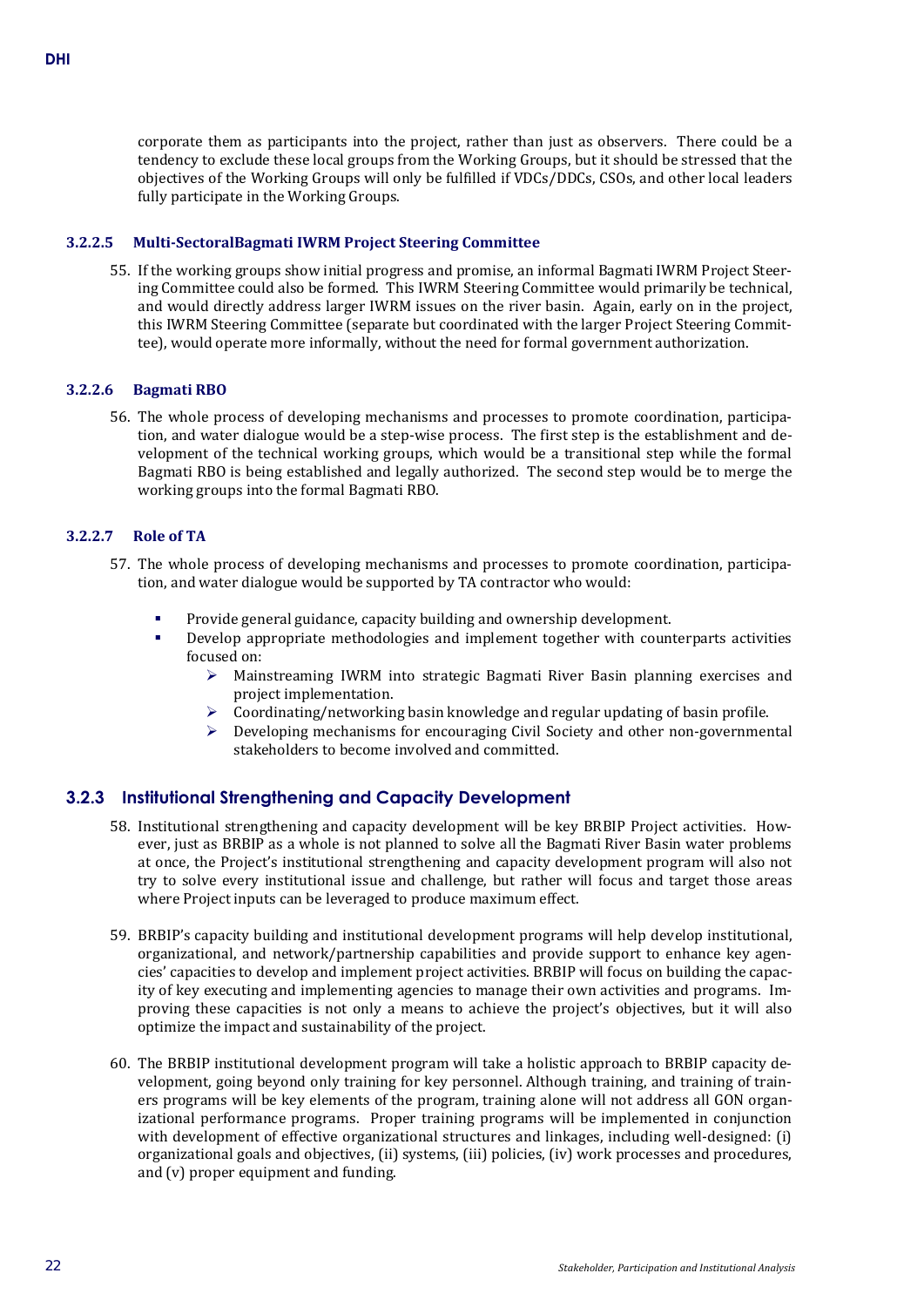

61. There are three key areas of BRBIP institutional strengthening and capacity development: (i) organizational development, (ii) institutional development, and (iii) inter-organizational relations.

#### **3.2.3.1 Organizational Development**

- 62. BRBIP organizational development will include activities to improve performance of the executing and implementing organizations/agencies, and the individuals/staff working in the agencies. This will be the most immediate and direct entry point for BRBIP capacity development. Key elements of BRBIP's Organizational Development activities will include improvements in key sectoral disciplines, including:
	- River Basin Planning and Management
	- **River Basin Organization Development and Operations**<br>**Watershed Management**
	- **Watershed Management**<br>**Bamand Reservoir Oper**
	- Dam and Reservoir Operations
	- Community Outreach
- 63. At least four key organizational development activities (particularly in WECS and HPCIDPC) will be stressed:
	- **WECS and River Basin Management and Planning** WECS has explicitly requested BRBIP assistance in River Basin Management and Planning activities, particularly related to the Bagmati River Basin. Assuming WECS will be the Implementing Agency for the newly formed BagmatiRBO, WECS will receive strengthening in developing, operating, and maintaining the new RBO.
	- **HPCIDPC and Communications and Community Outreach** HPCIDPC already has a Social Development and Coordination Unit (also sometimes called the Social Mobilization Office), with one Social Mobilization Officer and four Mobilizers<sup>2</sup>. Under BRBIP this office will need to be strengthened and further resources and outreach/communication training provided to their staff, as HPCIDPC will play a key role in directly working with Bagmati stakeholders. Specific training courses will need to be developed and conducted on communication, public relations, and outreach.
	- **HPCIDPC Organizational Structure**<sup>3</sup> After the BRBIP loan project is finalized, it is likely that the organizational structure of HPCIDPC will be considerably revised, with: (i) a strengthened Social Mobilization Office, (ii) new units or offices specifically related soil and water management activities, (iii) an environmental safeguard unit, and (iv) more staff directly involved with project implementation activities.
	- **Exposure Visits/Study Tours to Other Countries with Effective RBOs** Exposure visits and study tours to other countries with working RBOs will be organized and conducted. Such visits and tours should be directly linked to training programs focused on developing and operating a Bagmati RBO.
- 64. Based on discussions and joint analyses of key institutional strengthening needs with HPCIDPC and WECS, Table 4 below outlines some of the key capacity development elements needed in these two government agencies.

j

<sup>2</sup> Some of these HPCIDPC staff attended and participated in the PPTA Team's Participatory NGO Workshop held in Kathmandu on October 2, 2012.

<sup>&</sup>lt;sup>3</sup> Key elements of the future organizational structure of HPCIDPC remain somewhat uncertain until the status of the pending HPCIDBC Act is clarified. Presently Parliament is disbanded, so therefore no significant legislation (including the HPCIDPC Act) can be passed.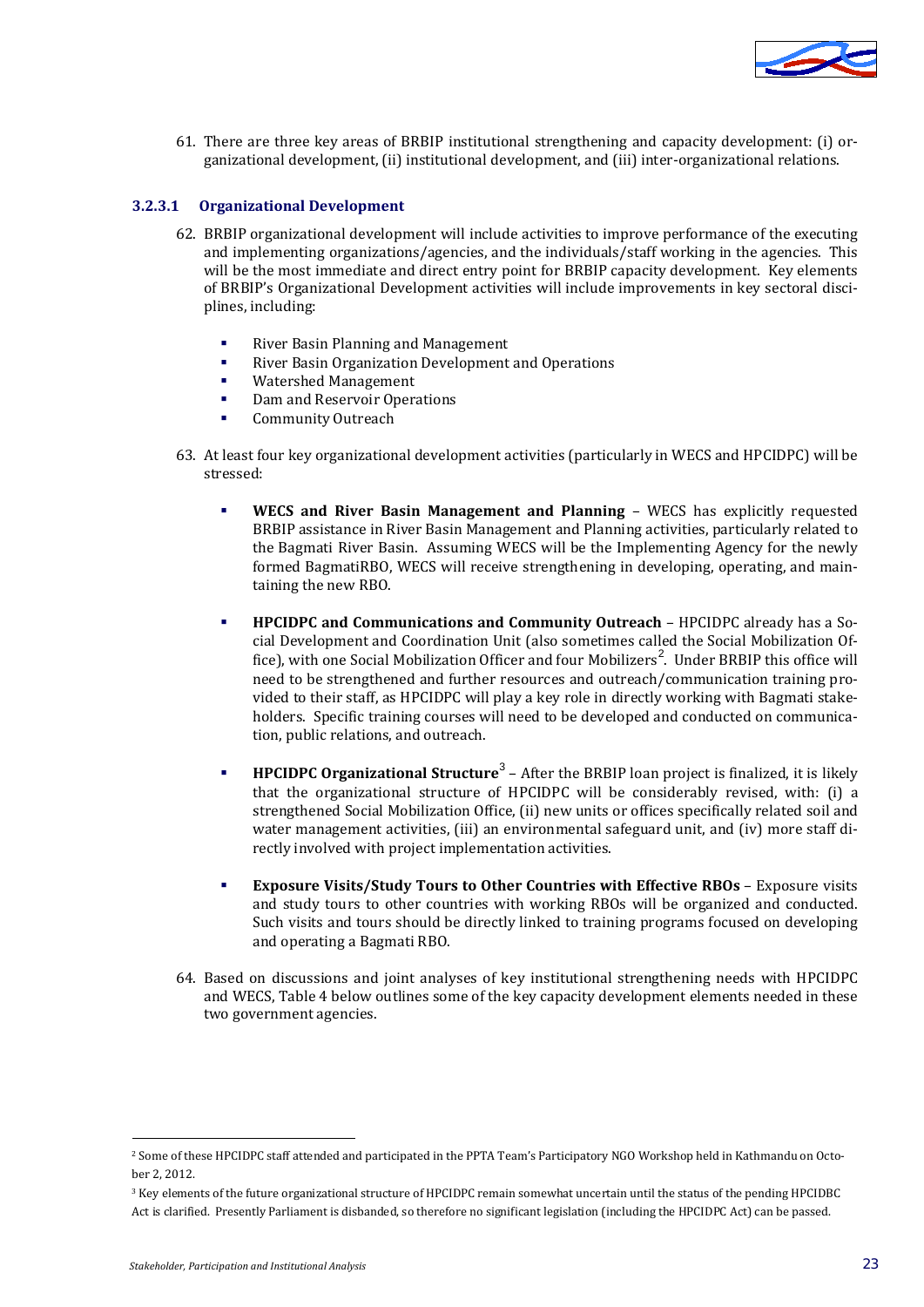<span id="page-27-0"></span>

| <b>Agency</b>  | Elements of Capacity Building and Institutional Strengthening Pro-                                                                                                                                                                                                                                                                                                                                                                                                             |
|----------------|--------------------------------------------------------------------------------------------------------------------------------------------------------------------------------------------------------------------------------------------------------------------------------------------------------------------------------------------------------------------------------------------------------------------------------------------------------------------------------|
|                | gram                                                                                                                                                                                                                                                                                                                                                                                                                                                                           |
| <b>HPCIDBC</b> | Broader Staff Diversification in Discipline and Expertise <sup>4</sup> :<br>Water Management<br><b>Water Supply</b><br>$\circ$<br>Integrated Water Resources Management (IWRM)<br>O<br><b>Ground Water</b><br>$\circ$<br>Hydrology<br>$\circ$<br>Reservoir Management<br>$\circ$                                                                                                                                                                                               |
|                | Soil and Water Management<br>$\bullet$<br>Watershed Management <sup>5</sup><br>$\circ$<br>Wetlands<br>$\circ$<br>Forestry <sup>6</sup><br>$\circ$<br>Soil Conservation<br>$\circ$<br>Geology<br>$\circ$<br>Land Acquisition<br>$\circ$<br>Organizational<br>$\bullet$<br><b>River Basin Organizations</b><br>$\circ$<br>Knowledge Management<br>$\circ$<br>Socio-Economics<br>$\circ$<br>Communication<br>$\circ$<br><b>Public Relations</b><br>$\circ$<br>Outreach<br>$\circ$ |
| <b>WECS</b>    | Additional Staff and Training in:<br>٠<br>River Basin Planning and Management<br>$\circ$<br><b>River Basin Organizations</b><br>$\circ$<br>Water Resources Information Systems<br>$\circ$<br><b>DSS</b><br>$\circ$<br>Procurement<br>$\circ$<br><b>Financial Management</b><br>O                                                                                                                                                                                               |

#### Table 3-1: **BRBIP Institutional Strengthening and Capacity Development Requirements in HPCIDPC and WECS**

#### **3.2.3.2 Institutional Development**

- 65. BRBIP will also work with executing and implementing agencies to improve the overall governance of project operations, including a focus on a proper legal and regulatory framework, and key processes and procedures within government agencies.
- 66. At least one of the key processes and procedures to improve Bagmati River institutions will be the development of multi-stakeholders' mechanism that mainstreams IWRM. This will involve developing and supporting at least two Technical Working Groups: (i) Working Group on Bagmati Water Resources Management, and (ii) Working Group on Bagmati River Environmental Management. These will be technical working groups, focusing on technical aspects of water resources management and river environmental management. These working groups would provide a multi-sector platform and mechanism for stakeholder coordination, collaboration, and participation, at least initially focusing only on technical matters. Three key functions of these working groups that would directly contribute to institutional development are: (i) consultative aiming at following up and giving recommendations for the preparation of the Bagmati RBO, (ii) discuss status of water related projects in the Bagmati River Basin and develop methods for intersectoral screening and evaluation (water dialogue), and (iii) provide a forum for exchange of views on challenges and issues facing Bagmati stakeholders.

j

<sup>4</sup> As a "Committee", rather than a government line agency, HPCIDPC has plans to augment their staff by requesting that other government line agencies second key staff to HPCIDPC.

<sup>5</sup> HPCIDPC has signed a Memorandum of Understanding with IUCN and IUCN will also contribute expertise to BRBIP watershed management activities.

<sup>6</sup> HPCIDPC has already formally requested one Forester and three Forest Rangers be seconded to HPCIDPC.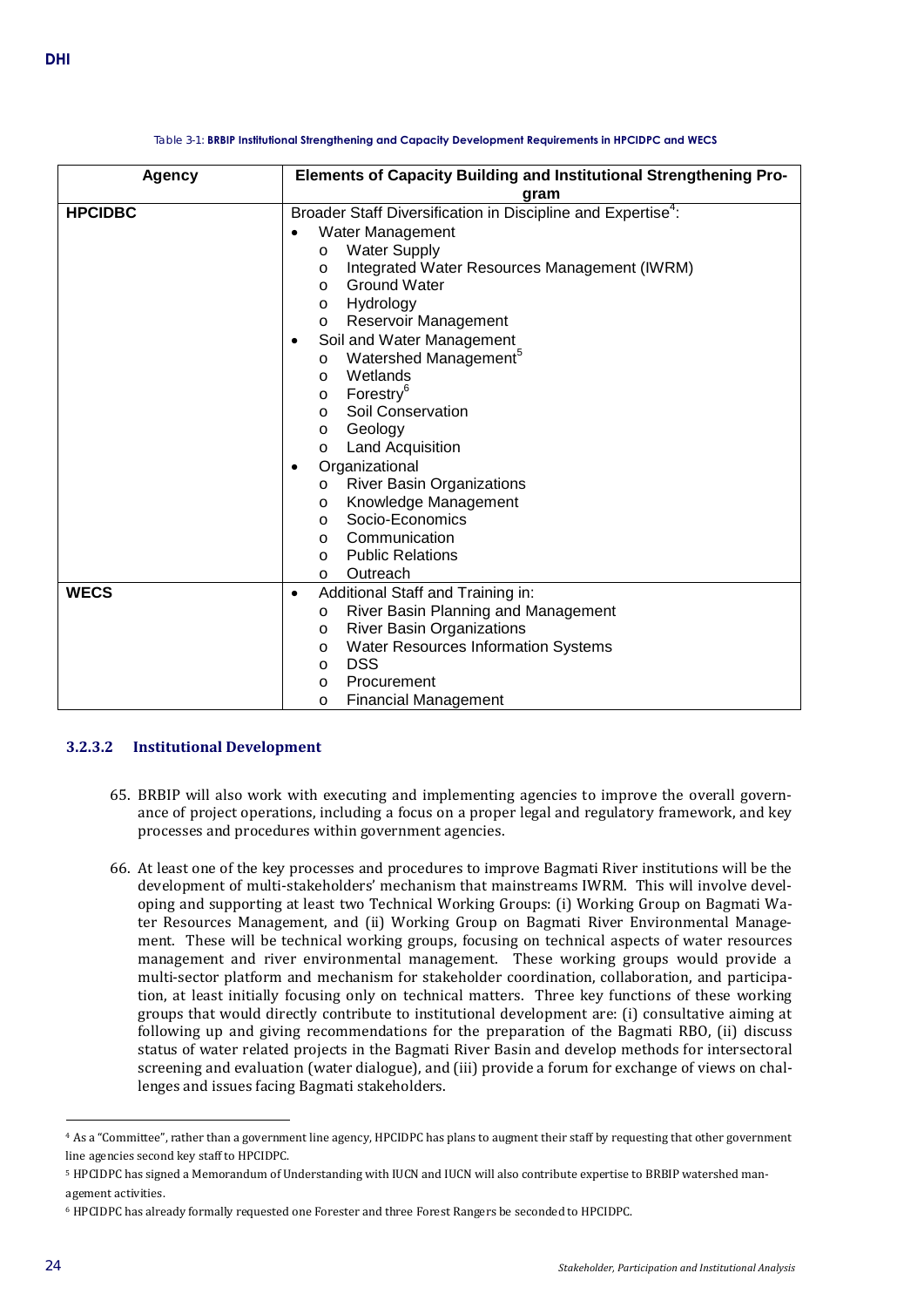

#### **3.2.3.3 Inter-Organizational Relations**

- 67. RBO Inter-organizational relations will be improved in BRBIP, primarily through the establishment and operation of the Bagmati RBO. Presently, inter-sectoral and institutional capacities and knowledge of river basin coordination and cooperation are not yet fully developed along the Bagmati River Basin. RBOs are a relatively new concept to Nepal, particularly for a river like the Bagmati which flows through a highly urban and industrialized area.
- 68. BRBIP will directly address these weaknesses by emphasizing at least two areas of RBO development:
	- **Processes and Procedures** The processes and procedures needed to design, develop, and begin implementation of an RBO will be designed and implemented, including a stepwise development of Technical Working Groups that would ultimately lead to full legal authority for an RBO.
	- **Institutional and Implementation Arrangements** Once the RBO is actually formed, more expertise will be required in actual river basin management, and in operating the RBO on a day-to-day basis. BRBIP through its organizational development activities described above will focus on these arrangements.
- 69. NGOs and CSOs Another key part BRBIP's inter-organizational capacity development activities will be focused on incorporating recognized NGOs, CSOs, local development partners, and local government bodies into project operations. BRBIP will emphasize the benefits of cooperation and collaboration between these different organizations and institutions.
- 70. The Role of a "Champion" Another key inter-organizational capacity development activity will be the identification and support of a "champion" for the loan project from among the key stakeholders. This champion could take on the role of a driving force supporting integrated, stable institutions within the Bagmati River Basin, and coordinating multi-sectoral improvement efforts.

#### **3.2.4 NGO Platform**

- 71. The Upper Bagmati River environment improvement will require community participation in maintaining the river environment. While the interventions proposed to manage liquid and solid waste and to increase the flows in the river will provide the basis of the restoration of the river environment to its conditions of 30-40 years ago, the river banks and the green belts created in the flood plains will need to be owned by communities and other local stakeholders. There are some good examples of communities and other civil society organizations (CSOs) coming together to improve the rivers by developing green zones and parks on certain stretches of the river like the UN Park in Lalitpur and the initiatives taken by community organizations like the MakaibariTole-SudharSamiti,WEPCO and PWEDO (Populations Women Environmental Development Organization) to manage and control solid waste dumping in certain stretches of the river. Such efforts need to be scaled up and extended to cover the whole stretch. Such initiatives would be best carried out by community level organizations with very little help from the government.
- 72. The adoption of river stretches by communities, private sector and local NGOs would be an important way of ensuring that the river environment is improved and the communities benefit from the river front development. It is proposed that the greenbelts and river banks along the improved Bagmati River be managed by the user committees formed by the local communities or by interested private sector or local CSOs and NGOs. The following modality of adoption of river stretches is proposed.
	- A national NGO working in the field of environment and community mobilization will be recruited under a NGO contract with the responsibility of mobilizing the communities and forming user committees to take up the responsibility of adoption of river stretches.
	- The selected NGO will carry out community awareness and mobilization activities and assist in establishing user communities to adopt and manage stretches of the river. These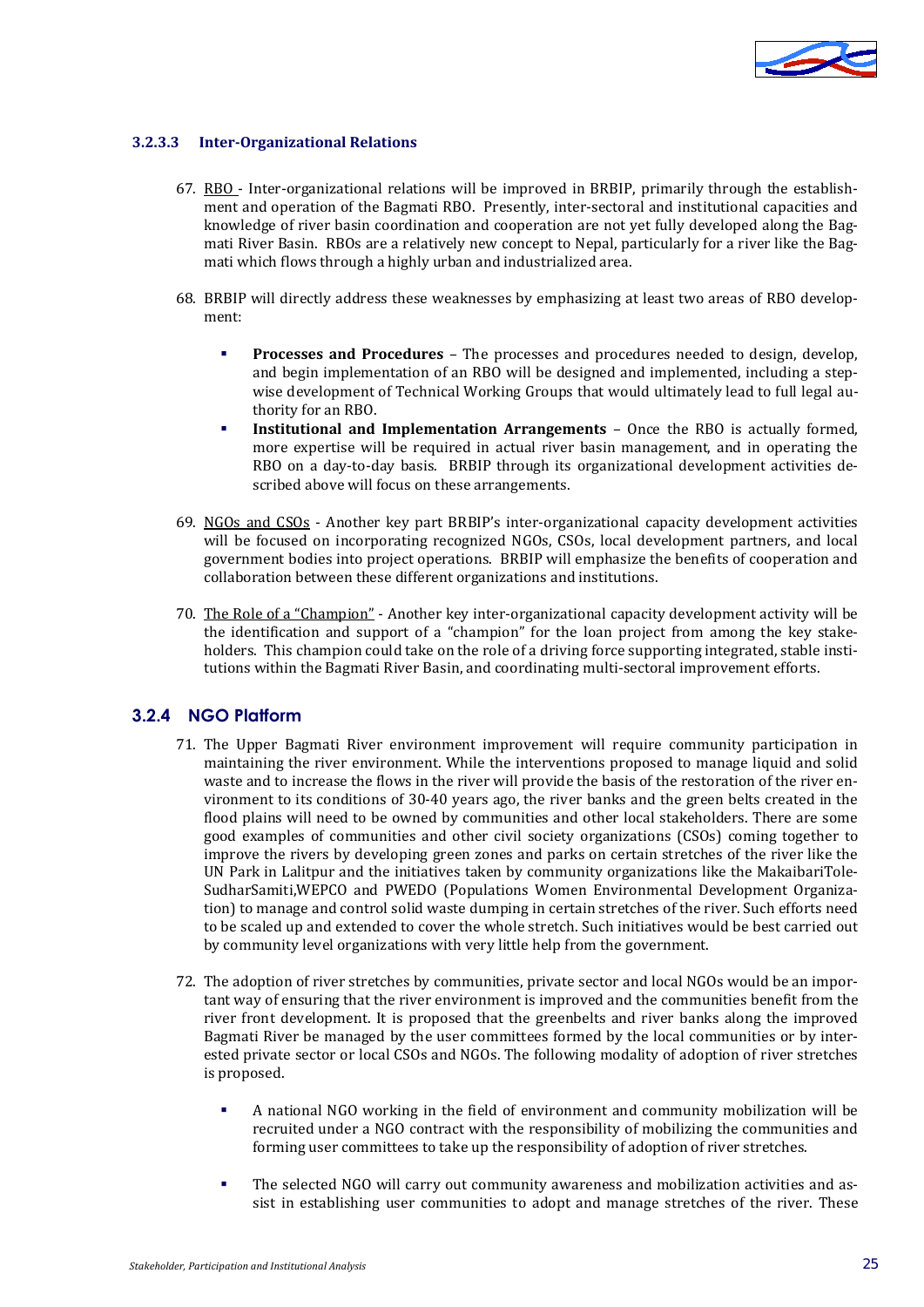stretches can be developed by the communities as gardens and parks for local communities' benefits, including development of floriculture and small forestry patches for beautification.. The user committees will be registered with the local ward offices of the VDCs or municipalities or with the District Administrative Office (DAO) depending on the scope and area of coverage. Selected NGO will assist the user committees in the registration process. The CSOs can even raise funds by collecting subscriptions from visitors to sustainable maintenance of the parks.

- Competition for award giving will be organized periodically by the VDCs or municipalities in order to boost up the morale of the CSOs and NGOs involved in nature conservation work. The CSOs and NGOs can even build temples or cultural promotional small museums within the park to attract regular visitors.
- HPCIDBC, the Implementing Agency (IA) for the project, will prepare the technical guidelines and regulations for the operation of the green belts and the development to be carried out within it. HPCIDBC along with the VDCs and Municipalities will monitor and regulate the activities of the user committees. HPCIDBC will allocate the river stretches to be managed and adopted by each user committee. Private sector may also apply to adopt certain stretches of the rivers under their corporate social responsibility (CSR) activities or support user committees or local NGOs to do so.
- The forum of all user committees adopting the river stretches may be established to work with HPCIDBC and VDCs and municipalities to self monitor the activities. Such a forum will coordinate with other activities like the annual Bagmati River Festival to showcase their achievements. A "Score Card" system will be used to select the best performing user communities and to encourage others to improve. The modality of the "score card" systems needs to be development by the participating communities, private sectors and the local bodies (municipality wards and VDCs).
- Seed money will be provided to community- or private sector- led local initiatives on river environment management to the CSOs and small private entrepreneurs.

**Score Card System** will be based on the factors/indicators such as:

- 1. Hygiene (Health) –bacterial level suitable for religious
- 2. Biological function dissolve oxygen
- 3. Aesthetic smell, color
- 4. Social function people's perception, use of the river
- 5. Physical quantity and depth of water

(Details of the score card system will be worked out through consultations with the participating community organizations dueing project omplementatuon.

# **3.2.5 Communication Strategy<sup>7</sup>**

- 73. A key part of BRBIP implementation strategy will be a Stakeholder Communications Strategy (SCS). The BRBIP SCS is part of the overall BRBIP Participation Strategy, as it actively encourages affected stakeholders to become involved in project preparation and implementation activities. The SCS focuses on information sharing and consultation, and guides communications with stakeholders during project implementation. Key goals and elements of any SCS are information dissemination, education and awareness raising, encouraging dialogue, and fostering behavioral change.
- 74. An important finding of the PPTA Team is that all sectors in the Bagmati River Basin have expressed a need to understand other sectors. The BRBIP SCS will be a part of building that understanding and helping engage and inform relevant Bagmati River stakeholders and sectors with

j

<sup>7</sup>A more comprehensive description of the BRBIP Communication Strategy is available in other BRBIP Project documents.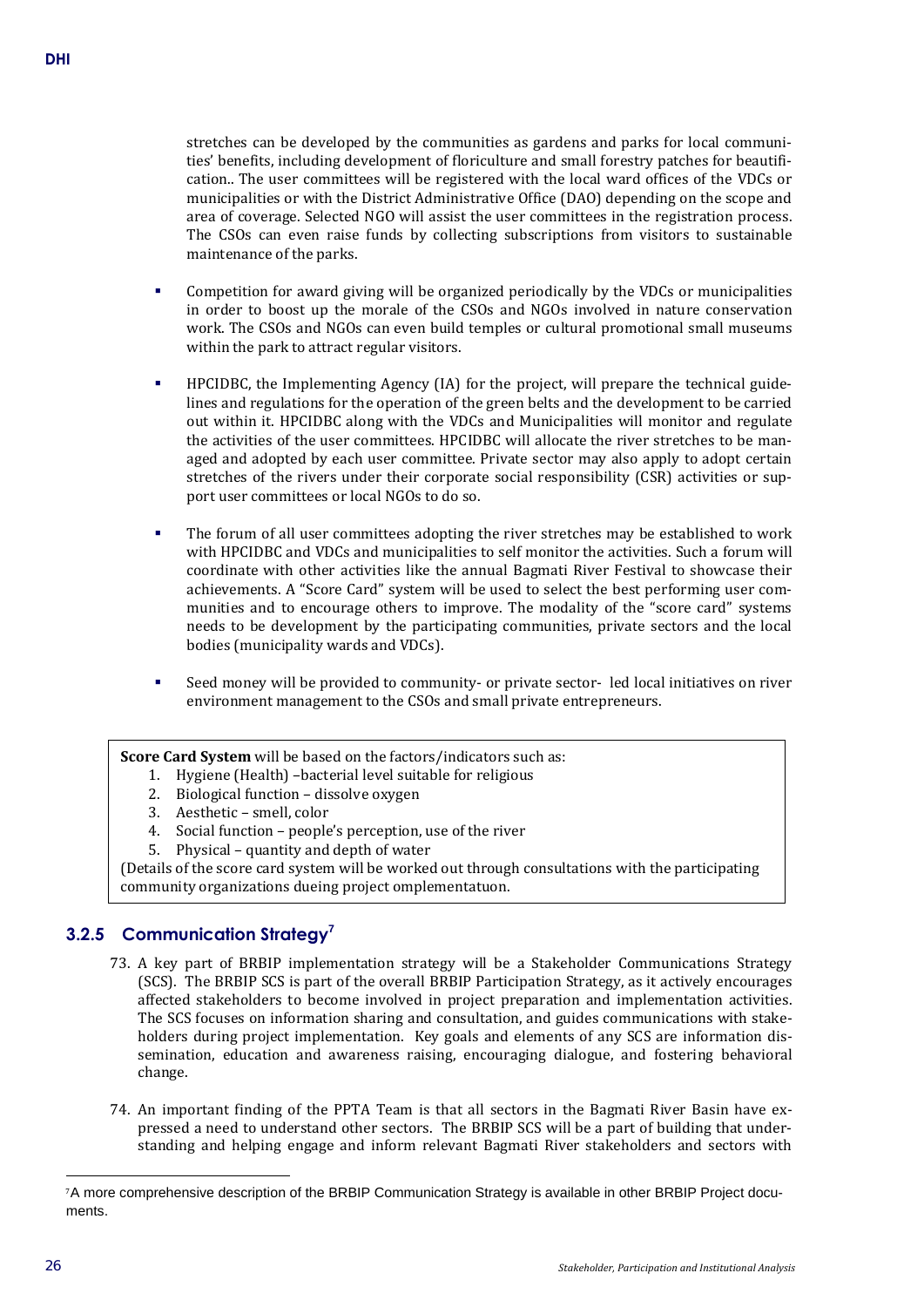

timely, accurate, and comprehensive information shared among stakeholders. Such information sharing will help to build consensus and ensure continuous stakeholder support throughout the Project. The SCS will help link the Project with relevant stakeholders through information sharing and consultation.

#### **3.2.5.1 Long-Term SCS Activities Focused on BRBIP Loan Project**

- 75. The longer-term SCS includes: (i) developing and implementing institutional mechanisms for water dialogue in the river basin, (ii) supporting multiple communication methods to convey key project messages, (iii) facilitating information sharing among key implementing partners, (iv) continuing field-level discussions with affected people, particularly at the dam/reservoir sites, and (v) supporting sub-projects to achieve visible results in cleaning up the Upper Bagmati (in conjunction with KVUEIP activities).
- 76. Specific Audiences for Long-Term SCS
- 77. Audiences for the BRBIP SCS include not only the stakeholders noted above, but also: (i) media outlets, (ii) political groups, (iii) schools and colleges, (iv) wards and VDCs close to the river , (v) women's and mothers' groups, (vi) forest user groups, and (vii) youth clubs.
- 78. Of particular importance to the BRBIP SCS are three primary audiences:
	- Local Communities, primarily along the Upper Bagmati
		- $\triangleright$  Local people residing in the particular area
		- Women's groups
		- > Farmers' groups
		- $\triangleright$  Other community members
	- The general public, throughout the Bagmati River Basin, but particularly in the Kathmandu Valley
	- Government
		- $\triangleright$  Local (VDCs, DDCs)
		- $\triangleright$  National (GON)
- 79. The BRBIP SCS includes messages, methods, responsible implementers, and a timeline for each of those three audiences described above. **Annexes1, 2, and 3** describe the details of the BRBIP communication strategy for each audience.
- 80. Overarching/cross-cutting themes and key elements of the long-term BRBIP SCS are described below:

#### **3.2.5.2 Overarching Themes and Key Elements of the SCS**

- 81. "Three A's" Sequence for Communication Messages
	- The BRBIP communication strategy will initially focus on the "3-A cycle":
		- **►** Awareness
		- $\triangleright$  Awake
		- Action
- 82. "Owned by the Valley People"
	- Most of the BRBIP communication strategies and activities will be "owned and operated by the valley people", e.g. local communities and the public-at-large need to feel that the communication messages and activities belong to them. These activities include cleaning the river, solid waste management, picnic spot management, etc.
- 83. Development of Mechanisms for Communication, Participation, and Dialogue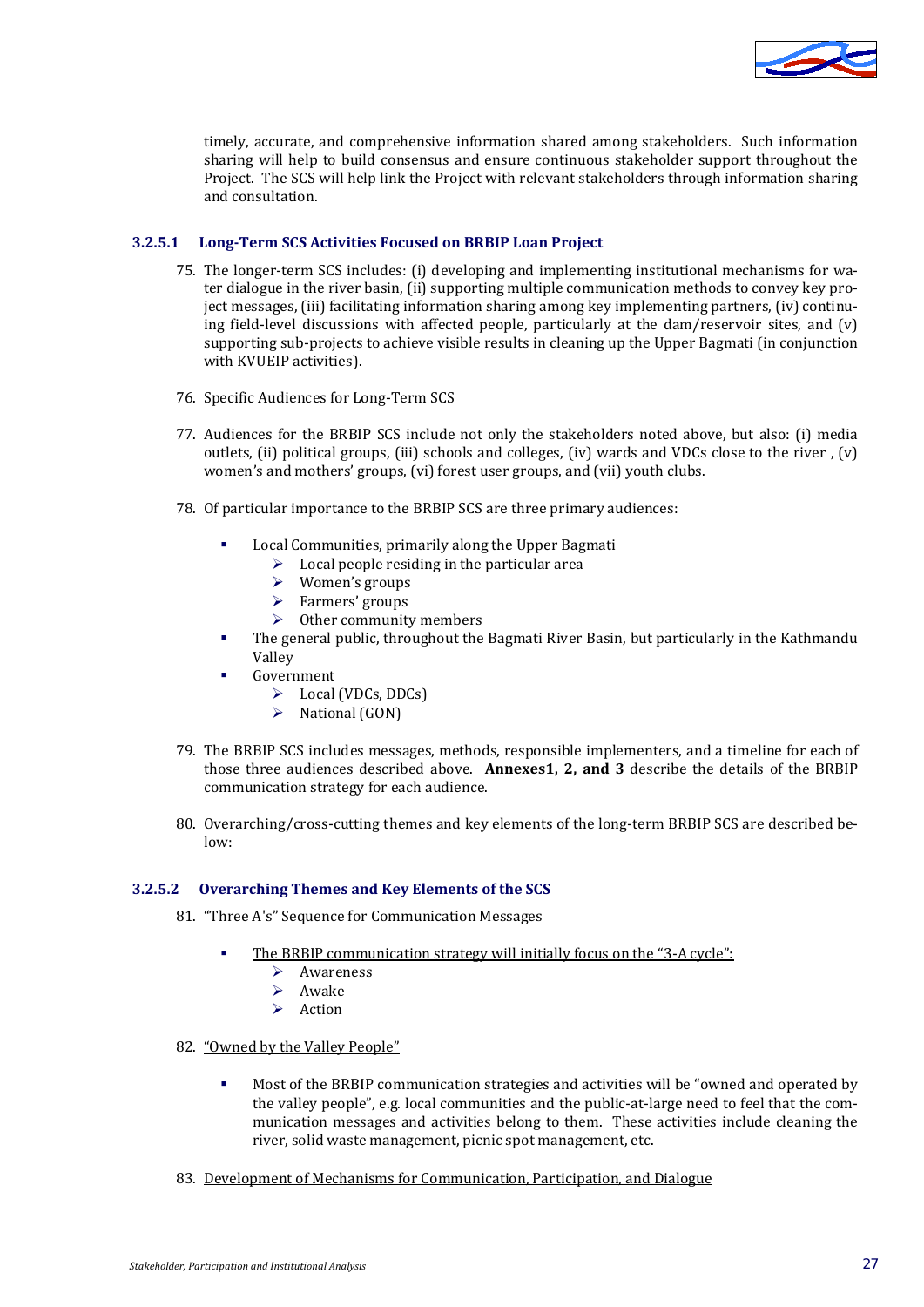The project will create and facilitate mechanisms to encourage stakeholders to participate in project preparation and implementation. For the shorter-term PPTA, these mechanisms include general and specialized workshops, focus group discussions in the field, and individual meetings. For the longer-term loan project, mechanisms will include encouraging and facilitating the development of working groups and an NGO Platform made up of key stakeholders to participate in the project. These working groups would initially focus only on technical/scientific information exchange, and then gradually evolve into working groups on policy, legal frameworks, and institutional strengthening.

# **3.2.6 Development and Deployment of a Bagmati DSS and Knowledge-Based Decisions**

- 84. To ensure integrated data and information for improved river basin management on the Bagmati, BRBIP will support the development and deployment of a Bagmati Decision Support System (DSS). This DSS will support Integrated Water Resources Management planning and investment decisions in the Bagmati Basin. Its scope will include not only the Bagmati DSS itself, but also the development of core institutional capabilities to assist in the evaluation of alternative development strategies and the identification of investment projects at the basin or sub-basin level in future.
- 85. The basic purpose of the Bagmati DSS will be to provide a framework for knowledge sharing, understanding the river system behavior, designing and evaluating alternative development scenarios, investment projects, and management strategies. The Bagmati DSS will also help to support basin wide communication and information exchange*.*
- 86. The functional requirements of the DSS will depend on institutional interaction between data collection institutions (DHM for hydrology and meteorology, HPCIDCB presently doing WQ monitoring etc.), and the institutions that will have access and use the Bagmati DSS.

# **3.2.7 Proper Legal Framework**

(Develop from PPTA Legal Specialist)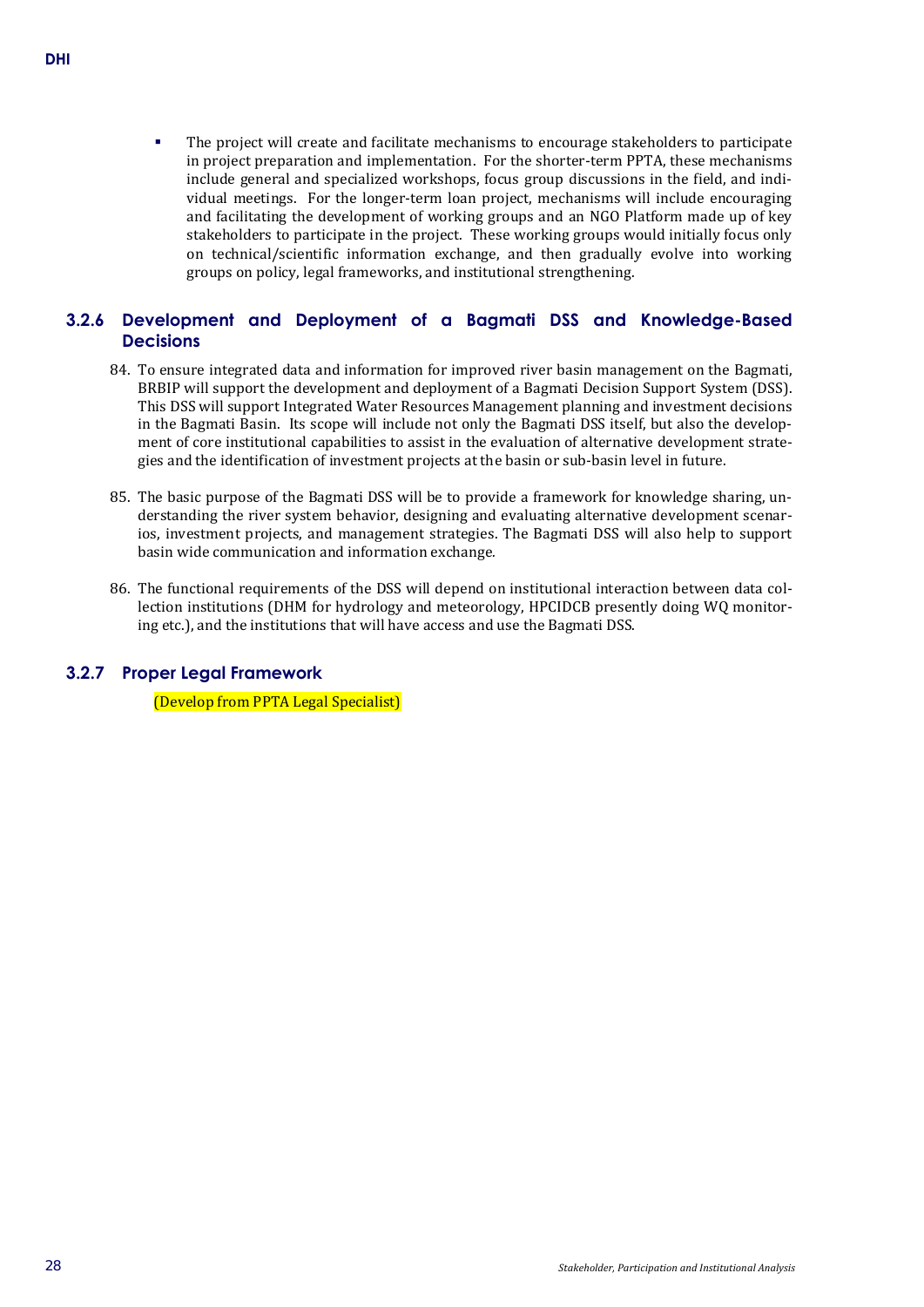

# **4 ANNEX**

#### ANNEX A: **Stakeholders' Consultation Table**

<span id="page-32-0"></span>

| <b>STAKEHOLDER GROUP</b> | <b>STAKEHOLDER INTEREST</b>                                                                                                                                                                                                                                                                                           | <b>PERCEPTION OF PROBLEM</b>                                                                                                                                                                                                                                                                                                                                                                                                                                                                              | <b>RESOURCES</b>                                                                                                                                                                                                                                                                                                                          | <b>MANDATE</b>                                                                                                                                                                                                                                                     |
|--------------------------|-----------------------------------------------------------------------------------------------------------------------------------------------------------------------------------------------------------------------------------------------------------------------------------------------------------------------|-----------------------------------------------------------------------------------------------------------------------------------------------------------------------------------------------------------------------------------------------------------------------------------------------------------------------------------------------------------------------------------------------------------------------------------------------------------------------------------------------------------|-------------------------------------------------------------------------------------------------------------------------------------------------------------------------------------------------------------------------------------------------------------------------------------------------------------------------------------------|--------------------------------------------------------------------------------------------------------------------------------------------------------------------------------------------------------------------------------------------------------------------|
| <b>GOVERNMENT</b>        |                                                                                                                                                                                                                                                                                                                       |                                                                                                                                                                                                                                                                                                                                                                                                                                                                                                           |                                                                                                                                                                                                                                                                                                                                           |                                                                                                                                                                                                                                                                    |
| <b>WECS</b>              | To establish RBOs in<br>$\bullet$<br>three major river basins<br>(Koshi, Gandaki, Koshi)<br>and sub-basin organiza-<br>tions (offices) within<br>RBO <sub>s</sub> .<br>Bagmati Basin, although<br>not part of the major ba-<br>sins, would be under one<br>the three major RBOs.<br>WECS to serve as the<br>Apex body | Institutions themselves are<br>$\bullet$<br>problem.<br>No institution to address<br>$\bullet$<br>Bagmati problems in inte-<br>grated way; only sectoral<br>programs; no mechanism<br>for holistic river basin ap-<br>proach where all water<br>uses, regions' requirements<br>including environmental<br>needs are considered.                                                                                                                                                                           | Primarily manpower<br>$\bullet$<br>resources with water<br>resources, water sup-<br>ply, irrigation staff<br>Has interdisciplinary<br>human resources and<br>organizational struc-<br>ture with Divisions<br>dealing with Water<br>Resources, Energy,<br>Legal and Institutional<br>Development and<br>Socio-economic and<br>Environment. | Apex body to formulate<br>$\bullet$<br>policies and strategies<br>and play an advisory role<br>in water resources and<br>energy sector.<br>Currently implementing<br>initial RBO activities in pi-<br>lot sub-basins like In-<br>drawati, Babai and West<br>Rapti. |
| <b>HPCIDPC</b>           | To clean Bagmati River<br>and its tributaries by pre-<br>venting the direct dis-<br>charge of solid and liquid<br>wastes to the river and to<br>conserve the river sys-<br>tem within Kathmandu.                                                                                                                      | Problems out of their con-<br>trol: (i) low discharge in<br>Bagmati, (ii) so many par-<br>ties involved with overlap-<br>ping responsibilities, (iii) en-<br>croachment and squatters.<br>Other problems they can<br>$\bullet$<br>control: (i) extraction of<br>sand from river, and (ii)<br>solid waste in river.<br>Need Bagmaticlean up/res-<br>toration following Bagmati<br>Action Plan with focus on<br>construction of sewer pipe-<br>lines, wastewater treatment<br>plants, river training works, | Rich in resources, in-<br>cluding manpower, fi-<br>nancial, and equip-<br>ment.<br>Technical expertise to<br>implement waste wa-<br>ter management and<br>river improvement<br>projects, other com-<br>plementary projects<br>under BAP on-going.                                                                                         | Key coordinating and<br>leading agency of the<br><b>Bagmati Action Plan</b><br>(within Kathmandu Val-<br>ley).<br>Waiting for passage of<br>HPCIDPC Act by legisla-<br>ture which would give or-<br>ganization authority and<br>real power.                        |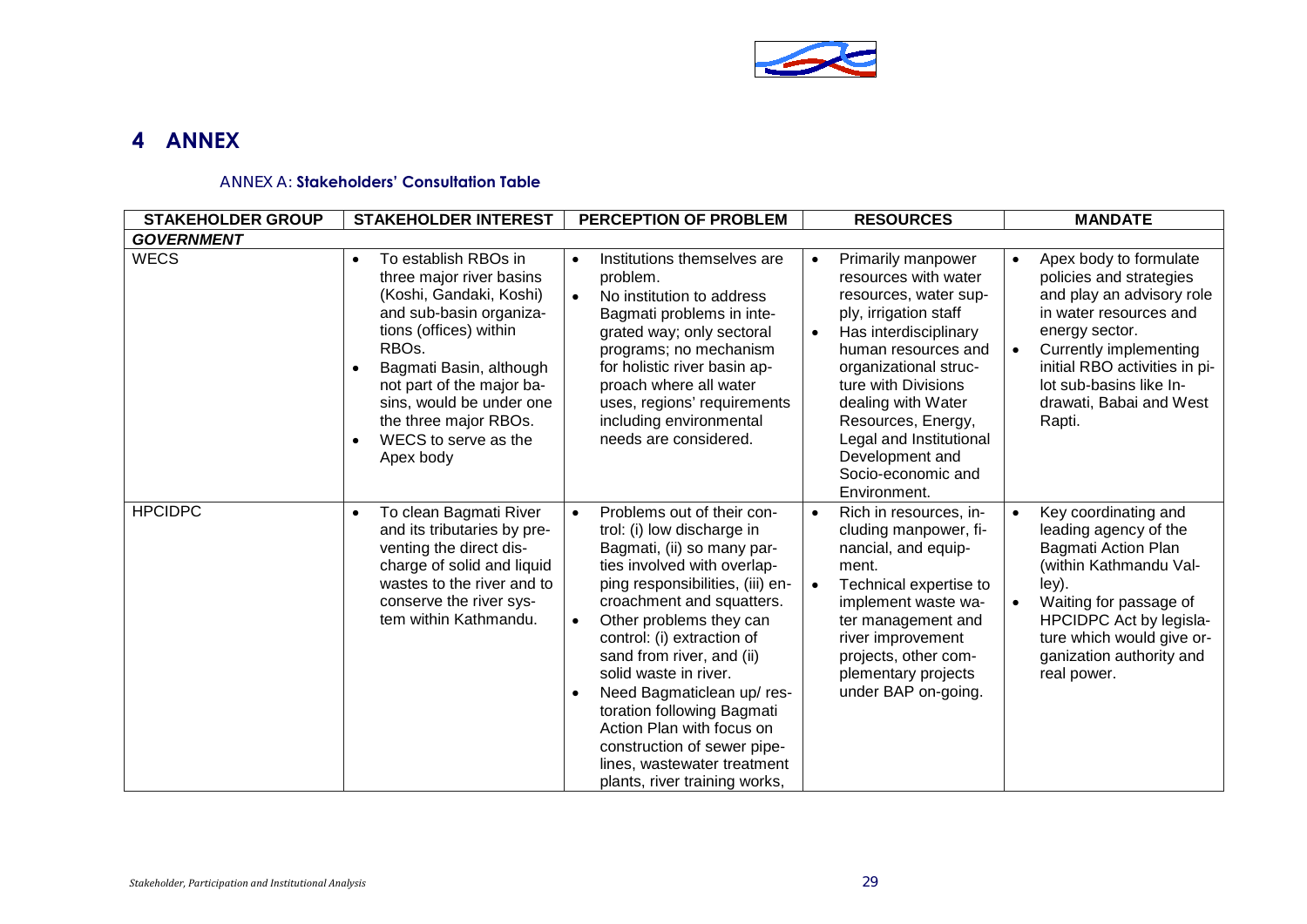| <b>STAKEHOLDER GROUP</b>                                                               | <b>STAKEHOLDER INTEREST</b>                                                                                                           | <b>PERCEPTION OF PROBLEM</b>                                                                                                                                                                                                                                                                                    | <b>RESOURCES</b>                                                                                                          | <b>MANDATE</b>                                                                                                                                                |
|----------------------------------------------------------------------------------------|---------------------------------------------------------------------------------------------------------------------------------------|-----------------------------------------------------------------------------------------------------------------------------------------------------------------------------------------------------------------------------------------------------------------------------------------------------------------|---------------------------------------------------------------------------------------------------------------------------|---------------------------------------------------------------------------------------------------------------------------------------------------------------|
|                                                                                        |                                                                                                                                       | roads and green belts along<br>the banks of the river and<br>public awareness program.                                                                                                                                                                                                                          |                                                                                                                           |                                                                                                                                                               |
| ShivpuriNagarjun National<br>Park, Department of National<br>Parks and Wildlife (DNPW) | All activities within the<br>$\bullet$<br>national parks shall be<br>carried out by strictly fol-<br>lowing the National Parks<br>Act | Will upport any government<br>$\bullet$<br>effort to improve the Bag-<br>mati River Environment<br>Believes that the conserva-<br>$\bullet$<br>tion of the upper water-<br>sheds including Shivpuri-<br>Nagarjun National Park<br>have constributed to im-<br>prove the water resources<br>in the Bagmati Basin | Government agency<br>$\bullet$<br>for the management<br>of national parks un-<br>der an Act approved<br>by the Parliament | Full management and<br>$\bullet$<br>regulation in the National<br>Park Areas                                                                                  |
| Sundirijal VDC                                                                         | Want to see the full im-<br>plementation of the<br>Bagmati Action Plan<br>(BAP), and GON Local<br>Decentralized Act (2056).           | Bagmati River improve-<br>$\bullet$<br>ments not possible without<br>imitation of a special com-<br>munity development pro-<br>gram to cover Wards 1-6 of<br>VDC including close coordi-<br>nation with National Park,<br>DDC, and VDC                                                                          | GON, Local Agency,<br>DDC allocate the<br>budget per year. But it<br>is not enough.                                       | Performing at VDC level<br>activities as local GON<br>agency.                                                                                                 |
| Ministry of Local Develop-<br>ment (Solid Waste Technical<br>Support Center)           | Technical assistance and<br>$\bullet$<br>support to municipalities<br>regarding solid waste<br>management.                            | Lack of government and<br>$\bullet$<br>public awareness in reduce,<br>recycle, and re-use.                                                                                                                                                                                                                      | Has small GON<br>$\bullet$<br>budget; some financial<br>assistance from UN;<br>working with ADB TA.                       | <b>GON Solid Waste Act of</b><br>$\bullet$<br>2011.                                                                                                           |
| Kathmandu Valley Develop-<br>ment Authority (KVDA)                                     | Want to play more role<br>$\bullet$<br>on the project execution<br>and coordinate work<br>within Kathmandu Valley                     | For Bagmati improvement,<br>land pooling is priority. Also<br>policy and management dif-<br>ferences with HPCIDBC.                                                                                                                                                                                              | <b>GON Budget</b><br>$\bullet$                                                                                            | Kathmandu Valley Town<br>$\bullet$<br>Development Act (1988)<br>establishes KVDA and<br>provides legal basis for<br>implementing town de-<br>velopment plans. |
| <b>Nepal Electricity Authority</b><br>(NEA)                                            | To develop and distribute<br>$\bullet$<br>hydroelectricity                                                                            | Since hydropower is a non-<br>consumptive use, NEA<br>does not consider hydro-<br>power affecting the water<br>discharge                                                                                                                                                                                        | Technical and finan-<br>$\bullet$<br>cial resource to han-<br>dle large infrastructure<br>projects including<br>dams      | Generation, transmission<br>$\bullet$<br>and distribution of elec-<br>tricity in the country                                                                  |
| Kathmandu UpatyakaKhan-                                                                | To ensure reliable water                                                                                                              | Lack of resources to meet                                                                                                                                                                                                                                                                                       | <b>Technical manpower</b>                                                                                                 | Water supply and sanita-<br>$\bullet$                                                                                                                         |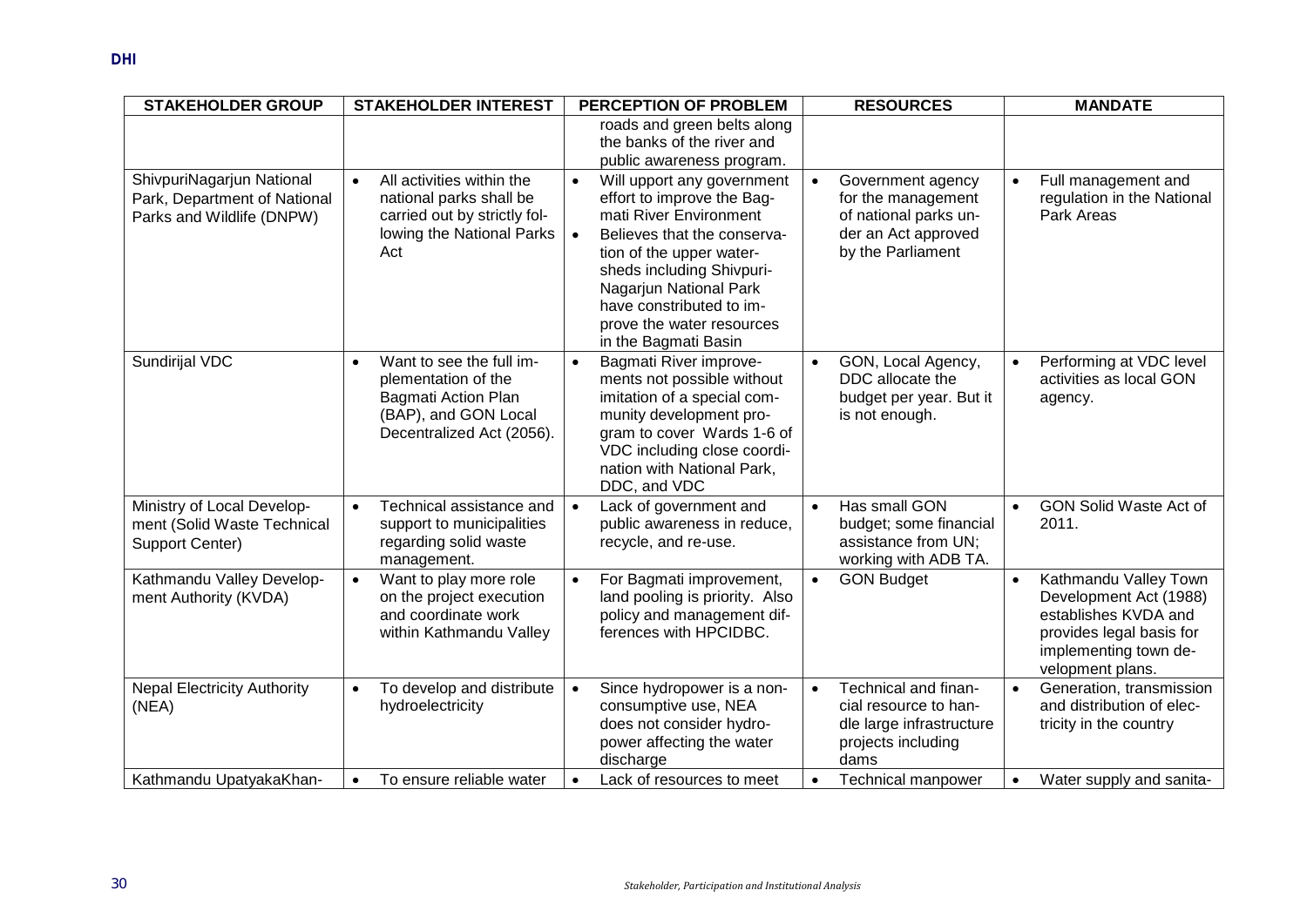

| <b>STAKEHOLDER GROUP</b>                                                    | <b>STAKEHOLDER INTEREST</b>                                                                                                                                                                                                                                                                                                                                                       | PERCEPTION OF PROBLEM                                                                                                                                                                                                                                                | <b>RESOURCES</b>                                                                                                                                                             | <b>MANDATE</b>                                                                                                                                                                                                                     |
|-----------------------------------------------------------------------------|-----------------------------------------------------------------------------------------------------------------------------------------------------------------------------------------------------------------------------------------------------------------------------------------------------------------------------------------------------------------------------------|----------------------------------------------------------------------------------------------------------------------------------------------------------------------------------------------------------------------------------------------------------------------|------------------------------------------------------------------------------------------------------------------------------------------------------------------------------|------------------------------------------------------------------------------------------------------------------------------------------------------------------------------------------------------------------------------------|
| epani Limited (KUKL)                                                        | supply and sanitation to<br>its customers                                                                                                                                                                                                                                                                                                                                         | its objectives of reliable wa-<br>ter and sanitation services                                                                                                                                                                                                        | and experience                                                                                                                                                               | tion services in Kath-<br>mandu Valley (municipal-<br>ity areas and surrounding<br>VDCs)                                                                                                                                           |
| Municipalities                                                              | Ensure services to its<br>residents including solid<br>waste management,<br>clean environment and<br>water supply                                                                                                                                                                                                                                                                 | Lack of resources and in-<br>frastructure<br>Duplication of mandates<br>$\bullet$<br>and interests among stake-<br>holders                                                                                                                                           | Financial resource<br>from property and<br>other taxes<br>Legal mandate to<br>$\bullet$<br>manage both re-<br>sources and services                                           | Political and legal body<br>$\bullet$<br>to manage the land and<br>water resources (rivers)<br>within its jurisdiction                                                                                                             |
| Department of Urban Devel-<br>opment and Building Con-<br>struction (DUDBC) | Conservation of historical<br>$\bullet$<br>and cultural heritage and<br>urban development<br>Development of Kath-<br>$\bullet$<br>mandu Valley as tourist<br>and cultural center<br>Mobilization of local bod-<br>$\bullet$<br>ies and private sector in<br>urban infrastructure de-<br>velopment<br>Management of urban<br>development and<br>Rural-Urban partnership<br>program | Lack of implementation of<br>policy and building codes<br>Lack of legal framework to<br>$\bullet$<br>regulate the river environ-<br>ment                                                                                                                             | Government body to<br>$\bullet$<br>manage urban devel-<br>opment                                                                                                             | Development of Kath-<br>mandu Valley as tourist<br>and cultural center                                                                                                                                                             |
| <b>CIVIL SOCIETY</b>                                                        |                                                                                                                                                                                                                                                                                                                                                                                   |                                                                                                                                                                                                                                                                      |                                                                                                                                                                              |                                                                                                                                                                                                                                    |
| <b>NTNC</b>                                                                 | Wants to see the full im-<br>plementation of the<br>Bagmati Action Plan<br>(BAP).<br>NTNC a "semi-<br>government" agency, not<br>really NGO.                                                                                                                                                                                                                                      | Bagmati clean-<br>up/restoration not possible<br>without promulgation of a<br>Special Act with HPCIDBC<br>entrusted with a legal au-<br>thority to manage the Bag-<br>mati river protection includ-<br>ing taking legal action<br>against polluters of the<br>river. | Has capacity, not<br>$\bullet$<br>power; has global<br>contacts and capacity<br>to bring resources<br>(human and financial).<br>Strength on mobilizing<br>local communities. | Manage national parks<br>$\bullet$<br>and implement nature<br>conservation activities in<br>Nepal under a Special<br>Act promulgated by the<br>National Parliament.<br>Can take legal action in<br>park and enforce behav-<br>ior. |
| <b>WEPCO</b>                                                                | Solid waste management<br>and recycling                                                                                                                                                                                                                                                                                                                                           | Solid waste and sewage<br>dumped into Bagmati.                                                                                                                                                                                                                       | Close contact with<br>women's groups; "sis-                                                                                                                                  | Registered NGO with<br>$\bullet$<br>municipalities.                                                                                                                                                                                |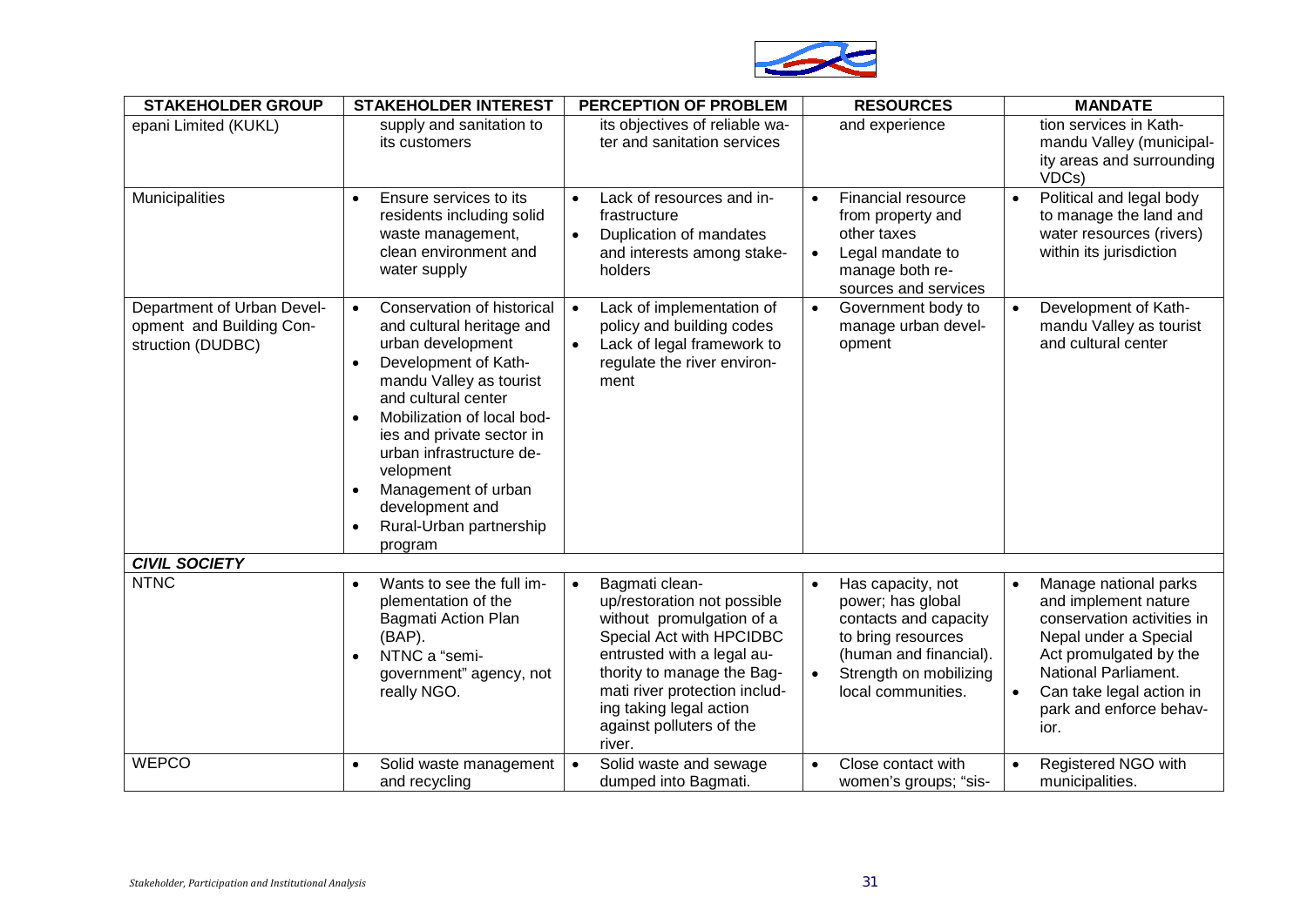| <b>STAKEHOLDER GROUP</b>                    | <b>STAKEHOLDER INTEREST</b>                                                                                                                                                                                                                      | PERCEPTION OF PROBLEM                                                                                                                                                                                                                                                 | <b>RESOURCES</b>                                                                                                                                                                                                       | <b>MANDATE</b>                                                                                                               |
|---------------------------------------------|--------------------------------------------------------------------------------------------------------------------------------------------------------------------------------------------------------------------------------------------------|-----------------------------------------------------------------------------------------------------------------------------------------------------------------------------------------------------------------------------------------------------------------------|------------------------------------------------------------------------------------------------------------------------------------------------------------------------------------------------------------------------|------------------------------------------------------------------------------------------------------------------------------|
|                                             | Women's organizations.<br>$\bullet$                                                                                                                                                                                                              | Land encroachment.<br>$\bullet$                                                                                                                                                                                                                                       | ter organizations".<br>"Waste is our re-<br>source.                                                                                                                                                                    |                                                                                                                              |
| <b>BagmatiSewaSamiti</b>                    | Pressure on GON to re-<br>$\bullet$<br>store Bagmati.                                                                                                                                                                                            | Four key problems: (i) direct<br>sewage in river, (ii) sand<br>excavation, (iii) no demar-<br>cation of Bagmati, and (iv)<br>garbage dumping.                                                                                                                         | Few financial re-<br>$\bullet$<br>sources; can mobilize<br>local people, write and<br>publish articles.                                                                                                                | NGO focusing on Bag-<br>$\bullet$<br>mati River registered with<br>the Lalitpur District Ad-<br>ministration Office          |
| NGO Forum for Water and<br>Sanitation       | Water rights.<br>$\bullet$<br>Policy reform on water<br>and sanitation.                                                                                                                                                                          | Duplication of efforts.<br>$\bullet$<br>Lack of consideration of<br>$\bullet$<br>other options for water sup-<br>ply, e.g. groundwater, rain-<br>water, etc.                                                                                                          | Legal resources; at-<br>torneys, environ-<br>mental health profes-<br>sions and good<br>working relations with<br>urban poor.<br>Forum of different<br><b>NGOs</b><br>Working with KUKL<br>and other GON agen-<br>cies | Advocacy on water sup-<br>$\bullet$<br>ply and sanitation issues<br>Forum of NGOs<br>$\bullet$                               |
| ProPublic                                   | Member of NGO Forum<br>$\bullet$<br>Use legal mechanisms to<br>$\bullet$<br>protect Bagmati envi-<br>ronment related to water<br>and sanitation<br>Cleaning of Bagmati<br>$\bullet$<br>Welfare of water, river,<br>$\bullet$<br>gender, children | Recommendations from<br>$\bullet$<br>past studies not followed<br>GON not working in public<br>$\bullet$<br>interest- NGO that filed a<br>Public Interest Litigation<br>(PIL) Case in the Supreme<br>Court regarding GON inter-<br>vention to revive Bagmati<br>River | Legal resources; at-<br>$\bullet$<br>torneys.                                                                                                                                                                          | Advocacy on consumer<br>$\bullet$<br>rights and filing PIL in<br>courts regarding issues<br>concerning the general<br>public |
| Lumanti                                     | Advocacy for urban poor<br>$\bullet$<br>and improved housing<br>and shelter.                                                                                                                                                                     | Urban poor have no voice;<br>$\bullet$<br>marginalized.                                                                                                                                                                                                               | Some funding by in-<br>ternational groups,<br>e.g. UN.<br>Working relations with<br>the urban poor                                                                                                                     | Advocacy and actions in<br>$\bullet$<br>support of housing and<br>shelter for urban poor                                     |
| Sundarijal-Bagmati-<br>GorkanaConcern Group | Full attention to imple-<br>$\bullet$<br>mentation of donor<br>agency(ADB) and GON                                                                                                                                                               | A few local people ex-<br>$\bullet$<br>pressed desire to relocate<br>above Sunaraijal as area is                                                                                                                                                                      | Human strength on<br>$\bullet$<br>convincing and mobi-<br>lizing local communi-                                                                                                                                        | Seven VDCs Concern<br>$\bullet$<br>Group, don't have any<br>legal identity.                                                  |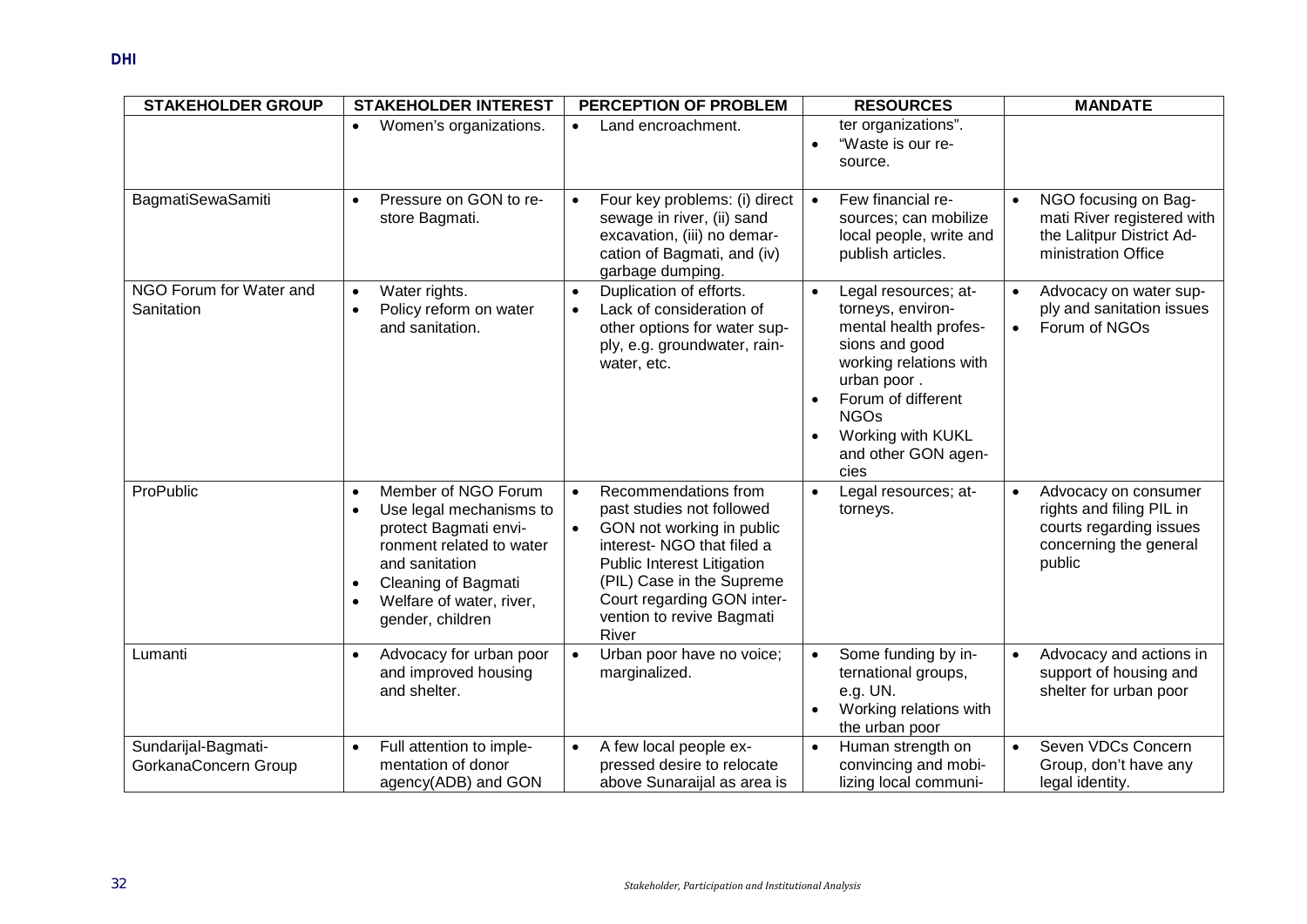

| <b>STAKEHOLDER GROUP</b>                                                   | <b>STAKEHOLDER INTEREST</b>                                                                                     | <b>PERCEPTION OF PROBLEM</b>                                                                                                                                                                                                                                   | <b>RESOURCES</b>                                                                                                                                                                                                                    | <b>MANDATE</b>                                                                                                                                                                                                                  |
|----------------------------------------------------------------------------|-----------------------------------------------------------------------------------------------------------------|----------------------------------------------------------------------------------------------------------------------------------------------------------------------------------------------------------------------------------------------------------------|-------------------------------------------------------------------------------------------------------------------------------------------------------------------------------------------------------------------------------------|---------------------------------------------------------------------------------------------------------------------------------------------------------------------------------------------------------------------------------|
| (Seven VDCs between<br>Sundarijal and Gorkana)                             | program in upper stream<br>of Bagmati                                                                           | getting populated and pol-<br>luted.<br>Without relocation it is not<br>$\bullet$<br>possible to clean Bagmati,<br>because they pollute head<br>of Bagmati.                                                                                                    | ties.                                                                                                                                                                                                                               | Initiated by themselves.<br>$\bullet$                                                                                                                                                                                           |
| Bagmati-Nagmati Users<br>Committee                                         | Full attention to imple-<br>mentation of donor<br>agency(ADB) and GON<br>program in upper stream<br>of Bagmati. | A few local people ex-<br>$\bullet$<br>pressed desire to relocate<br>above Sunaraijal as area is<br>getting populated and pol-<br>luted<br>Without relocation it is not<br>$\bullet$<br>possible to clean Bagmati,<br>because they pollute head<br>of Bagmati. | Human strength on<br>convincing and mobi-<br>lizing local communi-<br>ties.                                                                                                                                                         | Local User's Committee                                                                                                                                                                                                          |
| <b>Bagmati Consultative Group</b>                                          | A clean Bagmati.<br>Saving the environment<br>$\bullet$                                                         | Pollution and solid waste<br>$\bullet$<br>becoming a bigger problem.                                                                                                                                                                                           | Their own local re-<br>$\bullet$<br>sources from their<br>own local communi-<br>ties.                                                                                                                                               | Informal mandate from<br>$\bullet$<br>the seven VDCs to help<br>clean the Bagmati.                                                                                                                                              |
| Pashupati Area Development<br>Trust (PADT)                                 | To enhance/revive peo-<br>$\bullet$<br>ple's faith of the holy riv-<br>ers                                      | River environment is de-<br>$\bullet$<br>graded due to upstream wa-<br>ter diversion and can be<br>improved with increase in<br>dry season flow                                                                                                                | Government budget for<br>$\bullet$<br>PADT area develop-<br>ment<br>Temple earn-<br>$\bullet$<br>ings/donations and<br>Fees collected from<br>pilgrims and tourists,<br>rentals from shops<br>provide necessary<br>annual operation | PADT established under a<br>Special Act ratified by the<br>Parliament<br>An area of 264 ha of the<br>$\bullet$<br>temple complexes includ-<br>ing stretches of Bagmati<br>River and Dhobi Khola<br>falls under its jurisdiction |
| Farmer associations / coop-<br>eratives ASC Agricultural<br>Service Center | Improve access to water<br>Improve irrigation effi-<br>$\bullet$<br>ciency<br>Water rights<br>$\bullet$         | River level has significantly<br>$\bullet$<br>decreased<br>As water scarcity becomes<br>$\bullet$<br>more frequent, problems<br>and conflicts related to wa-<br>ter allocation have in-<br>creased                                                             | Resource is a prob-<br>lem. Farmers do not<br>have enough resource<br>to improve irrigation<br>facilities<br>They can mobilise<br>$\bullet$<br>VDC resources for ir-<br>rigation network im-                                        | Registered by the VDC<br>$\bullet$<br>(LSG Act) as a user<br>group. They collect<br>money for collective work<br>and try to manage con-<br>flict between users                                                                  |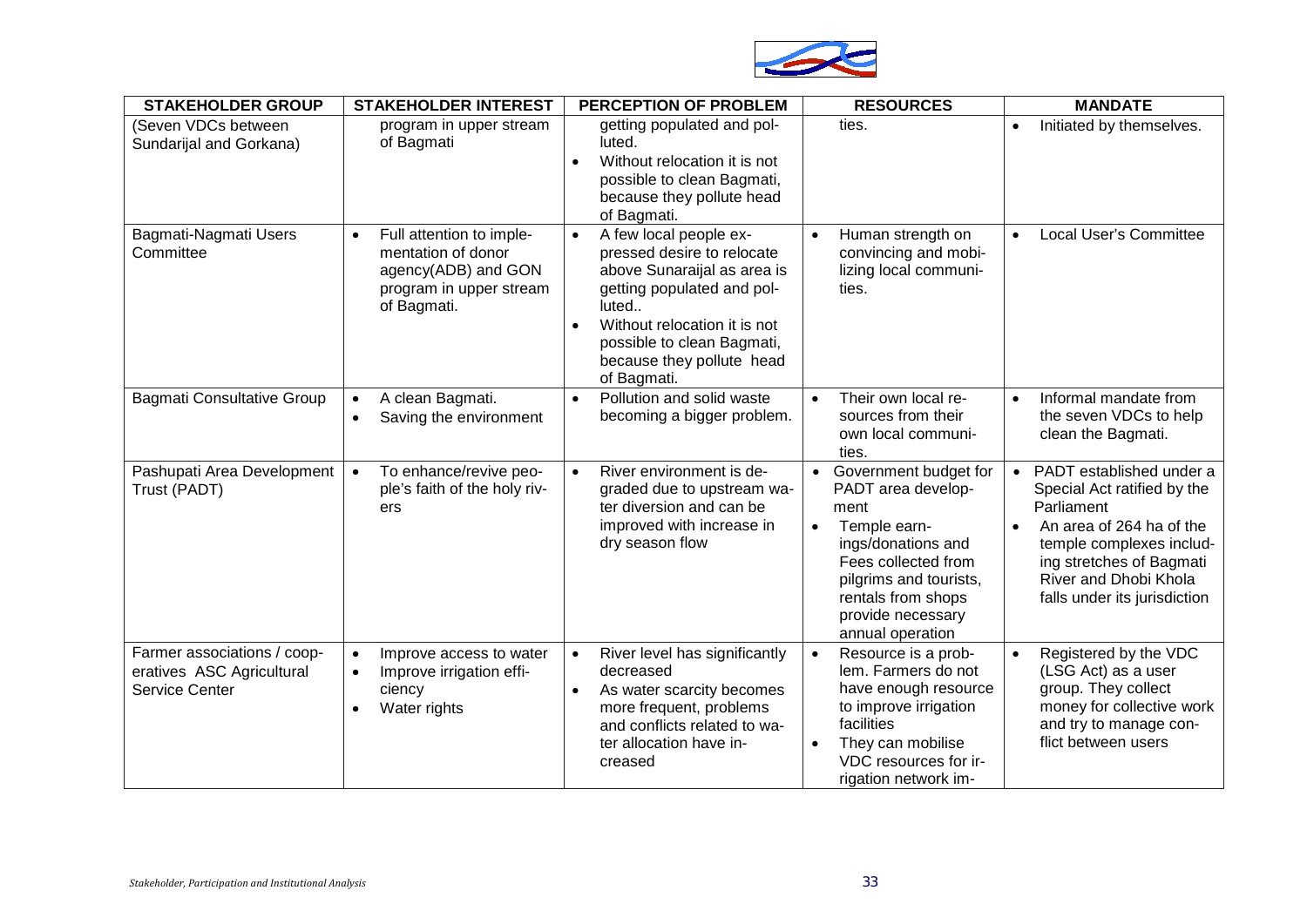| <b>STAKEHOLDER GROUP</b>    | <b>STAKEHOLDER INTEREST</b>                                                                                                                         | PERCEPTION OF PROBLEM                                                                                                                                                                                                                                                            | <b>RESOURCES</b>                                                                                                                                                                                                        | <b>MANDATE</b>                                                                                                                                                                                                                                                                                                                                    |
|-----------------------------|-----------------------------------------------------------------------------------------------------------------------------------------------------|----------------------------------------------------------------------------------------------------------------------------------------------------------------------------------------------------------------------------------------------------------------------------------|-------------------------------------------------------------------------------------------------------------------------------------------------------------------------------------------------------------------------|---------------------------------------------------------------------------------------------------------------------------------------------------------------------------------------------------------------------------------------------------------------------------------------------------------------------------------------------------|
|                             |                                                                                                                                                     |                                                                                                                                                                                                                                                                                  | provement                                                                                                                                                                                                               |                                                                                                                                                                                                                                                                                                                                                   |
| <b>Private Sector</b>       |                                                                                                                                                     |                                                                                                                                                                                                                                                                                  |                                                                                                                                                                                                                         |                                                                                                                                                                                                                                                                                                                                                   |
| <b>FNCCI</b>                | As an umbrella organiza-<br>tion for private sector,<br>river environment is an<br>important factor for tour-<br>ism and business devel-<br>opment  | Shortcoming of responsible<br>$\bullet$<br>agencies to manage and<br>regulate the river environ-<br>ment                                                                                                                                                                         | Support and financial<br>resource from its large<br>membership private<br>sector                                                                                                                                        | Umbrella organization of<br>$\bullet$<br>industries and commerce                                                                                                                                                                                                                                                                                  |
| Carpet factory association  | Have access to cheaper<br>$\bullet$<br>water or more water with<br>a reliable service in order<br>to produce more carpets<br>and have more benefits | Too many users on the<br>same resource<br>They agree to invest on<br>wastewater treatment but<br>do not have enough visibil-<br>ity regarding evolution of<br>the business. As the "bub-<br>ble" seems to decrease<br>they are not keen to spend<br>money on a risky sector.     | They invest regularly<br>$\bullet$<br>in the VDC public fa-<br>cilities: road, school,<br>temple constructions<br>They have economic<br>resource from the<br>business and good re-<br>lations with VDC sec-<br>retaries | Represent carpet facto-<br>$\bullet$<br>ries interest<br>To bring together all the<br>$\bullet$<br>scattered carpet indus-<br>tries and promote organ-<br>ized efforts for the bet-<br>terment of the carpet<br>industry<br>To maintain and ensure<br>$\bullet$<br>a sustained supply of raw<br>materials for the benefit<br>of carpet industries |
| Brick factory association   | Increase access to water<br>$\bullet$<br>in order to increase brick<br>production                                                                   | River level has decreased<br>$\bullet$<br>Too many users on the<br>$\bullet$<br>same resource<br>Problems with farmers who<br>$\bullet$<br>do not respect agreement.<br>The factories pay for the<br>land renting and farmers<br>are asking factories to shut<br>down afterwards | Economic resource<br>$\bullet$                                                                                                                                                                                          | Represent brick factories<br>$\bullet$<br>interest                                                                                                                                                                                                                                                                                                |
| <b>DEVELOPMENT PARTNERS</b> |                                                                                                                                                     |                                                                                                                                                                                                                                                                                  |                                                                                                                                                                                                                         |                                                                                                                                                                                                                                                                                                                                                   |
| <b>UN Habitat</b>           | Urban human settle-<br>$\bullet$<br>ments.<br>Water, urban, and ser-<br>vices.                                                                      | Biggest problems are<br>$\bullet$<br>managerial, not technical.<br>Problems with fragmented<br>$\bullet$<br>responsibilities and capac-<br>ity of organizations, own-<br>ership, and commitment.                                                                                 | Has technical re-<br>$\bullet$<br>sources.<br>Can assist GON to allo-<br>$\bullet$<br>cate funding wisely.<br>Can act as facilitator<br>$\bullet$<br>and mediator.                                                      | A small agency within the<br>$\bullet$<br>larger UN.                                                                                                                                                                                                                                                                                              |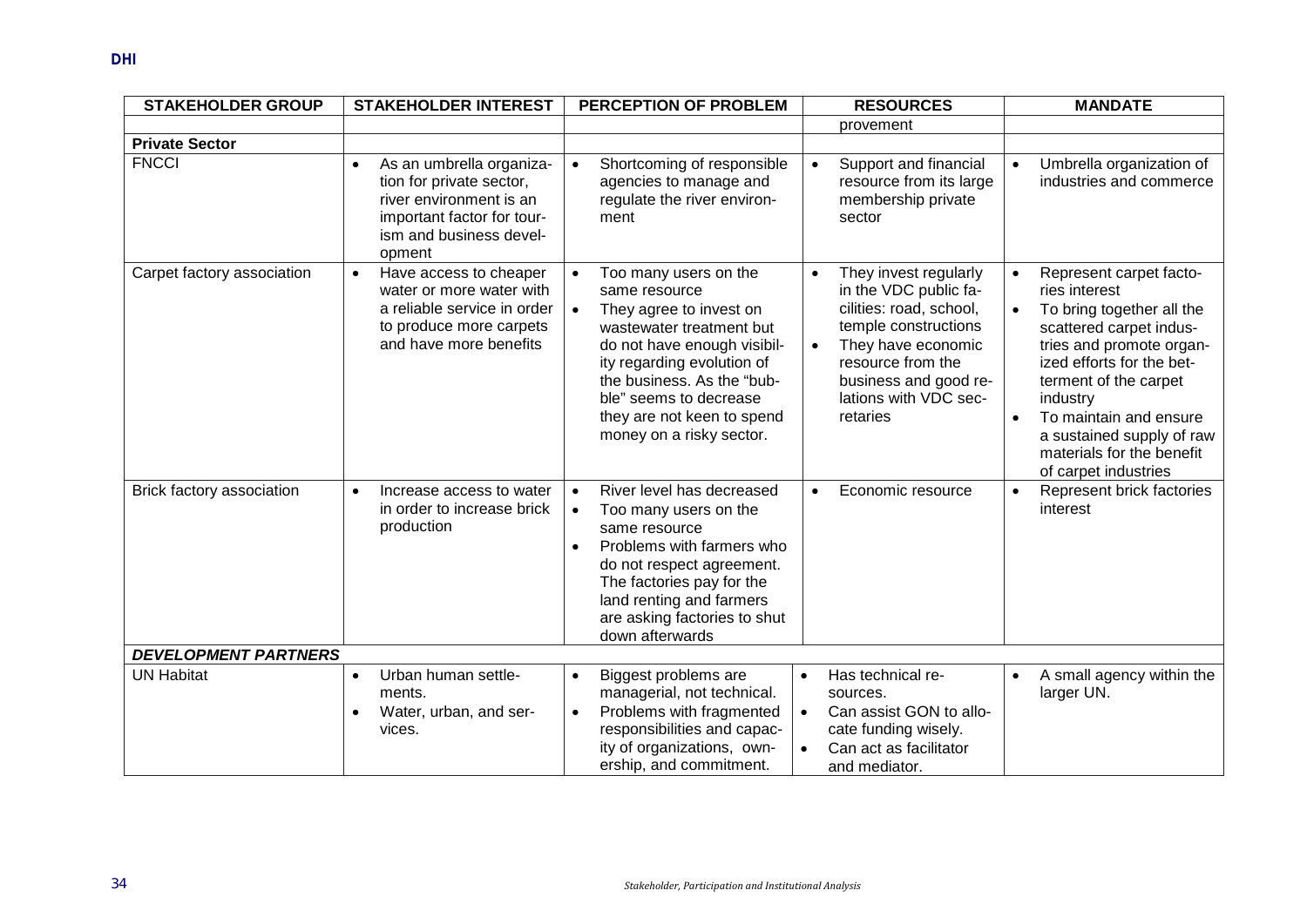

| <b>STAKEHOLDER GROUP</b>                                                      | <b>STAKEHOLDER INTEREST</b>                                                                                                                         | <b>PERCEPTION OF PROBLEM</b>                                                                                                                                                                                       | <b>RESOURCES</b>                                                                                                                                                                                                             | <b>MANDATE</b>                                                                                                |
|-------------------------------------------------------------------------------|-----------------------------------------------------------------------------------------------------------------------------------------------------|--------------------------------------------------------------------------------------------------------------------------------------------------------------------------------------------------------------------|------------------------------------------------------------------------------------------------------------------------------------------------------------------------------------------------------------------------------|---------------------------------------------------------------------------------------------------------------|
| International Union of Nature<br>Conservation (IUCN)                          | Planning and implement-<br>ing participatory water-<br>shed management in the<br>Bagmati Basin                                                      | Participatory Watershed<br>management is a impor-<br>tant component of any<br>river basin improvement<br>program                                                                                                   | International recognition<br>$\bullet$<br>and network<br>MOU with HPCIDBC<br>$\bullet$<br>already in place for wa-<br>tershed management                                                                                     | International agency<br>$\bullet$<br>specialising in nature<br>conservation including<br>watershed management |
| <b>Capacity Building for Waste</b><br>Management Project (ADB<br>TA)          | Developing high-level<br>policies, strategies, and<br>guidelines for solid waste<br>management                                                      | Municipalities have no<br>$\bullet$<br>options other than to<br>dump solid waste in Bag-<br>mati as there are no land-<br>fill sites.                                                                              | Policy documents and<br>$\bullet$<br>brainpower.                                                                                                                                                                             | ADB-financed TA.<br>$\bullet$<br>Focus on awareness-<br>$\bullet$<br>raising.                                 |
| Kathmandu Valley Urban<br>Environmental Improvement<br>Project, ADB PPTA 7936 | Develop improved<br>wastewater services,<br>management, and infra-<br>structure.                                                                    | KUKL has institutional,<br>$\bullet$<br>managerial, financial, and<br>physical weaknesses and<br>limitations.<br>Wastewater management<br>$\bullet$<br>in KV needs more re-<br>sources and trained per-<br>sonnel. | ADB PPTA; project de-<br>$\bullet$<br>sign team. Designing<br>improved urban waste-<br>water treatment strat-<br>egy.                                                                                                        | Prepare and design up-<br>$\bullet$<br>coming loan project for<br>GON and KUKL.                               |
| <b>INDIVIDUALS</b>                                                            |                                                                                                                                                     |                                                                                                                                                                                                                    |                                                                                                                                                                                                                              |                                                                                                               |
| Mr.IswerOnta and<br>Dr.UpendraGautam                                          | Representatives of<br>$\bullet$<br>JalsrotVikasSanstha<br>(JVS) and Nepal Water<br>Partnership (NWP).<br>NGOs dedicated to water<br>issues in Nepal | Problems in Bagmati are<br>$\bullet$<br>numerous and need inte-<br>grated approach.                                                                                                                                | Limited financial re-<br>$\bullet$<br>sources but ability to<br>write, lecture, and hold<br>seminars on Nepal wa-<br>ter issues.<br>Pool of senior resource<br>persons with social, le-<br>gal and technical back-<br>ground | Registered NGO in Ne-<br>$\bullet$<br>pal.                                                                    |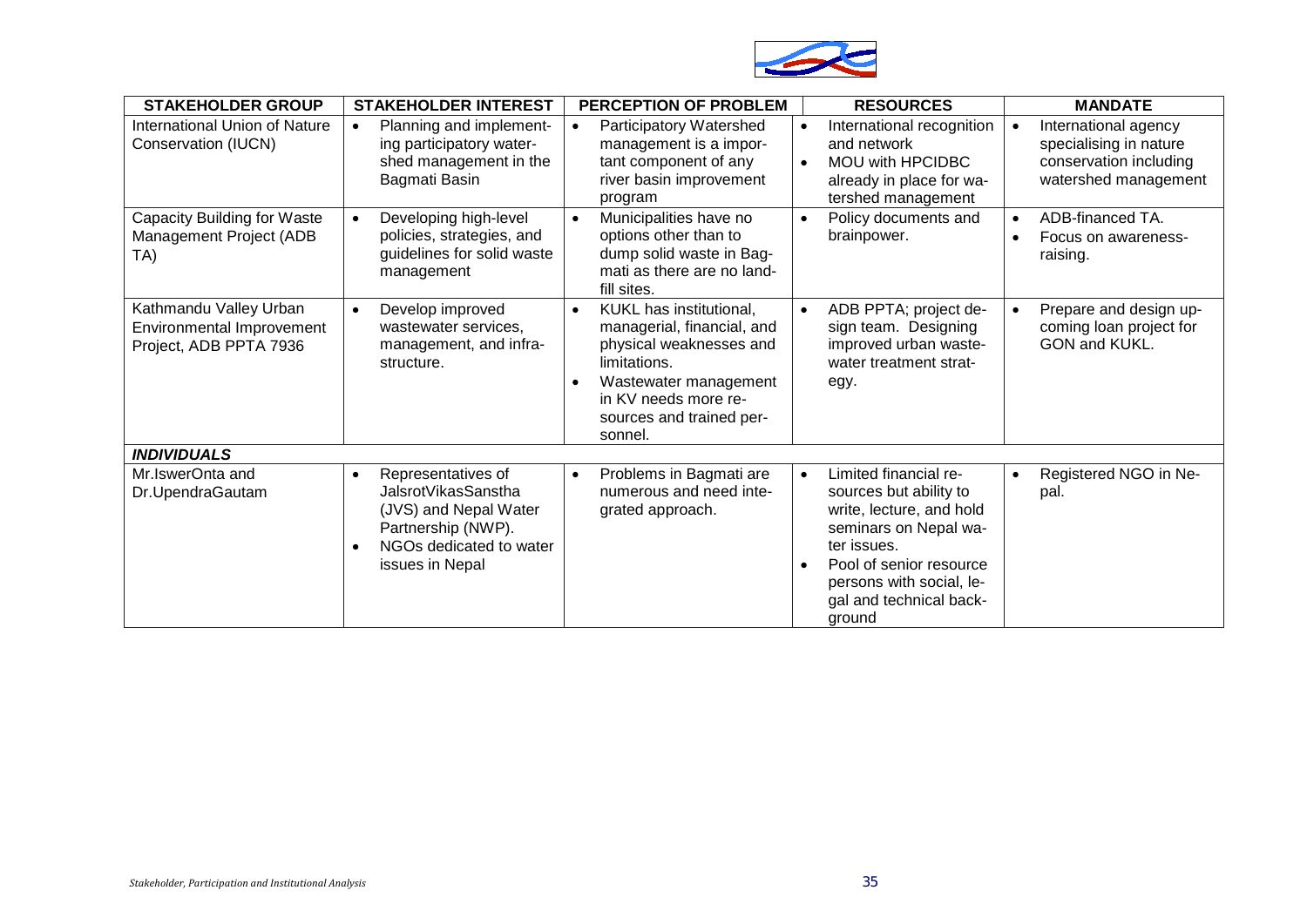# ANNEX B: **BRBIP Stakeholder Consultation Record**

<span id="page-39-0"></span>

| <b>INSTITUTION / PERSONNEL</b>                                                                                                          | <b>BRBIP</b><br><b>PARTICIPATORY</b><br><b>STAKEHOLDER</b><br><b>WORKSHOP 27 Au-</b><br>gust 2012 | <b>BRBIP NGO</b><br><b>PARTICIPATORY</b><br><b>WORKSHOP</b><br>02 October 2012 | <b>INDIVIDUAL</b><br><b>MEETINGS AND</b><br><b>DIRECT</b><br><b>CONSULTATION</b> |
|-----------------------------------------------------------------------------------------------------------------------------------------|---------------------------------------------------------------------------------------------------|--------------------------------------------------------------------------------|----------------------------------------------------------------------------------|
| <b>GON</b>                                                                                                                              |                                                                                                   |                                                                                |                                                                                  |
| <b>Water and Energy Commis-</b><br>sion Secretariat<br>ShishirKoirala<br>SriranjanLacoul<br>SanjayaDhungel                              | August 27, 2012                                                                                   |                                                                                | Multiple                                                                         |
| <b>High Powered Committee</b><br>for Integrated Development<br>of Bagmati Civilization<br><b>Mahesh Basnet</b><br>Gajendra Kumar Thakur | August 27, 2012                                                                                   |                                                                                | Multiple                                                                         |
| <b>Ministry of Urban Develop-</b><br>ment<br>Kishore Thapa, Secretary                                                                   |                                                                                                   |                                                                                | October 15, 2012                                                                 |
| Kathmandu Valley Water<br><b>Supply Management Board</b>                                                                                |                                                                                                   |                                                                                | August 14, 2012                                                                  |
| Kathmandu UpatyakaKhan-<br>epani Ltd<br>Sunil Dhoj Joshi<br>Darryl Jackson                                                              | August 27, 2012                                                                                   |                                                                                | August 14, 2012                                                                  |
| <b>Ministry/Department of Irri-</b><br>gation<br>Mr. Sharma                                                                             | August 27, 2012                                                                                   |                                                                                | Multiple                                                                         |
| Dept. of Water Induced<br><b>Disaster Prevention</b>                                                                                    | August 27, 2012                                                                                   |                                                                                | Multiple                                                                         |
| <b>Department of Water Supply</b><br>& Sanitation                                                                                       | August 27, 2012                                                                                   |                                                                                |                                                                                  |
| Dept. of Urban Develop-<br>ment & Building Construc-<br>tion                                                                            | August 27, 2012                                                                                   |                                                                                |                                                                                  |
| Kathmandu Valley Devel-<br>opment Authority<br>KeshavSthapit                                                                            | August 27, 2012                                                                                   |                                                                                | August 13, 2012                                                                  |
| Kathmandu Metropolitan<br>City                                                                                                          | August 27, 2012                                                                                   |                                                                                |                                                                                  |
| <b>MOSFC-DNP</b>                                                                                                                        |                                                                                                   |                                                                                | June 28, 2012                                                                    |
| ShivapuriNagarjun National<br>Park                                                                                                      |                                                                                                   |                                                                                | Multiple                                                                         |
| <b>PID for Kathmandu Valley</b><br><b>Water Supply and Sanitation</b><br>Project                                                        | August 27, 2012                                                                                   |                                                                                | Multiple                                                                         |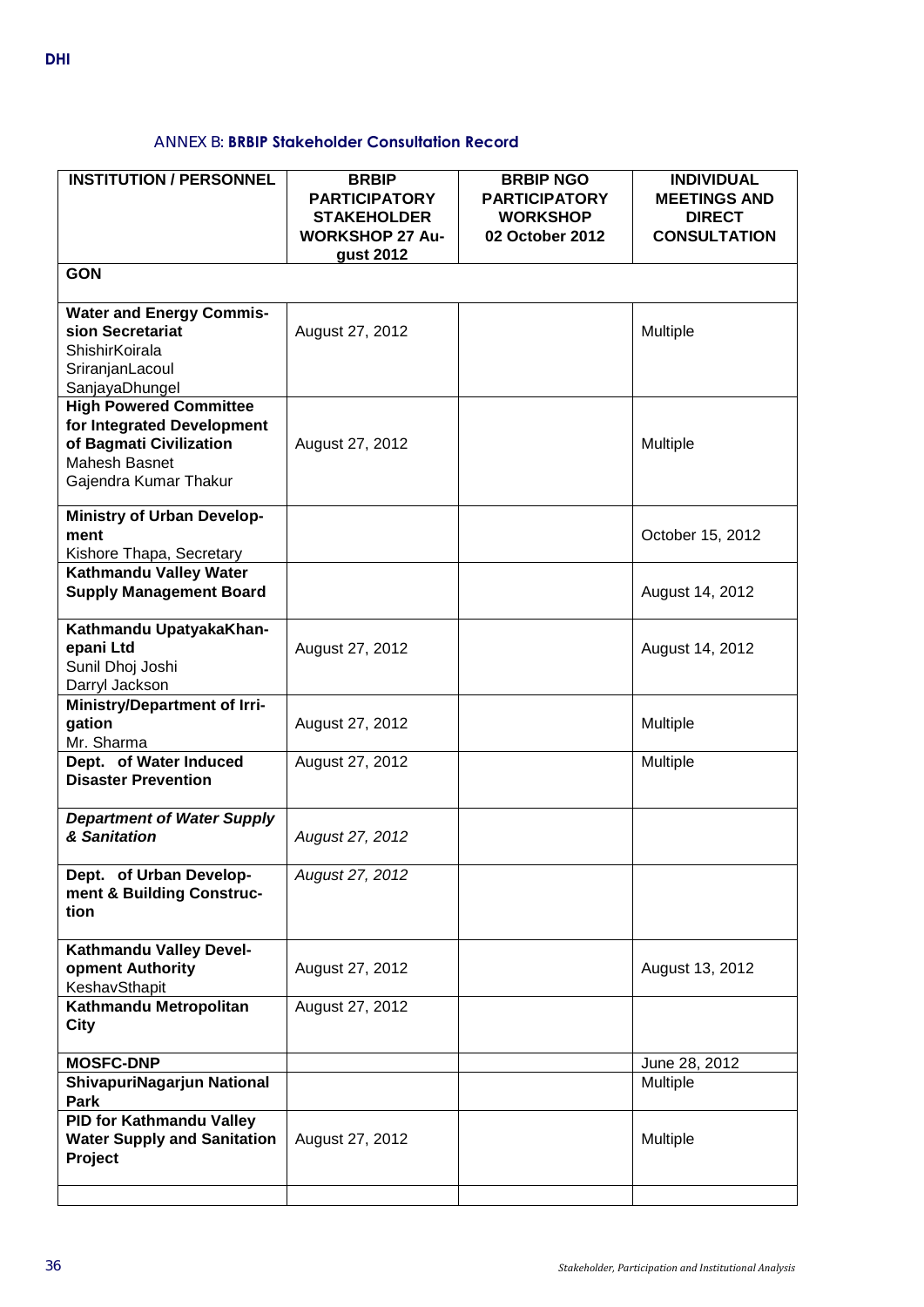

| <b>INSTITUTION / PERSONNEL</b>                                    | <b>BRBIP</b><br><b>PARTICIPATORY</b><br><b>STAKEHOLDER</b><br><b>WORKSHOP 27 Au-</b><br>gust 2012 | <b>BRBIP NGO</b><br><b>PARTICIPATORY</b><br><b>WORKSHOP</b><br>02 October 2012 | <b>INDIVIDUAL</b><br><b>MEETINGS AND</b><br><b>DIRECT</b><br><b>CONSULTATION</b> |
|-------------------------------------------------------------------|---------------------------------------------------------------------------------------------------|--------------------------------------------------------------------------------|----------------------------------------------------------------------------------|
| NGOs, INGOs, CSOs, CBOs and LOCAL GROUPS                          |                                                                                                   |                                                                                |                                                                                  |
| <b>BagmatiSewaSamiti</b><br>Mr.Newa                               | August 27, 2012                                                                                   |                                                                                | August 14, 2012                                                                  |
| <b>NGO Forum/ProPublic</b><br>Mr. Sharma<br><b>Anil Sthapit</b>   | August 27, 2012                                                                                   | October 2, 2012                                                                | August 15, 2012                                                                  |
| <b>NTNC</b><br>Mr.Bajracharya                                     |                                                                                                   | October 2, 2012                                                                | May 18, 2012                                                                     |
| <b>WEPCO</b><br>NehaBisht                                         | August 27, 2012                                                                                   | October 2, 2012                                                                | May 21, 2012                                                                     |
| Lumanti<br>MahendraShakya                                         | August 27, 2012                                                                                   | October 2, 2012                                                                | August 15, 2012                                                                  |
| <b>PADT</b><br>Kosh Prasad Acharya                                |                                                                                                   |                                                                                | September 24, 2012                                                               |
| <b>MakkalbariToleSudharSamiti</b><br>Binit Raj Aryal              |                                                                                                   | October 2, 2012                                                                |                                                                                  |
| <b>GPA/ROPC</b><br>Bindu Raj Adhikari                             |                                                                                                   | October 2, 2012                                                                |                                                                                  |
| DigoYatra<br>Shanta G.C                                           |                                                                                                   | October 2, 2012                                                                |                                                                                  |
| TalejuBhawaniSamudaya<br>Club<br>Shiva HariShrestha               |                                                                                                   | October 2, 2012                                                                |                                                                                  |
| <b>ECCA</b><br>YogendraChitrakar                                  |                                                                                                   | October 2, 2012                                                                |                                                                                  |
| Nepal NagarikSamaj<br>Gauri Shankar Chaudhari                     |                                                                                                   | October 2, 2012                                                                |                                                                                  |
| <b>NRCT</b><br>MausamKhanal                                       |                                                                                                   | October 2, 2012                                                                |                                                                                  |
| JalSanjal<br>PrakashAmatya                                        |                                                                                                   | October 2, 2012                                                                |                                                                                  |
| <b>Power to People Nepal</b><br>Sunil Kumar Shrestha              |                                                                                                   | October 2, 2012                                                                |                                                                                  |
| <b>BalSarahi</b><br>LekhaGhimire                                  |                                                                                                   | October 2, 2012                                                                |                                                                                  |
| <b>DidiBahini</b><br>KabindraRegmi                                |                                                                                                   | October 2, 2012                                                                |                                                                                  |
| <b>BagmatiBachau</b><br>Himmat S Lehali                           |                                                                                                   | October 2, 2012                                                                |                                                                                  |
| <b>Bagmati and Shalmati Users</b><br>committee<br>Anil Tamang     |                                                                                                   | October 2, 2012                                                                |                                                                                  |
| <b>NRCT</b><br>Megh Ale                                           |                                                                                                   | October 2, 2012                                                                |                                                                                  |
| <b>PTTP/Nepal</b><br>BabitaRana                                   |                                                                                                   | October 2, 2012                                                                |                                                                                  |
| NawaJagaruk Yuba Club<br><b>Dinesh Dhital</b><br>Amrit Jung Thapa |                                                                                                   | October 2, 2012                                                                |                                                                                  |
|                                                                   |                                                                                                   |                                                                                |                                                                                  |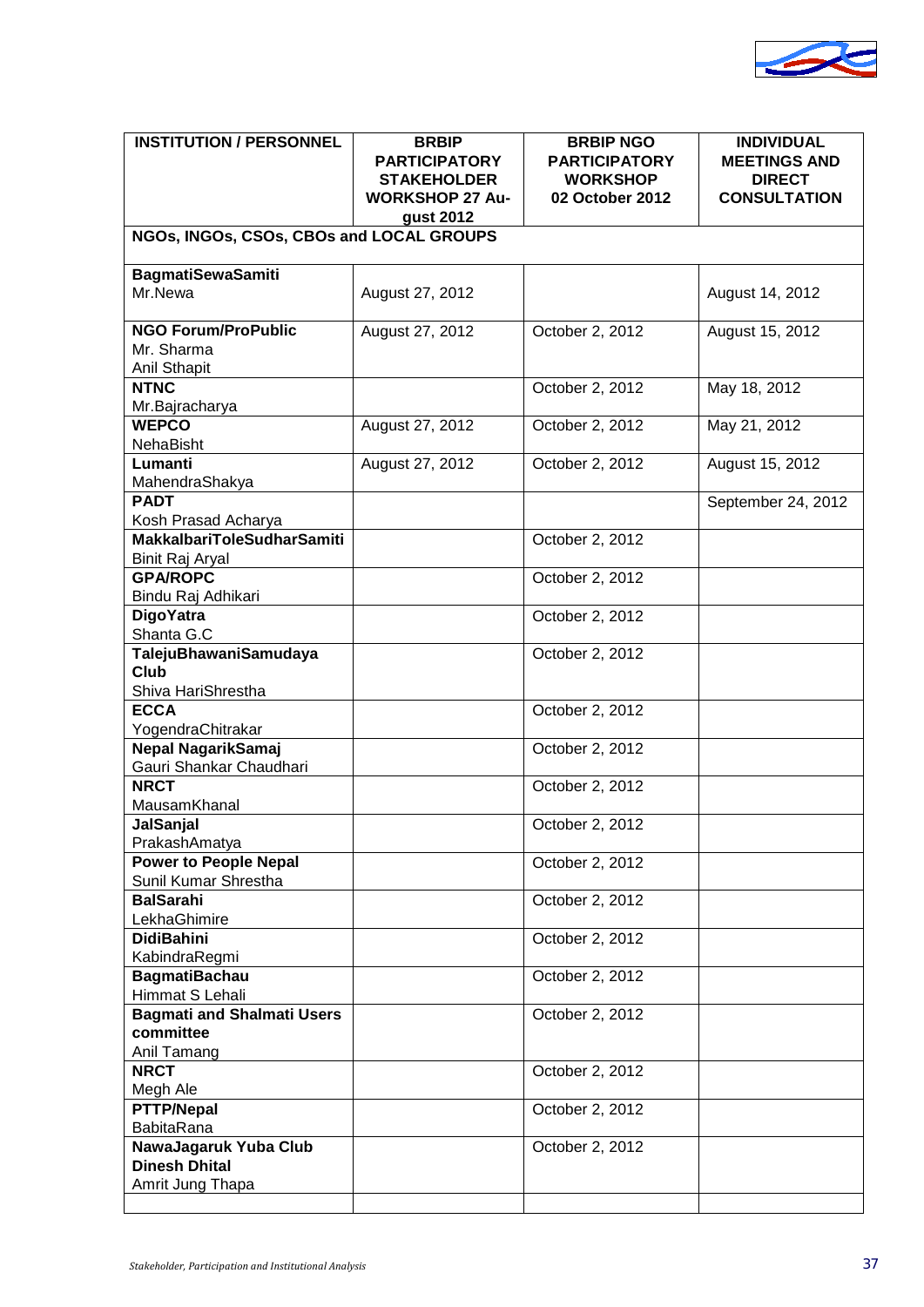| <b>INSTITUTION / PERSONNEL</b>                                                         | <b>BRBIP</b><br><b>PARTICIPATORY</b><br><b>STAKEHOLDER</b><br><b>WORKSHOP 27 Au-</b><br>gust 2012 | <b>BRBIP NGO</b><br><b>PARTICIPATORY</b><br><b>WORKSHOP</b><br>02 October 2012 | <b>INDIVIDUAL</b><br><b>MEETINGS AND</b><br><b>DIRECT</b><br><b>CONSULTATION</b> |
|----------------------------------------------------------------------------------------|---------------------------------------------------------------------------------------------------|--------------------------------------------------------------------------------|----------------------------------------------------------------------------------|
| <b>DEVELOPMENT PARTNERS</b>                                                            |                                                                                                   |                                                                                |                                                                                  |
| <b>International Water Man-</b><br>agement Institute<br>SandeshAmatya<br>SantoshSilwal |                                                                                                   | October 2, 2012                                                                |                                                                                  |
| <b>KVUEIP</b>                                                                          | August 27, 2012                                                                                   |                                                                                | Multiple                                                                         |
| <b>UN HABITAT</b>                                                                      | August 27, 2012                                                                                   |                                                                                | May 22, 2012                                                                     |
| <b>International Union for Con-</b><br>servation of Nature<br>Dr Yam Malla             | August 27, 2012                                                                                   |                                                                                | June 15, 2012                                                                    |
| <b>PRIVATE SECTOR</b>                                                                  |                                                                                                   |                                                                                |                                                                                  |
| <b>FNCCI</b>                                                                           |                                                                                                   |                                                                                | December 2, 2012                                                                 |
| <b>COMMUNITIES IN PROJECT AREA</b>                                                     |                                                                                                   |                                                                                |                                                                                  |
| Dam/Reservoir Area (Dhap,<br>Sindirajal, etc.)                                         |                                                                                                   |                                                                                | August 1, 2012                                                                   |
| Upper Bagmati (7 VDCs)                                                                 | August 27, 2012                                                                                   | October 2, 2012                                                                | October 3, 2012                                                                  |
| Manohara                                                                               |                                                                                                   |                                                                                |                                                                                  |
| Marin Khola                                                                            |                                                                                                   |                                                                                | June 22, 23 2012                                                                 |
| <b>INDIVIDUALS</b>                                                                     |                                                                                                   |                                                                                |                                                                                  |
| <b>IswerOnta</b>                                                                       | August 27, 2012                                                                                   |                                                                                | August 23, 2012                                                                  |
| PrachendraPradhan                                                                      |                                                                                                   |                                                                                | October 12, 2012                                                                 |
| Deepak Gawayli                                                                         |                                                                                                   |                                                                                | October 13, 2012                                                                 |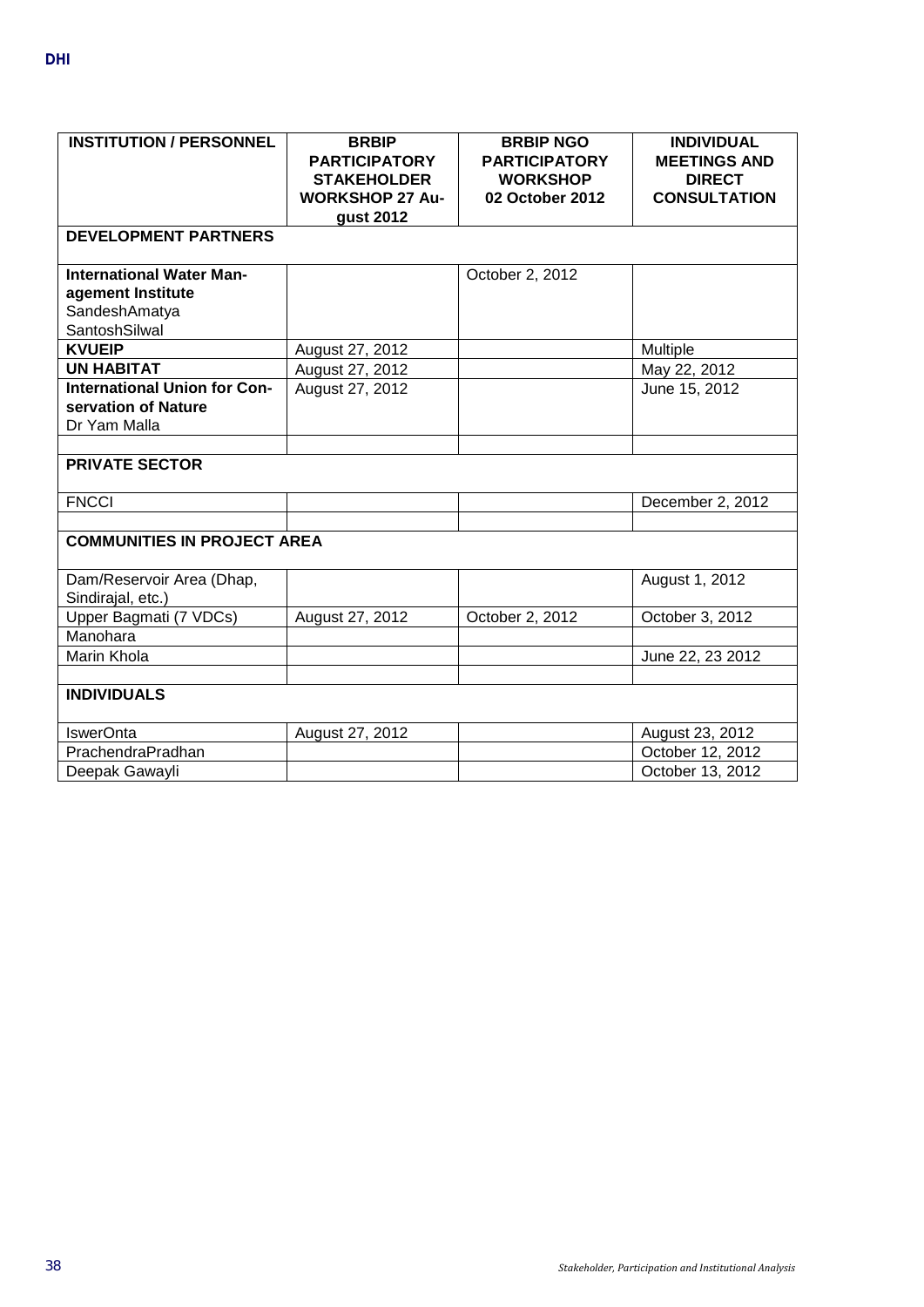

#### ANNEX C: **Summary Of Meetings And Consultations**

#### **May – October 2012**

<span id="page-42-0"></span>

| <b>DATE:</b> Multiple Meetings | <b>WHO:</b> Mr. Sriranjan Lacoul, Joint Secretary and<br>Mr.ShishirKoirala, Senior Divisional Engineer, |
|--------------------------------|---------------------------------------------------------------------------------------------------------|
|                                | <b>WECS</b>                                                                                             |

#### **SUMMARY OF KEY POINTS**:

- To establish RBOs in three major river basins (Koshi, Gandaki, Koshi) and sub-basin organizations (offices) within RBOs.
- Bagmati Basin, although not part of the major basins, would be under one the three major RBOs.
- WECS to serve as the Apex body.
- Has interdisciplinary human resources and organizational structure with Divisions dealing with Water Resources, Energy, Legal and Institutional Development and Socio-economic and Environment.
- Apex body to formulate policies and strategies and play an advisory role in water resources and energy sector.

#### •

#### **IMPLICATIONS FOR BRBIP PROJECT DESIGN**

- Institutions themselves are problem.
- No institution to address Bagmati problems in integrated way; only sectoral programs; no mechanism for holistic river basin approach where all water uses, regions' requirements including environmental needs are considered.
- Currently implementing initial RBO activities in pilot sub-basins like Indrawati, Babai and West Rapti.

| <b>DATE:</b> Multiple Meetings | WHO: Mr. Mahesh Basnet and Mr. Gajendra K. |
|--------------------------------|--------------------------------------------|
|                                | Thakur, HPCIDBC                            |

# **SUMMARY OF KEY POINTS**:

- HPC: To clean Bagmati River and its tributaries by preventing the direct discharge of solid and liquid wastes to the river and to conserve the river system within Kathmandu.
- Problems out of their control: (i) low discharge in Bagmati, (ii) so many parties involved with overlapping responsibilities, (iii) encroachment and squatters.
- Other problems they can control: (i) extraction of sand from river, and (ii) solid waste in river.

#### **IMPLICATIONS FOR BRBIP PROJECT DESIGN**

- Need Bagmaticlean up/ restoration following Bagmati Action Plan with focus on construction of sewer pipelines, wastewater treatment plants, river training works, roads and green belts along the banks of the river and public awareness program.
- Rich in resources, including manpower, financial, and equipment.
- Technical expertise to implement waste water management and river improvement projects, other complementary projects under BAP on-going.
- Key coordinating and leading agency of the Bagmati Action Plan (within Kathmandu Valley).
- Waiting for passage of HPCIDPC Act by legislature which would give organization authority and real power.

#### **DATE:** May 19, 2012 **WHO**: Sundirajal VDC; met in Dhap area. **SUMMARY OF KEY POINTS**:

- Want to see the full implementation of the Bagmati Action Plan (BAP), and GON Local Decentralized Act (2056).
- GON, Local Agency, DDC allocate the budget per year. But it is not enough.
- Performing at VDC level activities as local GON agency.

#### **IMPLICATIONS FOR BRBIP PROJECT DESIGN**

• Bagmati River improvements not possible without initiation of a special community development program to cover Wards 1-6 of VDC including close coordination with National Park, DDC, and VDC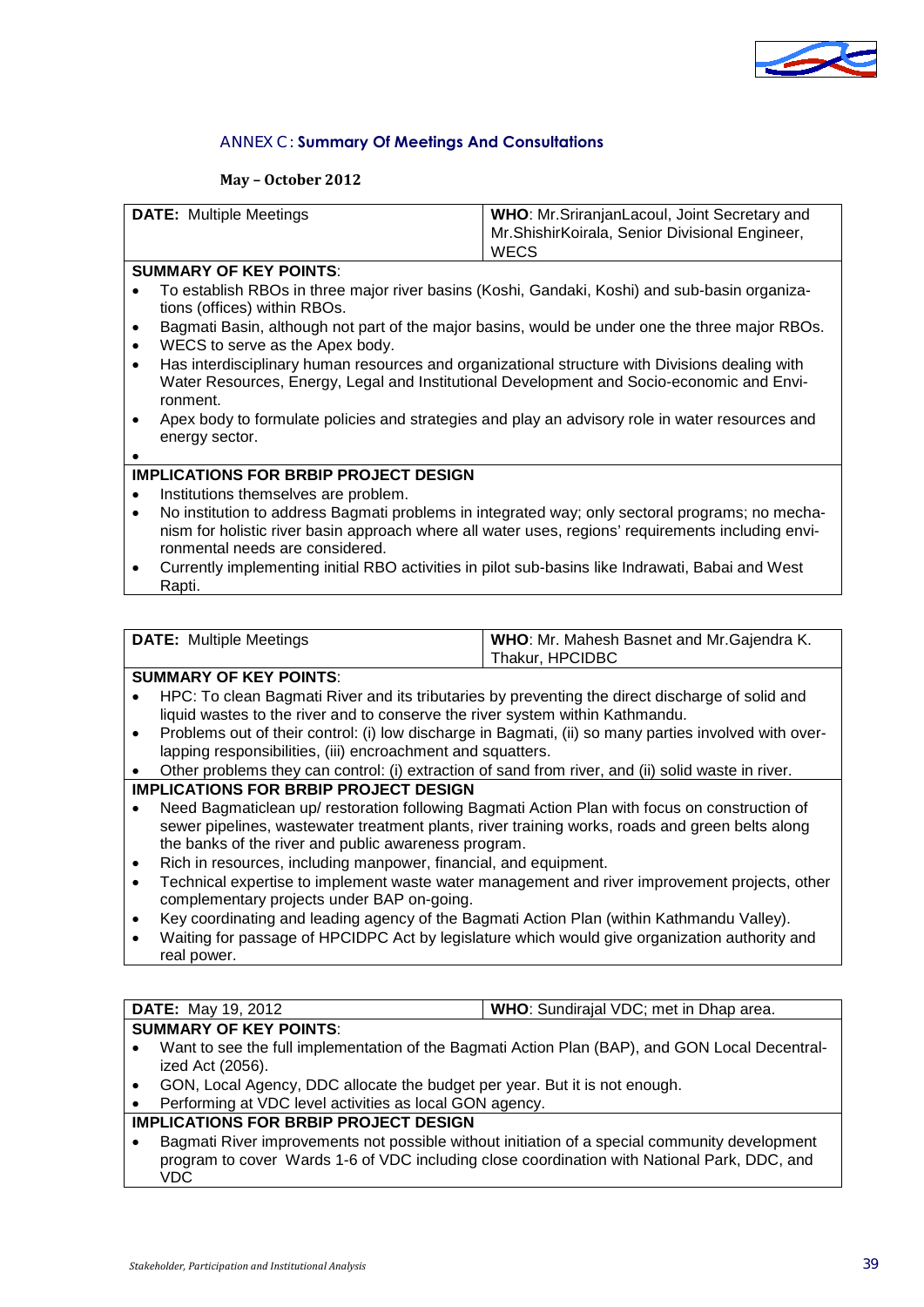| <b>DATE:</b> May 20, 2012 | <b>WHO:</b> Dr.SumitraAmatya, Ministry of Local De- |
|---------------------------|-----------------------------------------------------|
|                           | velopment (Solid Waste Technical Support Cen-       |
|                           | ter.                                                |
| CUMMADY OF KEY DOINTS.    |                                                     |

#### **SUMMARY OF KEY POINTS**:

- Technical assistance and support to municipalities regarding solid waste management.
- Has small GON budget; some financial assistance from UN; working with ADB TA.
- GON Solid Waste Act of 2011.

#### **IMPLICATIONS FOR BRBIP PROJECT DESIGN**

Lack of government and public awareness in reduce, recycle, and re-use.

#### **DATE:** May 18,2012 **WHO**: Mr.SidarthaBajracharya, NTNC

### **SUMMARY OF KEY POINTS**:

- NTNC a "semi-government" agency, not really NGO.
- Has capacity, not power; has global contacts and capacity to bring resources (human and financial).
- Strength on mobilizing local communities.
- Manage national parks and implement nature conservation activities in Nepal under a Special Act promulgated by the National Parliament.
- Can take legal action in park and enforce behavior.

### **IMPLICATIONS FOR BRBIP PROJECT DESIGN**

- Wants to see the full implementation of the Bagmati Action Plan (BAP).
- Bagmati clean-up/restoration not possible without promulgation of a Special Act with HPCIDBC entrusted with a legal authority to manage the Bagmati river protection including taking legal action against polluters of the river.

| <b>DATE:</b> May 21, 2012  | WHO: Ms. Bishnu Thakali, Women Environmental |
|----------------------------|----------------------------------------------|
|                            | Preservation Committee (WEPCO)               |
| CUBBLANTY OF IZEY BOILITO. |                                              |

#### **SUMMARY OF KEY POINTS**:

- Solid waste management and recycling
- Women's organizations.
- Solid waste and sewage dumped into Bagmati.
- Land encroachment.
- "Waste is our resource.
- Registered NGO with municipalities.

#### **IMPLICATIONS FOR BRBIP PROJECT DESIGN**

• Close contact with women's groups; "sister organizations".

| <b>DATE:</b> May 19, 2012 | WHO: Sundarijal-Bagmati-Gorkana Concern<br>Group (Seven VDCs between Sundarijal and Til- |
|---------------------------|------------------------------------------------------------------------------------------|
|                           | ganga)                                                                                   |

#### **SUMMARY OF KEY POINTS**:

- Need to relocate the people of Wards 1-6 of Sundarijal VDC.
- Without relocation it is not possible to clean Bagmati, because they pollute head of Bagmati.
- Human strength on convincing and mobilizing local communities.
- Seven VDCs Concern Group, don't have any legal identity.
- Initiated by themselves.

#### **IMPLICATIONS FOR BRBIP PROJECT DESIGN**

• Full attention to implementation of donor agency(ADB) and GON program in upper stream of Bagmati.

**DATE:** May 19, 2012 **WHO**: Bagmati-Nagmati Users Committee

# **SUMMARY OF KEY POINTS**:

• Need to relocate the people of Wards 1-6 of Sundarijal VDC.

• Without relocation it is not possible to clean Bagmati, because they pollute head of Bagmati.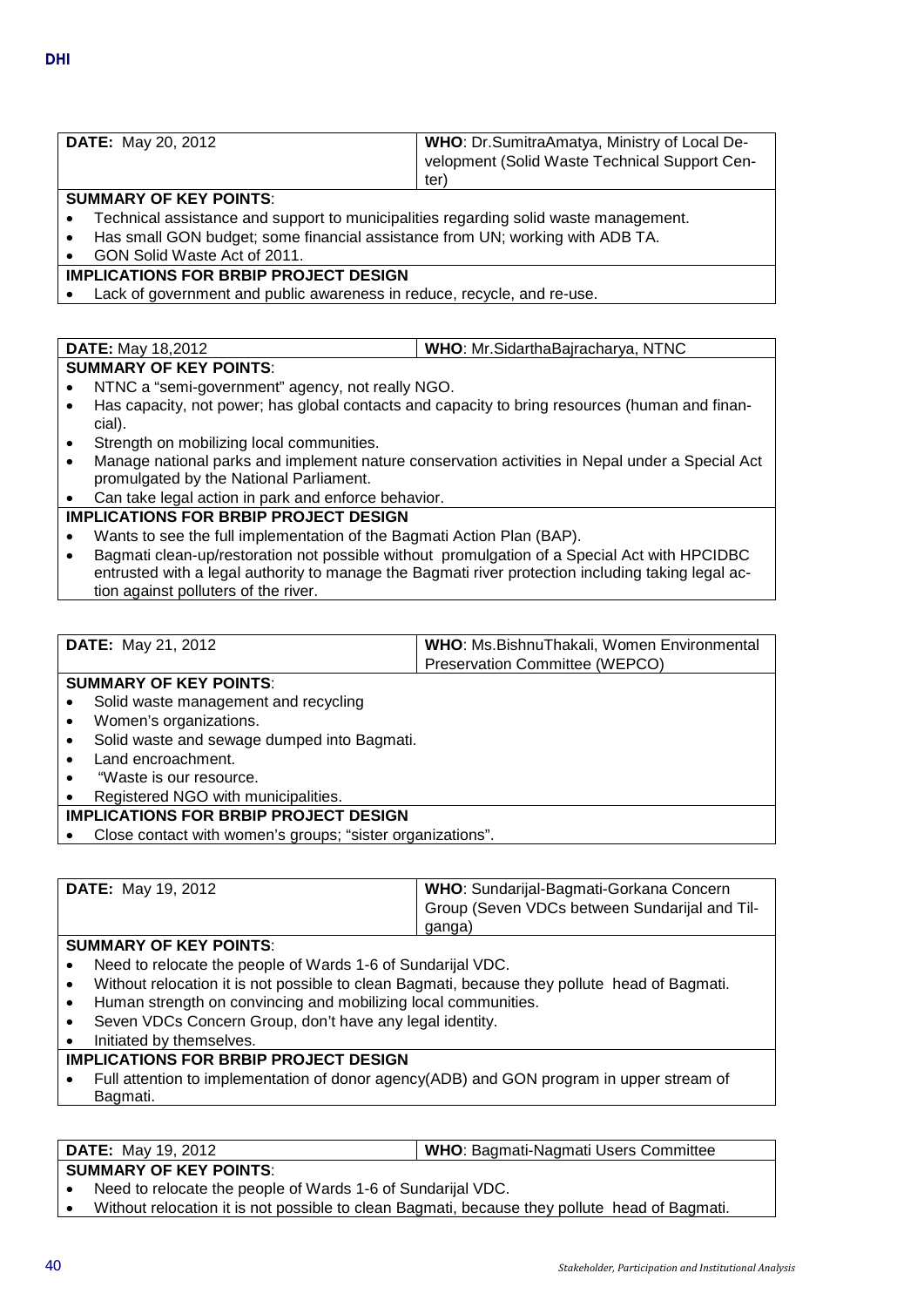

- Human strength on convincing and mobilizing local communities.
- Local User's Committee

### **IMPLICATIONS FOR BRBIP PROJECT DESIGN**

• Full attention to implementation of donor agency(ADB) and GON program in upper stream of Bagmati.

| <b>DATE:</b> May 22, 2012 | WHO: Mr.Bhushan Tuladhar, Regional Technical |
|---------------------------|----------------------------------------------|
|                           | Advisor, South Asia, UN HABITAT              |

# **SUMMARY OF KEY POINTS**:

- Urban human settlements.
- Water, urban, and services
- Has technical resources.
- Can assist GON to allocate funding wisely.
- Can act as facilitator and mediator

# • A small agency within the larger UN.

# **IMPLICATIONS FOR BRBIP PROJECT DESIGN**

- Biggest problems are managerial, not technical.
- Problems with fragmented responsibilities and capacity of organizations, ownership, and commitment.

| <b>DATE:</b> May 21, 2012 | <b>WHO:</b> Mr. Surya Man Shakya, Capacity Building |
|---------------------------|-----------------------------------------------------|
|                           | for Waste Management Project (ADB TA 7597-          |
|                           | NEP)                                                |

#### **SUMMARY OF KEY POINTS**:

- Developing high-level policies, strategies, and guidelines for solid waste management
- Policy documents and brainpower.
- ADB-financed TA.
- Focus on awareness-raising.

### **IMPLICATIONS FOR BRBIP PROJECT DESIGN**

• Municipalities have no options other than to dump solid waste in Bagmati as there are no landfill sites.

#### **SUMMARY OF KEY POINTS**:

• River basin organization structure proposed by JWA.

#### **IMPLICATIONS FOR BRBIP PROJECT DESIGN**

• An option with a river basin council for RBO for the project

#### **DATE:** June 15, 2012 **WHO**: Dr Yam Malla, IUCN **SUMMARY OF KEY POINTS**:

- Presentation of IUCN Concept note on watershed management
- Introduction of BRBIP .

#### **IMPLICATIONS FOR BRBIP PROJECT DESIGN**

- IUCN and HPCIDBC have signed an MOU to work together on watershed management
- Total estimated budget for this is \$8.1
- IUCN will be happy to partner with ADB and BRBIP on further work on this issues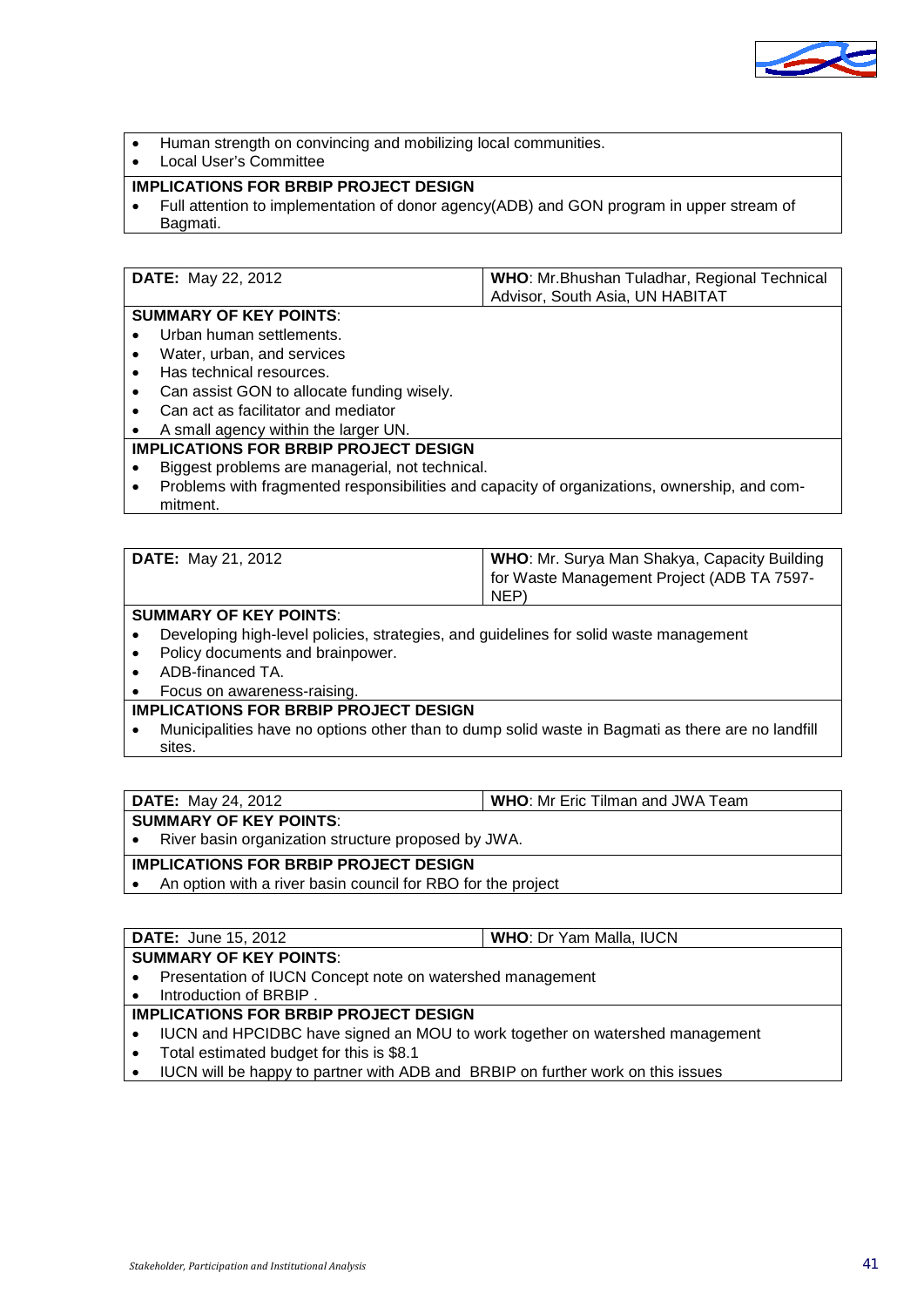| <b>DATE:</b> June 28, 2012 | WHO: Mr Krishna Acharya, DG and Mr Kamal J  |
|----------------------------|---------------------------------------------|
|                            | Kunwar, Dept of National Parks and Wildlife |
| CUBBLANTY OF IZEY BOILITO. |                                             |

#### **SUMMARY OF KEY POINTS**:

- Request for approval for PPTA team surveys for topographical surveys, social safeguard and environmental studies in ShivpuriNagarjun National Parks
- Rationale of reservoirs and expected activities were briefed

# **IMPLICATIONS FOR BRBIP PROJECT DESIGN**

- Department has instructed the ShivpuriNagarjun National Park to support the BRBIP team in the survey activities
- Department requests the PPTA team to follow the National Parks Act while carrying out the surveys

| <b>DATE:</b> July 9, 2012 | <b>WHO:</b> Various stakeholders during HPCIDBC<br>and IUCN organized Symposium in Hotel An- |  |
|---------------------------|----------------------------------------------------------------------------------------------|--|
|                           | napurna                                                                                      |  |

#### **SUMMARY OF KEY POINTS**:

- IUCN and HPCIDBC presented their concept notes for watershed management and river environment improvement in the presence of the Prime Minister and key stakeholdes
- Key government agencies, donors and civil society representatives were present

#### **IMPLICATIONS FOR BRBIP PROJECT DESIGN**

- HPCIDBC presentation included information on BRBIP interventions including the reservoirs for flow augmentation
- There was general consensus and support for the proposed activities

| <b>DATE:</b> August 13, 2012 | <b>WHO: Mr. KeshavSthapit, Development Commis-</b> |  |
|------------------------------|----------------------------------------------------|--|
|                              | sioner. KVDA                                       |  |
|                              |                                                    |  |

#### **SUMMARY OF KEY POINTS**:

- KVDA will be very active in land pooling soon in Upper Bagmati.
- Has very serious policy differences with Chairman of HPCIDBC.

#### **IMPLICATIONS FOR BRBIP PROJECT DESIGN**

- HPCIDBC involved with land pooling, perhaps without legal authority
- KVDA will push ahead with land pooling in areas of BRBIP.
- Could be serious policy and implementation conflicts between KVDA and HPCIDBC.

| <b>DATE:</b> August 13, 2012 | <b>WHO:</b> Mr. Sauendra Newa; President of Bagma-<br><b>tiSewaSamiti</b> |
|------------------------------|---------------------------------------------------------------------------|
| CHMMADV AE KEV DAINTS.       |                                                                           |

#### **SUMMARY OF KEY POINTS**:

Pressure on GON to restore Bagmati; BSS does not "clean" the river.

- Four key problems: (i) direct sewage in river, (ii) sand excavation, (iii) no demarcation of Bagmati, and (iv) garbage dumping.
- These four problems not result of people, but of government inaction; people have been deceived by the government.
- BSS has experience in pressuring GON, can mobilize many people.

#### **IMPLICATIONS FOR BRBIP PROJECT DESIGN**

- BSS will be member of BRBIP Steering Committee, they will have a voice.
- Well respected NGO in KV, their views should be considered carefully.

| <b>WHO:</b> Mr. HannuPelkonen and his KVUEIP PPTA<br><b>DATE:</b> August 14, 2012                    |                                              |  |  |
|------------------------------------------------------------------------------------------------------|----------------------------------------------|--|--|
|                                                                                                      | Team; other GON officials at KVUIEP Workshop |  |  |
| <b>SUMMARY OF KEY POINTS:</b>                                                                        |                                              |  |  |
| KUKL needs strengthening in many areas - technically, financially, physically, institutionally, etc. |                                              |  |  |
| KVUEIP focuses on improved wastewater services, management, and infrastructure.                      |                                              |  |  |
| -- ----- -- - ---- - <i>-</i> ---                                                                    |                                              |  |  |

# **IMPLICATIONS FOR BRBIP PROJECT DESIGN**

• KVUEIP wants to coordinate with BRBIP PPTA. • "We're in the same boat."

**DATE:**August 15, 2012 **WHO**: Mr.Prakash Sharma, President of NGO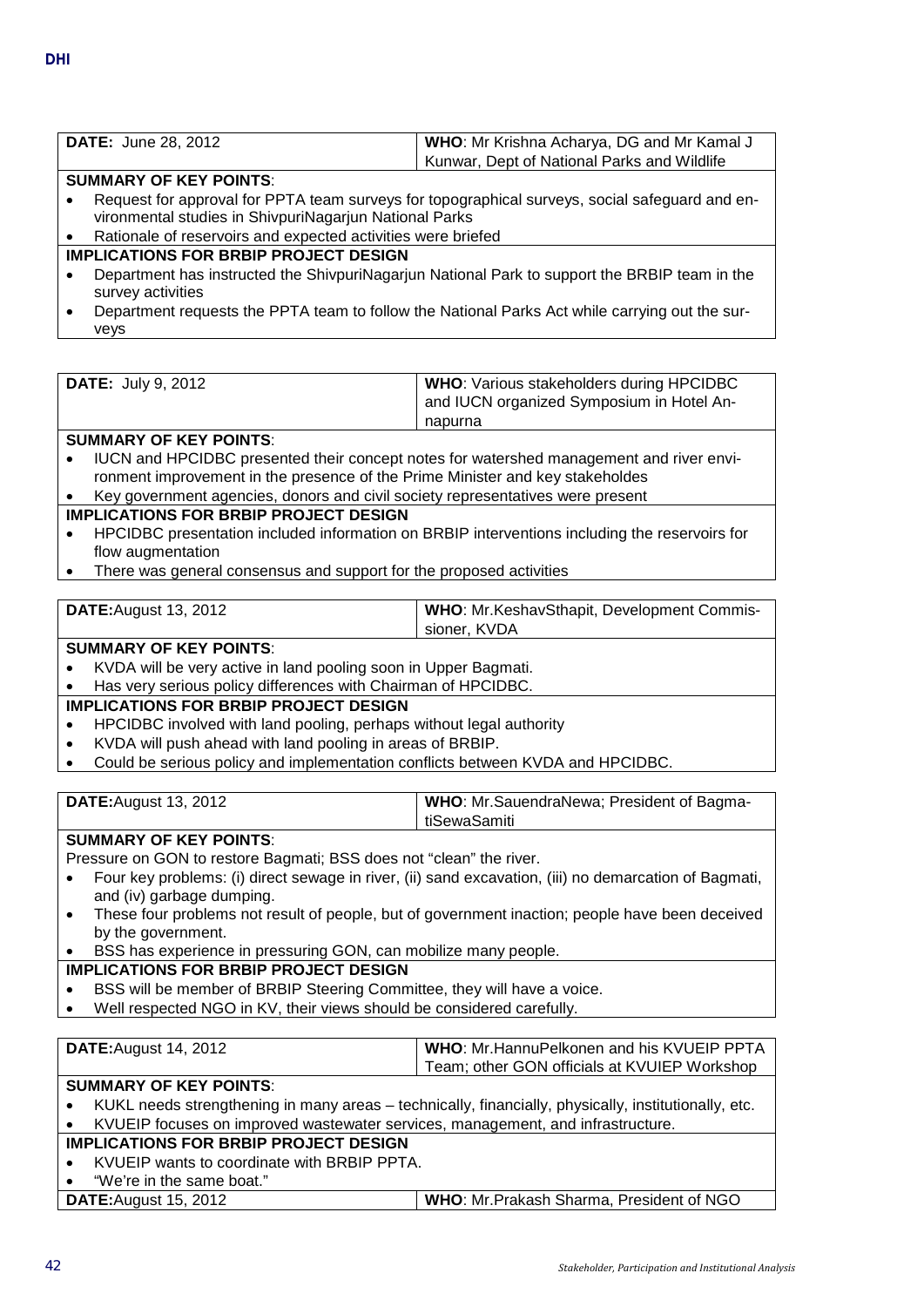

|                        | Forum |
|------------------------|-------|
| SUMMARY OF KEY POINTS: |       |

- NGO Forum focuses on water rights.
- Policy reform on water and sanitation.
- Says there is duplication of efforts.
- Lack of consideration of other options for water supply, e.g. groundwater, rainwater, etc.

#### **IMPLICATIONS FOR BRBIP PROJECT DESIGN**

- NGO Forum will have future role on BRBIP Steering Committee.
- Well respected NGO in KV.

 $\mathsf{r}$ 

| DATE: August 15, 2012 | <b>WHO:</b> Mr. Prakash Sharma, President of ProPub- |
|-----------------------|------------------------------------------------------|
|                       | -lic                                                 |
|                       |                                                      |

#### **SUMMARY OF KEY POINTS**:

- Member of NGO Forum
- Use legal mechanisms to protect Bagmati environment related to water and sanitation
- Cleaning of Bagmati
- Welfare of water, river, gender, children

#### **IMPLICATIONS FOR BRBIP PROJECT DESIGN**

• ProPublic very well respected by ADB, they will listen to ProPublic's views.

|                               | WHO: Ms.LazanaManadhar, Lumanti Support<br><b>DATE:</b> August 15, 2012 |                          |  |
|-------------------------------|-------------------------------------------------------------------------|--------------------------|--|
|                               |                                                                         | <b>Group for Shelter</b> |  |
| <b>SUMMARY OF KEY POINTS:</b> |                                                                         |                          |  |
|                               | Advocacy for urban poor and improved housing and shelter                |                          |  |
|                               | Urban poor have no voice; marginalized.                                 |                          |  |

### **IMPLICATIONS FOR BRBIP PROJECT DESIGN**

• Closely allied with KVDA and Mr.Sthapit.

| <b>DATE:</b> August 22, 2012 | WHO: Mr.IswerOnta and Dr.UpendraGautam of |
|------------------------------|-------------------------------------------|
|                              | JVS and Nepal Global Water Partnership    |

#### **SUMMARY OF KEY POINTS**:

• Both individuals see many problems and issues in Bagmati, need integrated approach.

• Much discussion about their potential roles in BRBIP Participatory Stakeholders' Workshop.

# **IMPLICATIONS FOR BRBIP PROJECT DESIGN**

• Mr.Onta will summarize the August 27, 2012 workshop discussions. Could be fruitful to discuss with him privately his project design opinions after the workshop.

| DATE:24 September, 2012                | WHO: Mr.SushilNahata (Member Secretary),        |  |
|----------------------------------------|-------------------------------------------------|--|
|                                        | Mr.Kosh Prasad Acharya (Executive Director), Mr |  |
| PPTA Team Members- Devendra Gangol and | ShyamShekharJha (Senior Director), Mr Rajen-    |  |
| Divas B Basnyat                        | draDharRajopadhyay (Deputy Director) and Mr     |  |
|                                        | PremHariDhungana (Chief Accounts Officer), Mr   |  |
|                                        | Akrur Singh Mahat (Engineer)                    |  |

#### **SUMMARY OF KEY POINTS**:

- The key solution to improve the degraded river environment would be to increase the river flows in the dry season.
- PADT 's area of jurisdiction within the Upper Bagmati River covers about 1.5 km starting from about 300 m upstream of Guheswori to Tilganga
- PADT owns about 536 'ropanis' (more than 100 ha) of land upstream of Guheswori which they would be willing to provide to store rainwater in the wet season (the technical feasibility of this is however questionable)
- PADT in general does not consider a need for ADB support to undertake in-river activities within its jurisdiction but would be open to cooperate if BRBIP approaches with such a proposal. PADT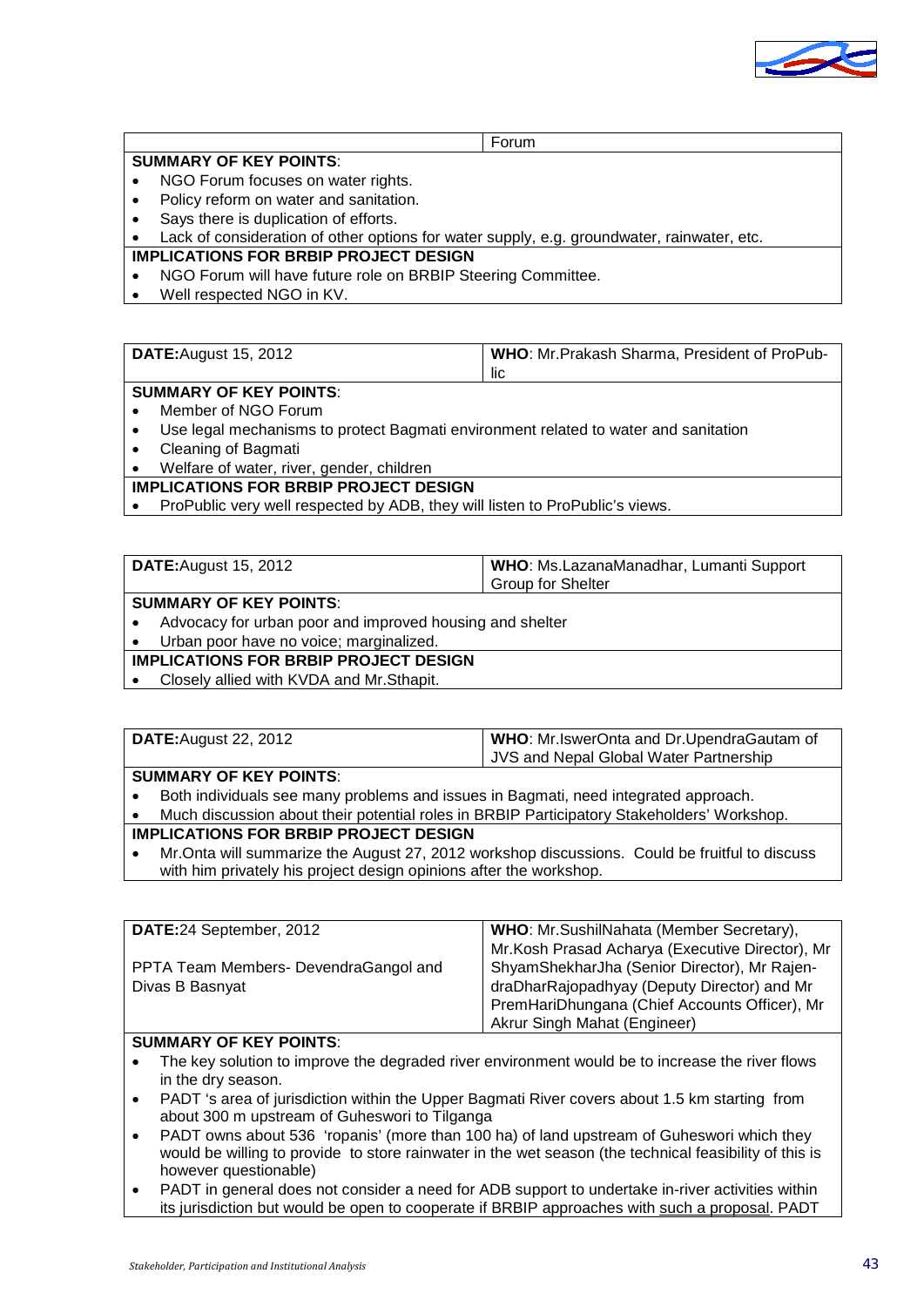- can and will construct any channel, maintenance of Ghats or retrofit bridges by its own resources. (I think, *such a proposal* was directed towards any projects related to Bagmati basin as whole in the Valley, specially the upper Bagmati area)
- PADT is constructing an "electric crematorium" which they believe would reduce the number of people opting for open firewood cremation.

# **IMPLICATIONS FOR BRBIP PROJECT DESIGN**

• .Any intervention proposed within the PADT jurisdiction will need to be agreed by PADT. PADT will also seek guidance from cultural/religious leaders/experts as required before approval.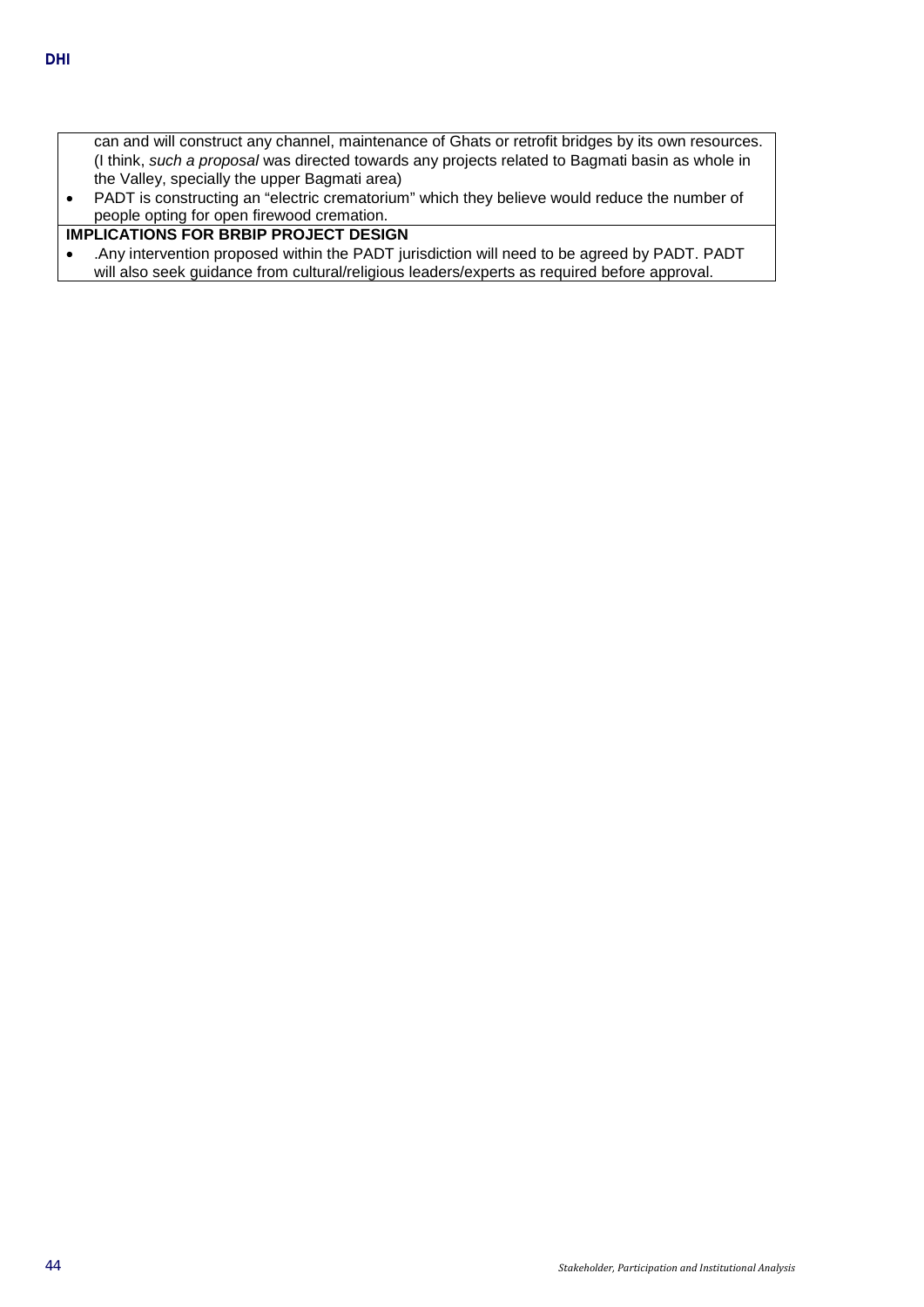

#### <span id="page-48-0"></span>ANNEX D: **Assessing Social And Institutional Issues/Obstacles Affecting Participation, Ownership, Acceptance, And Adoption And Potetntial Strategies To Overcome These Obstacles**

#### **Six Key Obstacles to Participation and Ownership**

At a minimum, there are six social issues or obstacles that could negatively affect participation, ownership, acceptance, and/or adoption of Project activities: (i) local demands, (ii) solid waste management, (iii) political consensus, (iv) ownership, (v) adaptation, and (vi) park-people conflict.

**[Table 4-1](#page-49-0)** below presents those six key issues, and also shows potential strategies to overcome these obstacles.

#### **Overarching and Cross-Cutting Strategies**

At least four general, overarching, and cross-cutting strategies should be employed to overcome these local social and institutional issues affecting participation and acceptance of the Project:

**1. Needs Identification**- Identify the local needs and demands at the beginning of the Project.

**2. Economic Benefits to Locals** - To promote ownership and adoption by the community, it is key for the community to receive economic benefits from the Project, including job opportunities. Though local groups know about the upcoming BRBIP Project via VDCs, meetings, etc., the local groups want to know what benefits they will receive from the project. The benefits could be: (i) economic-employment opportunities during project construction, (ii) conducting economic diversification programs for the rural villagers living in the park, and (iii) fulfilling their needs and demands – drinking water, toilets, health posts, etc.

**3. Engagement of Local People** - For the success of the project local people should be engaged in multiple processes such as: (i) decision making process (e.g. like build, operate and transfer model), (ii) prioritizing local people for employment opportunities, and (iii) enhancing the capacity of local people with trainings on solid waste management, income generating activities, etc.

**4. Promote Local Bodies** – The Project should promote the local bodies (tolsudharsamiti, mothers group, community forestry user group, etc), provide proper training, capacity enhancing programs, etc.

#### **Six Social/Institutional Obstacles to Project Participation and Acceptance and Strategies to Overcome**

The six specific issues and obstacles and potential strategies to overcome them are listed below:

**1. Local Demands –** There will be local demands for employment, economic benefits, security from the dam, deforestation, and environmental problems. For the Project to succeed it is important that priority is given to local people in jobs associated with the project (dam construction, monitoring, etc). A thorough needs assessment through interaction and discussion with all the concerned stakeholders will also help directly address those local demands. The Project also needs to keep in close contact with local leaders to increase the awareness among the concerned stakeholders regarding the safety of the dam. Much concern has been expressed over the proposed dam and reservoir. The local people want to know the consequences of a dam failure for people living downstream and they also want assurances regarding proper safety around the dam and reservoir so people won't fall in.

Planting trees and reducing the cutting of trees will also address local demands, as will specific environmental remediation measures.

**2. Solid Waste Management –** Issues with solid waste management can be addressed by: (i) meetings and capacity building of local groups (club, tolsudharsamiti, mothers group, schools,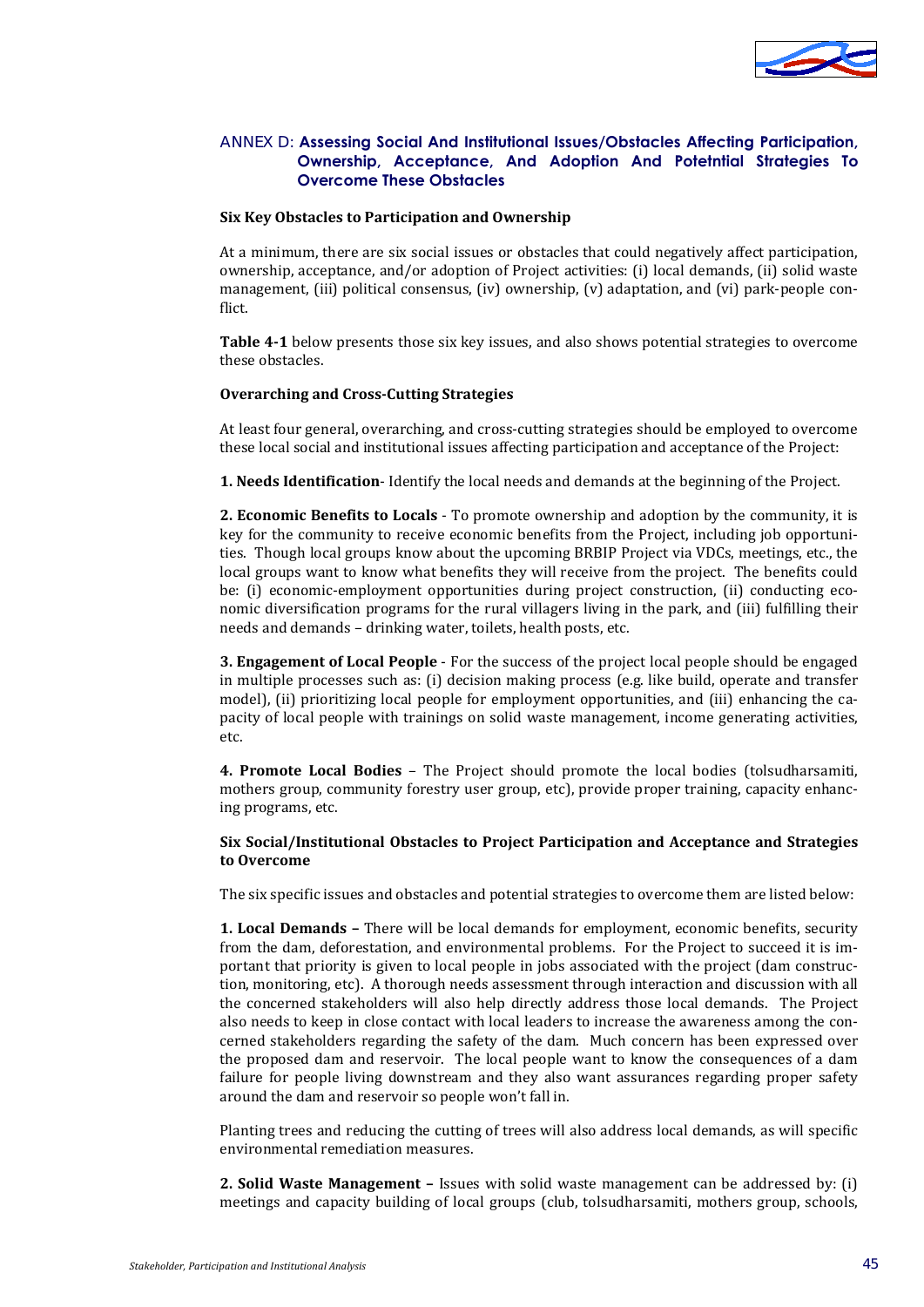colleges) to self-manage the activity, (ii) composting programs, and (iii) addressing the financial sustainability scheme of the Project. Also, locals have suggested the Project encourage local authorities and get communities involved to collect money from each house to pick up solid waste.

**3. Lack of Political Consensus –** Local groups are concerned that political processes will interfere with the award of economic benefits and positive impacts to the local populace. Therefore, a national level advocacy program might be needed to ensure that benefits do accrue to the local communities. Government policies should stress that ownership of the Project goes to locals. This should be GON policy.

**4. Sense of Ownership –** Developing a sense of ownership could best be accomplished by providing livelihood opportunities through income generating activities to local stakeholders (park villages, etc.).

**5. Project Adaptation** – The Project also needs to be flexible and adaptable to adapt to local communities' needs. This flexibility and adaptation should result in income generating activities for locals.

**6. Park-People Conflict –** There are some contentious issues between the Shivapuri National Park and the local people. Some of the locals claim that their local village activities are stymied or delayed by Park officials, and some Park officials say that locals often do not respect the rules in the National Park. To address these issues, the Project needs to stress interaction and negotiation between the Park and the People.

Table 4-1: **Obstacles/Problems Affecting Participation and Ownership and Strategies and Project Activities to Address Obstacles**

<span id="page-49-0"></span>

| <b>WHAT (Obsta-</b><br>cles)                                                                    | <b>HOW TO OVERCOME</b><br>(specific BRBIP project activities)                                              | <b>WHO IS</b><br><b>RESPONSIBLE</b> | <b>WHEN (Time-</b><br>line, which<br>comes first,<br>second, etc) |
|-------------------------------------------------------------------------------------------------|------------------------------------------------------------------------------------------------------------|-------------------------------------|-------------------------------------------------------------------|
| 1. Local De-<br>mands for:                                                                      | All Stakeholders Consensus                                                                                 | Local and Project                   | Immediate/as<br>per need.                                         |
| • Employment                                                                                    | Priorities to local people in jobs associ-<br>ated with the project (dam construction,<br>monitoring, etc) | Project                             | Project con-<br>struction                                         |
| $\bullet$ Economic<br>benefit (infra-<br>structure-<br>roads, toilets,<br>health cen-<br>ters)  | Needs assessment through interaction<br>and discussion with all the concerned<br>stakeholders              | Project                             | Project pre-<br>construction and<br>construction                  |
| • Security from<br>Dam (local<br>people feeling<br>secure after<br>dam construc-<br>tion; fear) | Awareness (by local leaders, techni-<br>cians)                                                             | Social leaders and<br>technicians   | From the begin-<br>ning                                           |
| • Deforestation<br>• Environmental<br>problems from<br>access road,<br>dust, etc.               | Planting trees/reduce cutting trees<br>Specific interventions to minimize the<br>problems                  | Project<br>Project                  | Project Con-<br>struction<br>Project Con-                         |
|                                                                                                 |                                                                                                            |                                     | struction                                                         |